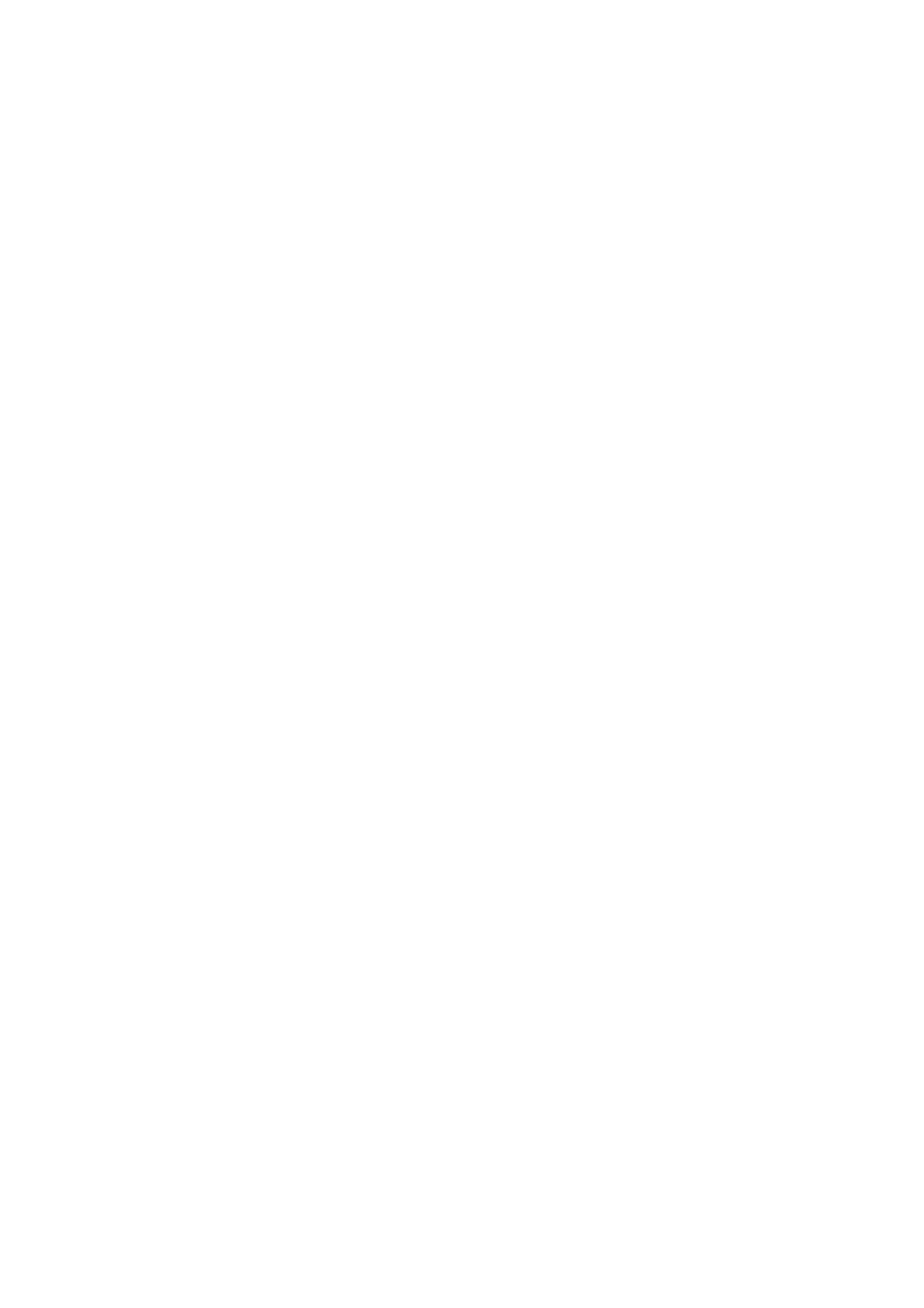Document approved by

- National Climate Council on 25 October 2007
- Ministry Council on 2 November 2007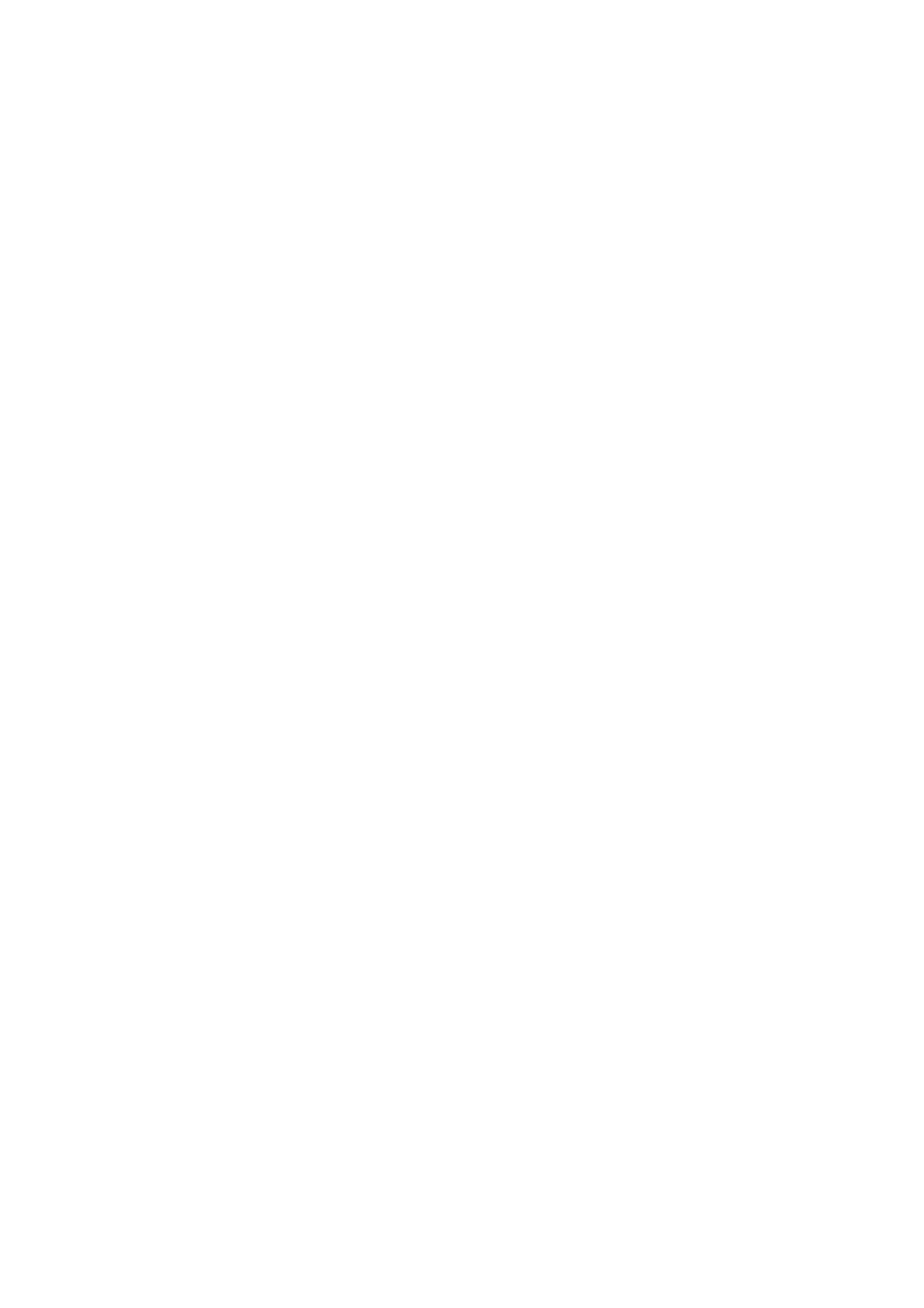## **TABLE OF CONTENTS**

| 1                |                                                                   |  |  |  |  |  |  |
|------------------|-------------------------------------------------------------------|--|--|--|--|--|--|
| $\mathbf{2}$     |                                                                   |  |  |  |  |  |  |
| $\mathbf{3}$     |                                                                   |  |  |  |  |  |  |
|                  | 3.1                                                               |  |  |  |  |  |  |
|                  | 3.2                                                               |  |  |  |  |  |  |
|                  | 3.3                                                               |  |  |  |  |  |  |
|                  |                                                                   |  |  |  |  |  |  |
|                  |                                                                   |  |  |  |  |  |  |
|                  | 3.3.3 International cooperation and cooperation with developing   |  |  |  |  |  |  |
|                  |                                                                   |  |  |  |  |  |  |
|                  |                                                                   |  |  |  |  |  |  |
|                  |                                                                   |  |  |  |  |  |  |
|                  |                                                                   |  |  |  |  |  |  |
|                  | 3.3.7.1                                                           |  |  |  |  |  |  |
|                  | RESIDENTIAL, COMMERCIAL AND INSTITUTIONAL SECTOR 29<br>3.3.7.2    |  |  |  |  |  |  |
|                  | 3.3.7.3                                                           |  |  |  |  |  |  |
|                  | 3.3.7.4                                                           |  |  |  |  |  |  |
|                  | 3.3.7.5                                                           |  |  |  |  |  |  |
|                  |                                                                   |  |  |  |  |  |  |
|                  |                                                                   |  |  |  |  |  |  |
|                  | 3.3.10<br>3.3.11                                                  |  |  |  |  |  |  |
|                  | 3.3.11.1                                                          |  |  |  |  |  |  |
|                  | 3.3.11.2                                                          |  |  |  |  |  |  |
|                  | 3.3.11.3                                                          |  |  |  |  |  |  |
|                  | 3.3.11.4                                                          |  |  |  |  |  |  |
| $\boldsymbol{4}$ |                                                                   |  |  |  |  |  |  |
|                  | 4.1                                                               |  |  |  |  |  |  |
|                  | 4.2                                                               |  |  |  |  |  |  |
|                  | 4.3                                                               |  |  |  |  |  |  |
|                  |                                                                   |  |  |  |  |  |  |
|                  |                                                                   |  |  |  |  |  |  |
|                  |                                                                   |  |  |  |  |  |  |
|                  |                                                                   |  |  |  |  |  |  |
| 5                | EECC PLAN OF URGENT MEASURES AND THE 2008-2012 E4 ACTION PLAN  49 |  |  |  |  |  |  |
| 6                | STRATEGY FOLLOW-UP, ASSESSMENT AND VERIFICATION 51                |  |  |  |  |  |  |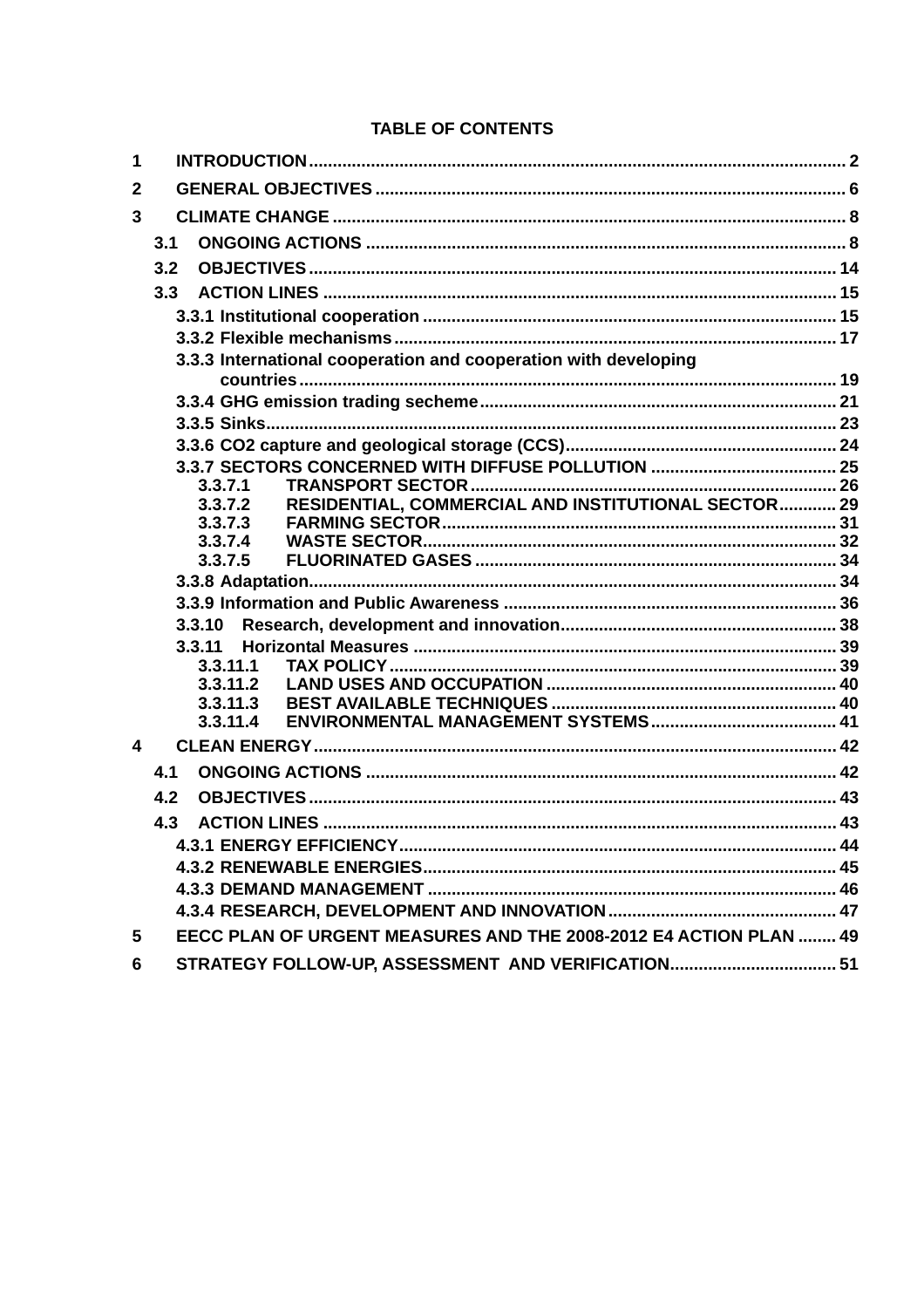## <span id="page-5-0"></span>**1 INTRODUCTION**

## **1.1 The need for the SPANISH CLIMATE CHANGE AND CLEAN ENERGY STRATEGY**

Climate change is one of the main threats to sustainable development; it represents one of the main environmental challenges having effects on the global economy, health and social welfare. Its impacts will be felt with greater intensity by future generations. For this reason, it is necessary to act immediately and reduce emissions while looking at the same time for ways to adapt to the impacts of climate change. According to the Intergovernmental Panel on Climate Change (IPCC), in the contribution of the Work Group I to the Fourth Assessment Report adopted in Paris on February  $2^{nd}$ , 2007, global warming is unequivocal and it is a man-made phenomenon with more than a ninety-percent degree of certainty.

 The global average surface temperature has increased during the last one hundred years in 0.74  $^{\circ}$ C [0.55 to 0.92]  $^{\circ}$ C; the projections indicate that surface temperature will change the last ten years of the XXI century with respect to the past twenty years of the XX century, from 1.8 to 4.0  $^{\circ}$ C; likewise, the concentration of CO<sub>2</sub> in the atmosphere has increased by 35.36% from the pre-industrial era. All this has a significant negative impact on ecosystems and socioeconomic systems in all the regions of the planet, with a significant incidence in southern Europe, according to the latest reports by Work group II of the IPCC Fourth Assessment Report approved in Brussels on 6 April 2007.

Notwithstanding, according with the conclusions of Work group III adopted in Bangkok, Thailand, on 4 May, determined action to employ the technologies available today allows to reach the stabilization objectives at a lower cost than anticipated. It is essential to adopt extreme measures urgently but the solution is within reach of a determined joint will.

As a result of its geographical situation and socio-economic characteristics, Spain is very vulnerable to climate change, as it has become increasingly manifest in the most recent assessments and research. The most serious environmental problems that are aggravated by climate change are: the decrease of hydric resources and the natural regression of coasts, biodiversity and natural ecosystem losses and an increase in soil erosion. Other effects of climate change will have serious additional impacts on the economic sectors.

The Spanish Climate Change and Clean Energy Strategy (EECCEL) is part of the Spanish Sustainable Development Strategy (EEDS). The EECCEL includes different measures that contribute to sustainable development within the scope of climate change and clean energy.

On the one hand, it includes a series of policies and measures to mitigate climate change, to palliate its adverse effects , and to enable the fulfilment of the commitments assumed by Spain, facilitating public and private initiatives oriented towards increasing efforts of all kinds and from all sectors to fight against climate change, focusing on reaching the objectives under the Kyoto Protocol.

On the other hand, it considers measures to achieve energy consumption patterns that are compatible with sustainable development. These measures will constitute the basis for the energy planning of the public administrations and other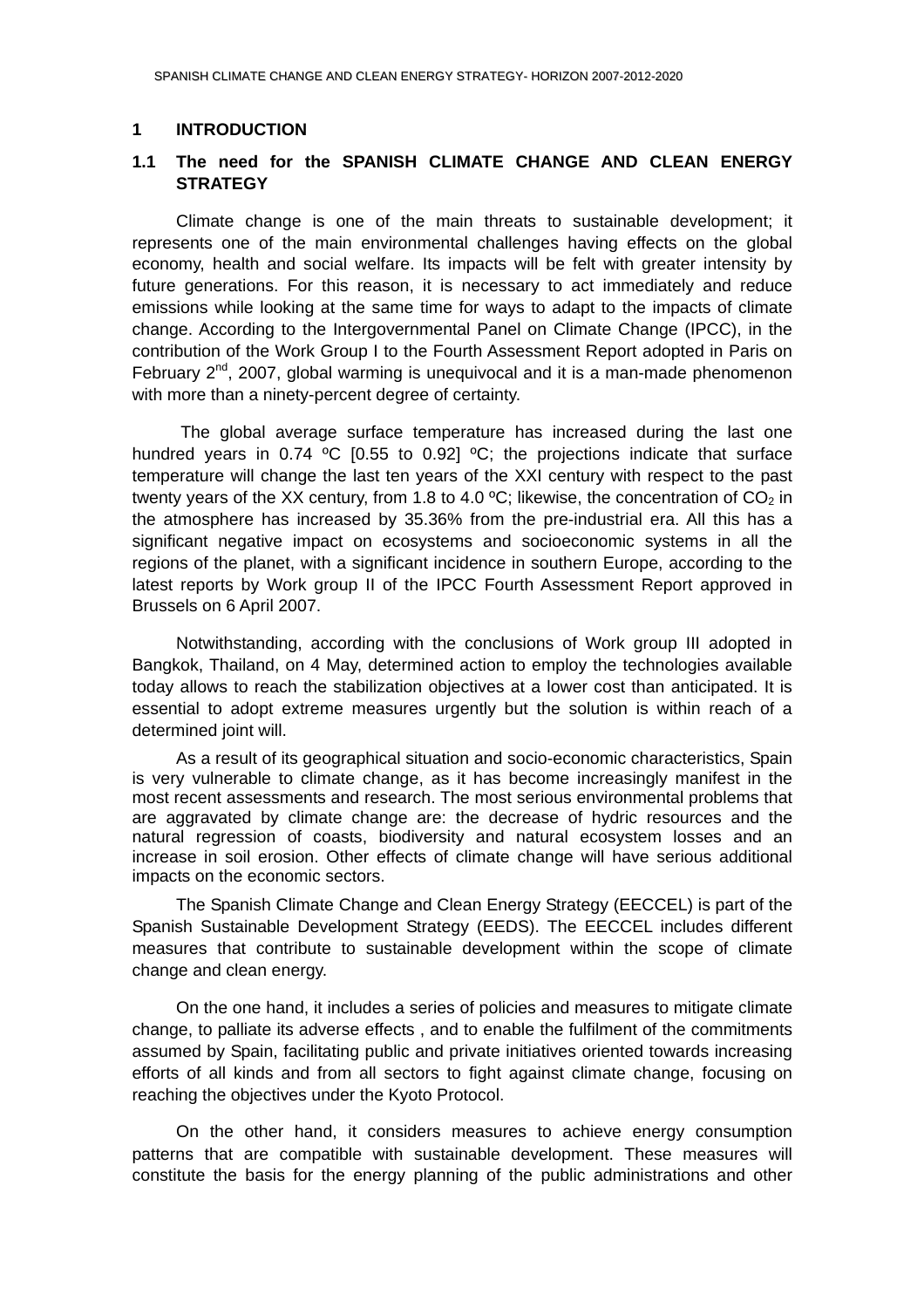private and public entities, and it will encourage citizens to contribute to the fight against climate change.

This Strategy is based on the reference framework of the "*Spanish Strategy for the fulfilment of the objectives under the Kyoto Protocol*" approved by the Plenary session of the National Climate Council on 5 February 2004, and it takes into account the measures and Programmes adopted by the Autonomous Communities during the last few years, some of which have been specially active. However, the numerous initiatives undertaken by the State General Administration and the Autonomous Communities since then have substantially changed the regulatory and planning framework and they have allowed the evolution towards scenarios with some trend changes in trends. Nevertheless, emissions forecasts show the need to include additional measures to create a scenario for economic, social and environmental sustainable development.

The population growth and the economic development registered in Spain during the last few years are critical to the evolution of GHG emissions and, therefore, they must be considered at the time of decision making.

This situation has generated an increased demand of energy, with the consequent increases of GHG emissions, and this must be addressed in terms of energy production and consumption that support the three dimensions of sustainable development.

This strategy has two chapters; the first one defines actions to fight against climate change and the second one, actions to achieve cleaner energy. These actions are closely related, given that energy-related measures have a direct impact on the reduction of GHG emissions and, therefore, on climate change. Each chapter includes a description of the present situation, the objectives to be reached, the suggested measures and a selection of indicators for the corresponding follow-up. The measures described frequently require the active participation of the different levels of the Administration, each of them in their corresponding scope of competence.

The Government, within the jurisdiction of the State, has adopted a Plan of Urgent Measures (PMU), which together with the 2008-2012 Energy Saving and Efficiency Action Plan , aims to consolidate the trend change of GHG emissions in Spain initiated in 2006 (See Section 5).

#### **1.2 Spain and the fulfilment of the Kyoto Protocol**

In 2005 total GHG emissions in Spain reached  $440.6$  Mt of  $CO<sub>2</sub>$ -equivalent. This figure represents a 52.2% increase with respect to base year emissions, or almost 37.2 percentual excess points over the commitment under the Kyoto Protocol. The year 2005 was characterized by low hidraulicity, an abnormally low contribution of nuclear power and a high price of natural gas, but also by the beginning of a change in primary energy demand growth rate trend. While the official data of 2006 GHG emissions is made available, the information about the energy sector (electricity and fuels, essentially) allows to estimate a significant inflexion point in the growth model of the Spanish economy. Next to a GDP growth of 3.9%, the demand for primary energy fell by 1.3% with respect to the previous year, which can represent a significant reduction in GHG emissions.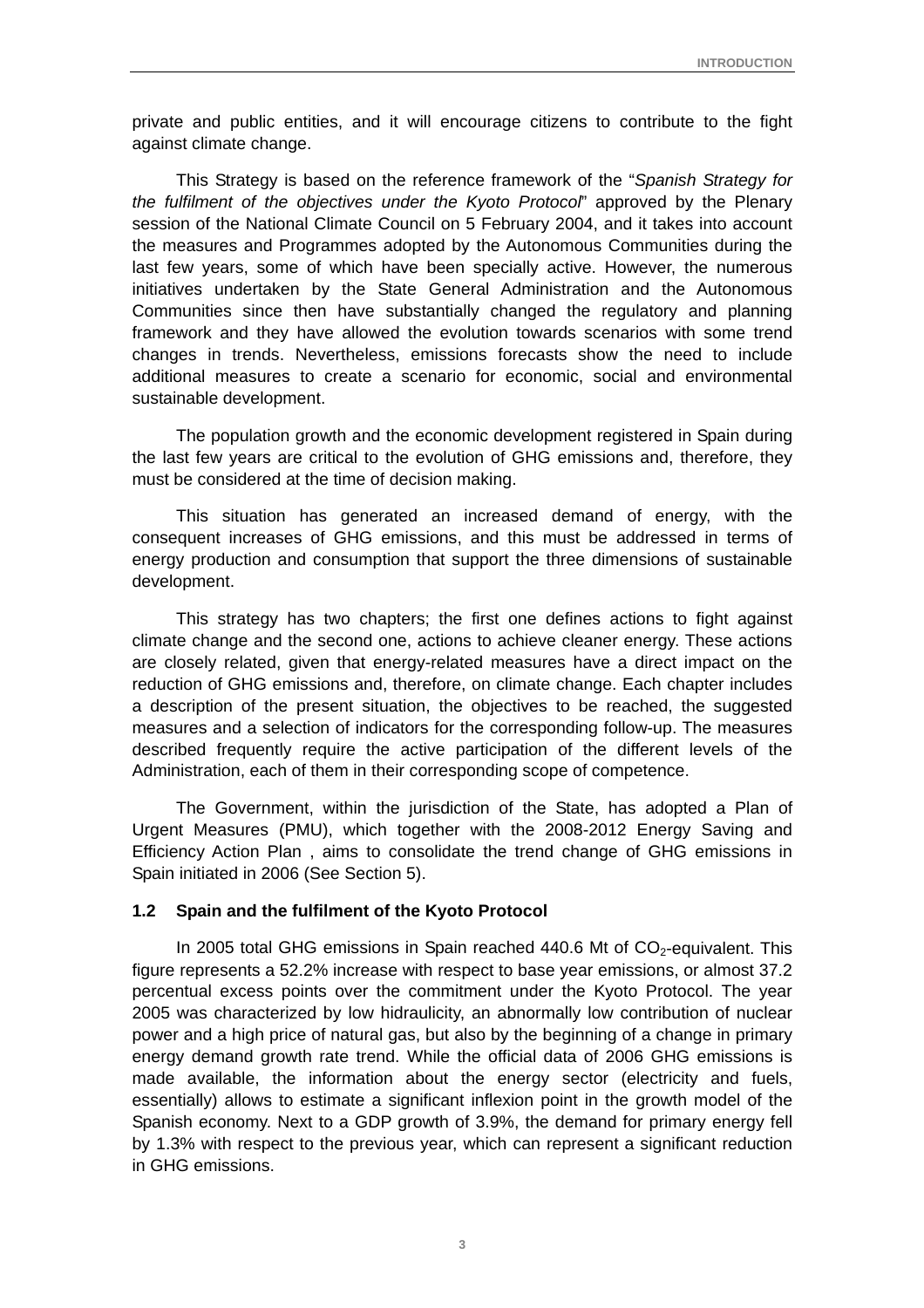To a great extent, the trend followed by GHG emissions in the 1990-2005 period responded to a fast and sustained economic growth, and to a population increase in the last few years. It is also important to point out that the effort made by Spain in matters of Energy Saving and Efficiency was insufficient.

With respect to per capita emissions, the economic growth over the European average has been compensated, partially, by an important population increase. As a result of this, and in spite of a remarkable growth, at present, per capita emissions reach about the average of Member States participating in the burden sharing emissions targets established by EU under the Kyoto Protocol (UE-15).

Therefore, the evolution of emissions highlights reveals the difficulties that are being faced in the attempt to combine the economic convergence with the European Union and limiting the increase in GHG emissions.. This Strategy tries to approach the following objectives simultaneously:

- $\circ$  to respect the international commitments assumed by Spain with the ratification of the Kyoto Protocol;
- o to preserve and to improve the competitiveness of the Spanish economy and employment;
- $\circ$  to be compatible with economic and budgetary stability.
- $\circ$  to guarantee the security of energy supply.

The National Allocation Plan 2008-2012, approved by Royal Decree 1370/2006, dated 24 November, establishes the compliance path adopted by the Government. It is described in the following graph:

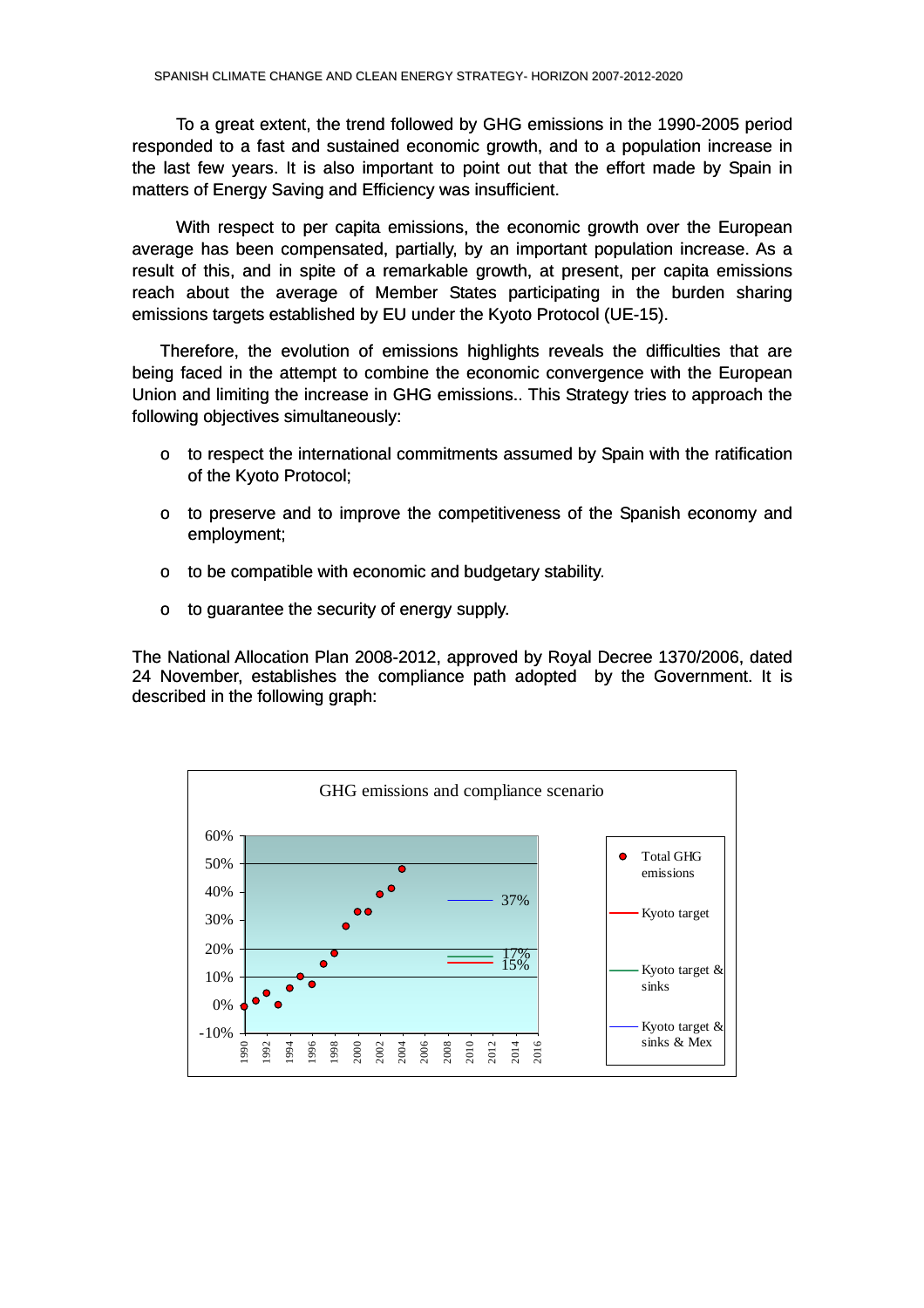This compliance path has new features with respect to the one included in the National Allocation Plan 2005-2007. In the said Plan, a +40% emissions-stabilization objective was to be carried out during the three-year period. Given the behaviour of the emissions to date, the revision of the Plan has become mandatory.

The Government has adopted a set of important measures to favour Energy Saving and Efficiency as well as the increase of energy from renewable sources, and this has favoured the beginning of a change in trends. According to consumption data, there is a trend change in terms of the power intensity of the economy and this seems to indicate a reduction of GHG emissions.

Notwithstanding, according to the calculations of emissions projections made by applying the methodology developed by the Polytechnic University of Madrid, with the measures adopted at present, the average emissions increase in the 2008-2012 period will be of around +50% (without these measures the increase would have exceeded +70%).

All sectors do not contribute in the same proportion to this excess. The distribution projection in the national inventory of emissions imputable to the industrial and energy sectors and those coming from sectors concerned with diffuse pollution reflects for the 2008-2012 five-year period, a growing trend more accentuated in the sectors concerned with diffuse pollution, particularly, in the transport and residential sectors. The forecast for the sectors concerned with diffuse pollution shows an average emissions increase of +65% over the base year, as opposed to +37% for the industrial and energy sectors.

In view of these data, the target the Government has established for the 2008- 2012 five-year period is that Spain's totals do not surpass a 37% increase with respect to the emissions of the base year. This represents a difference of 22 percentual points with respect to +15%, 2% of which must be obtained by means of sinks and the rest (20%) by means of flexible mechanisms (carbon credits acquisition). In order to reach the said objective of +37%, NAP 2008-2012 requires additional measures to obtain reductions of 37.7 Mt of  $CO<sub>2</sub>$  eq. The data on energy balance for 2006 show that some of those reductions have already taken place, and that the scenario projected now is under the previous efficiency scenario. This reduces the need for new additional reductions to 27.1Mt  $CO<sub>2</sub>$  eq/ year.

For purposes of contributing to this target, the Government has complemented this Strategy with a Plan of Urgent Measures (See Section 5) establishing in each case the Ministry in charge, the required terms and resources and GHG emissions avoided during the period 2008-2012. An essential part of this Plan includes the preparation, under the leadership of the Ministry of Industry, Tourism and Trade, of a new Saving and Energy Efficiency Plan 2008-2012. Altogether, the Plan of Urgent Measures provides additional reductions of 12.091 Mt  $CO<sub>2</sub>$  eq/ year (60.454 Mt  $CO<sub>2</sub>$  eq during the period).

All this shows that other additional measures are still necessary to provide reductions of 15.033 Mt  $CO<sub>2</sub>$  eq/ year. The Government estimates that the Autonomous Communities and Local Bodies are fundamental to the identification and implementation of these measures, especially through the Autonomic Strategies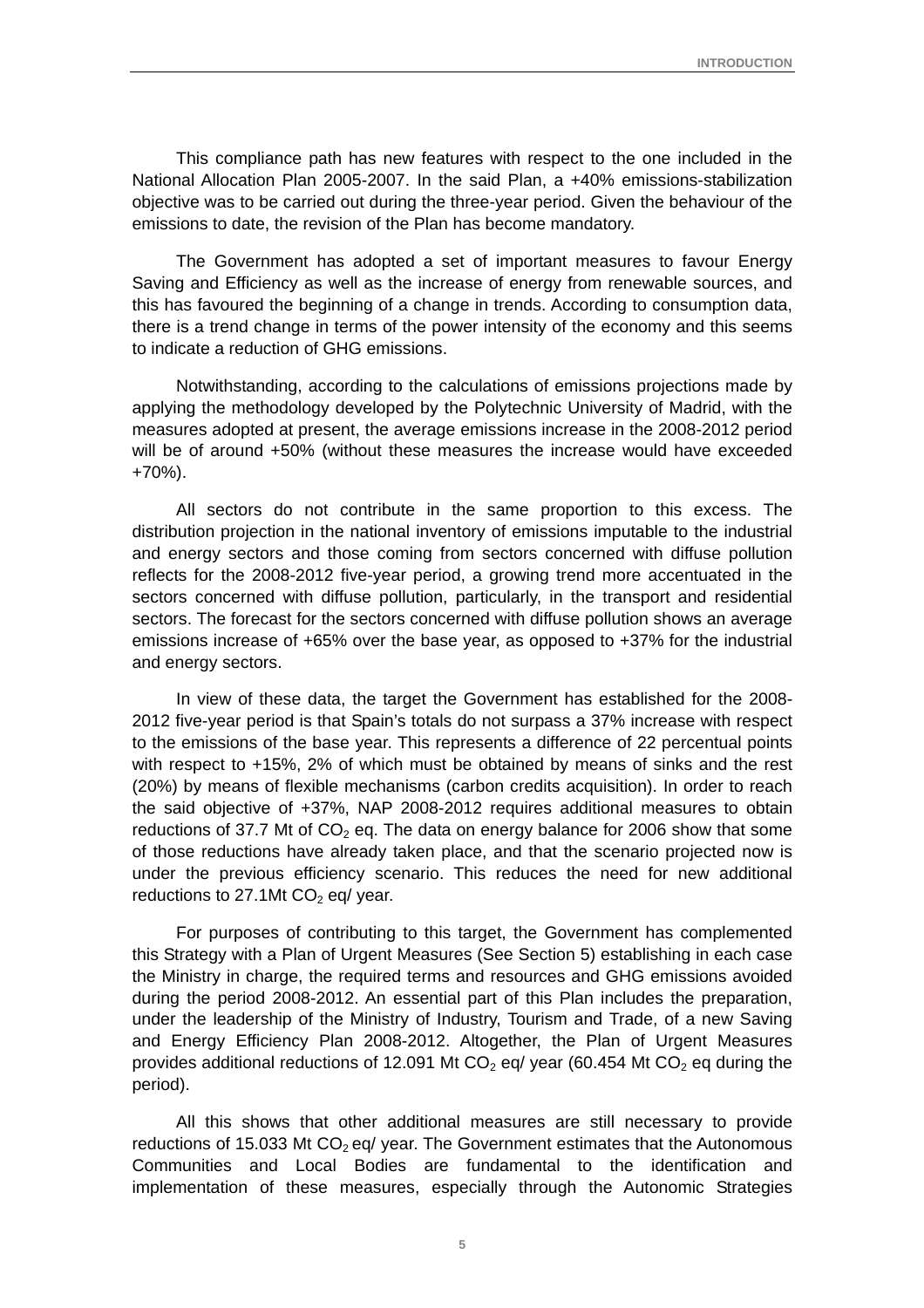#### <span id="page-9-0"></span>expected for this year.

In addition, the Government and the Public Administration must identify and implement additional measures to reduce emissions, to promote carbon sequestration through forests and other vegetation types, to study potential carbon geological storage and their legal framework both to reduce emissions, as well as the volume of carbon credits that will have to be acquired. The object of this Strategy is precisely to provide a framework in which the required public policies for such aim can be developed, with the participation of the Government and the Public Administration.

In addition, this Strategy approaches the necessary measures to optimize the use of the flexible mechanisms provided under the Kyoto Protocol, while optimizing at the same time their potential as an instrument for cooperation, for the promotion of sustainable development in host countries and the support to the international activity of Spanish companies.

The Strategy must serve to orient Spain's capacity to assume additional commitments in the fight against climate change beyond 2012. These objectives, in agreement with the conclusions of the 2007 Spring Council of Heads of State and Government of the European Union, allow reaching an aggregated reduction with respect to 1990 of 20% of horizon-2020 emissions, to be extended to 30% if other industrialized countries and developing countries commit to carry out equivalent efforts according to their capacities.

To this end, fairness in effort distribution and environmental effectiveness of the objectives pursued are key, and criteria such as per capita emissions in the sectors concerned with diffuse pollution and emissions by sector product unit in industrial sectors can help reach a consensus in the international community.

## **2 GENERAL OBJECTIVES**

According to official data on the last Spanish GHG emissions Inventory data for 1990-2005, gross emissions have increased by 52.2% with respect to the base year. This data reflects the need of urgent additional actions, even though the preliminary data for 2006 show a trend change that started in mid-2005.

The Spanish Climate Change and Clean Energy Strategy aims to fulfil the commitments of Spain in matters of climate change and support to clean energies, while improving at the same time, social welfare, economic growth and environment protection. The operational objectives are:

- To ensure the reduction GHG emissions in Spain, giving special importance to measures related to the energy sector. According to the national inventory, and following the IPCC classification, in 2005, emissions from energy process represented about 78.87% of total national emissions.
- To contribute to sustainable development and the fulfilment of our climate change commitments by strengthening the use of flexible project-based mechanisms.
- To promote additional reduction measures in sectors concerned with diffuse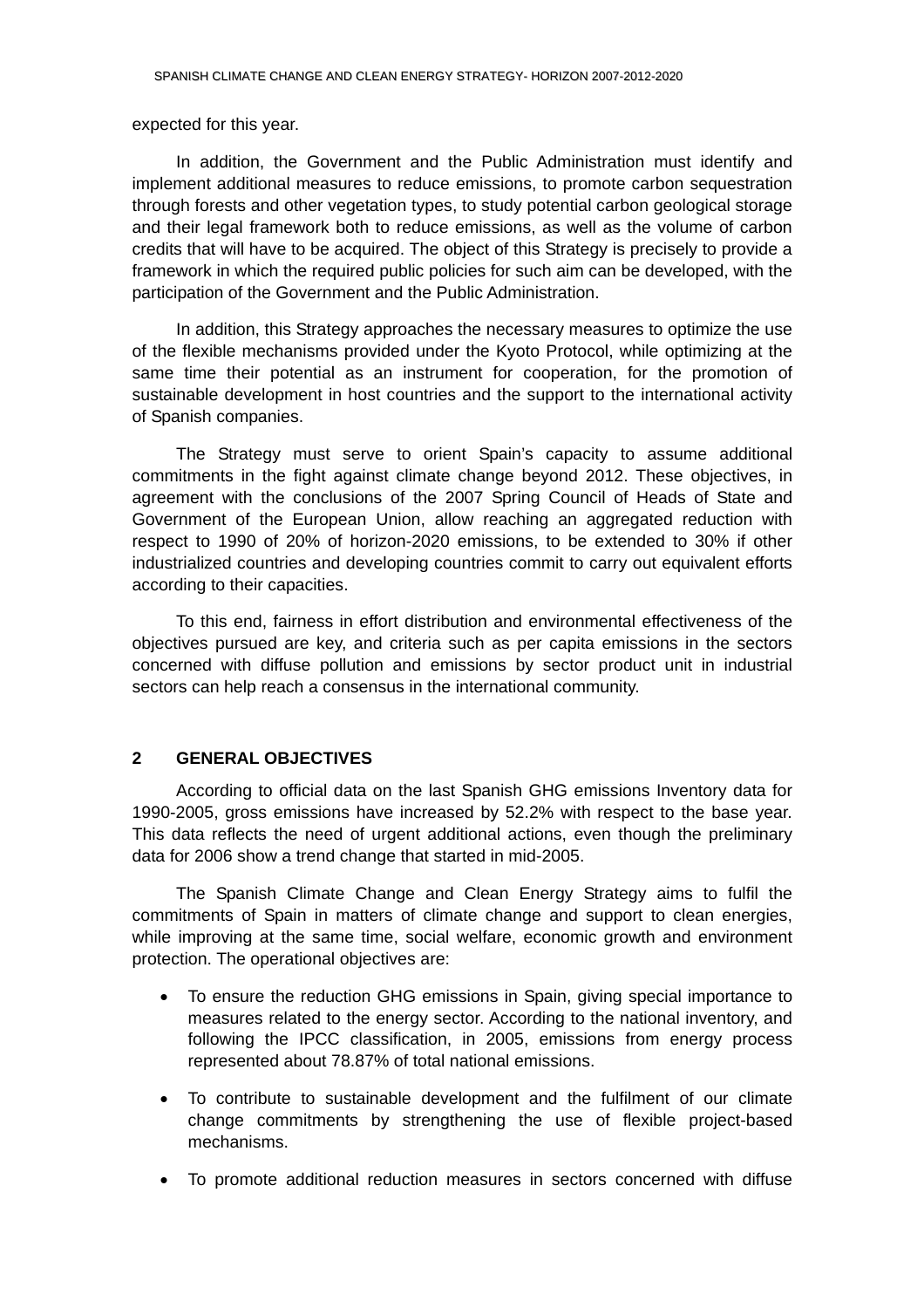pollution.

- To apply the National Climate Change Adaptation Plan (NCCAP) so as to integrate adaptation measures and strategies in sectoral policies.
- To increase public awareness with respect to clean energy and climate change.
- To promote research, development and innovation in matters of climate change and clean energy.
- To guarantee energy supply security by means of cleaner energies, mainly from renewable sources, achieving other environmental benefits (for example, air quality) and limiting the growth rate of external energy dependence.
- To boost the rational use of energy and saving of resources both for companies and end users.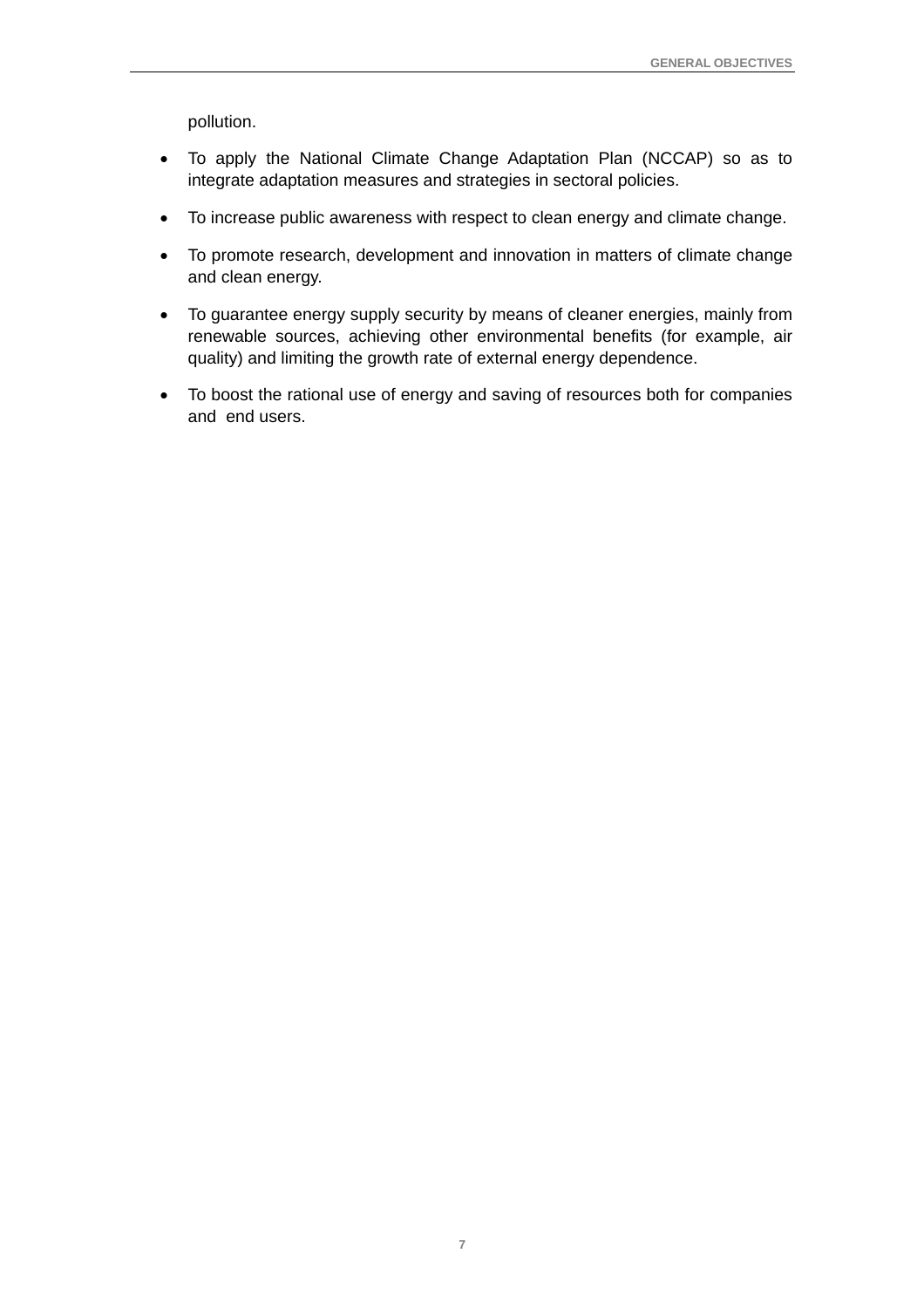#### <span id="page-11-0"></span>**3 CLIMATE CHANGE**

This chapter covers the main policies and measures adopted to this date, the objectives pursued and the major steps implemented to carry them out.

#### **3.1 ONGOING ACTIONS**

The following summarizes major actions approved to this date that contribute to sustainable development by fighting against climate change causes and effects. Measures adopted up to now aim towards the mitigation as well as awareness increase of climate change impacts in Spain and the identification and adoption of strategies and adaptation measures.

#### **Actions related to energy consumption**

 The fulfilment of Spain's commitments under the Kyoto Protocol requires a decisive action on diffuse emissions coming from sectors not included under Law 1/2005. It is important to point out that these sectors, particularly the transport and the residential sector, have shown the most intense emissions increase during the last few years. As reflected in the National Inventory of GHG emissions corresponding to 2005, during that year, emissions of the transport sector increased by 83% with respect to the base year, and those of the residential, commercial and institutional sector increased by 52%. Management of the emissions of these last sectors cannot be carried out in terms of emissions producer, but with instruments of a global character. The Government will force industrial corporations to carry out the necessary effort to limit their emissions, under the agreement that the industry shall not be liable for the excess of "diffuse" emissions.

In this framework, it is worth mentioning the preparation (coordinated by the Ministry of Industry, Tourism and Trade) and the 2005 approval of the Energy Saving and Efficiency Strategy Spanish Action Plan (APE4), that aims at reducing energy consumption by improving processes efficiency. The global results of the 2005-2007 E4 Action Plan can be considered very positive and in agreement with the proposal of designed planning, having the objective of saving 12 Mt ep (8.5% of 2004 consumption) and a reduction of 32.5 Mt  $CO<sub>2</sub>$  emissions for the period.

In 2005, the APE4 began to implement the measures and instruments, so that in 2006 the actions expected had been carried out in full, in a joint management shared with the Autonomous Communities which was enforced by Agreements signed with the different Autonomous Communities. In this way, results can already be seen this year, when the application of the expected measured comes to an end.

In 2005, 17 Agreements were signed and 6.5 M  $\epsilon$  of IDAE own resources were implemented in 8 priority measures in the 7 consuming sectors, reaching 90% of the obiectives. Direct energy saving amounts to 0.6 Mtep and  $CO<sub>2</sub>$  emissions avoided are estimated in 1.6 Mt.

In 2006, 19 Collaboration Agreements with the Autonomous Communities were carried out, and these have served to standardize and coordinate all actions carried out at regional level. Public resources for 2006 represented 264.3 M€, from which IDAE contributed with 198.2 M€ (24.8 M€ of its own resources and 173.4 M€ from the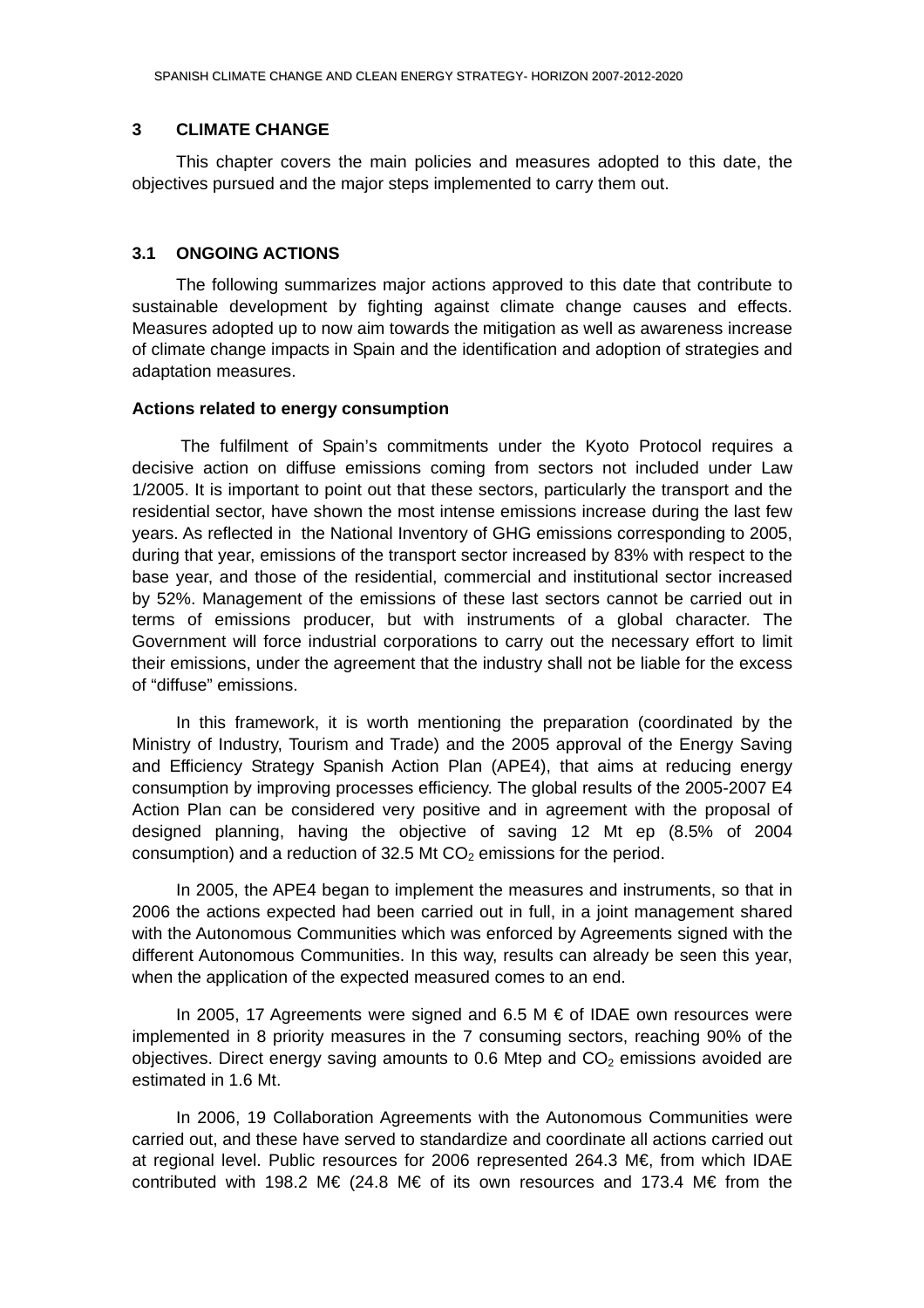electricity fare) and 66.1 M€ of contributions from the 19 Autonomous Communities. These public resources are mobilizing investments for a total of 2,276 M€, with 1.3 Mtep direct energy savings that represent a 1.12% reduction of the base year; in terms of impact reduction, this represents a decrease of 3.5 Mt  $CO<sub>2</sub>$ . Additionally, and once the effects induced by direct actions on the sectors are evaluated, total results are expected to suffer an important increase.

For 2007, the instrumental scheme is similar to the one used for 2006, adapted in terms of the number of high-priority measures that have been extended to 23, with a budget contributed by IDAE of 201.2 M $\epsilon$ ; based on the experience acquired with the management of 2006, results are expected to be very superior to the ones obtained in previous years. At the end of May 2007, 14 Agreements were signed, representing 84.19% of the budget mentioned previously.

From the analysis of results obtained, and according to Directive 2006/32/EC on end-use energy efficiency and energy services, the Council of Ministers approved a new 2008-2012 Action Plan in July 2007. The scenario for the new programming period of the 2008-2012 E4 AP is the one established by the 2008-2012 National Allocation Plan of Emissions Allowances, which requires an additional effort in terms of energy saving and energy efficiency measures. In the E4 AP 2008-2012 special emphasis is given to the saving and efficiency measures of the energy sector, which contributes in more than 78% of the total GHG emissions.

The Plan allows joint work with the Autonomous Communities in promoting efforts to reduce energy consumption, maximizing the results in those where early measures have already been adopted.

In the residential sector, the most recent normative initiative is the Technical Building Code (CTE, Royal Decree 314/2006, 17 March 2006), which is the legal framework fixing the requirements to be fulfilled by buildings in terms of basic security and habitability established by the Building Law (Ley de Ordenación de la Edificación LOE) as a means to harmonize the existing national regulation with the effective dispositions of the European Union in this matter. It includes measures aiming to order and turn end-use energy consumption into a sustainable one in the construction sector, so as to have a rational use of the necessary energy to be used by buildings, to reduce energy consumption and establish the obligation to incorporate energy efficiency criteria and the use of solar, thermal and photovoltaic energy in certain buildings (new or to be restored, with special characteristics). The measures will affect more than half a million houses every year, with the objective of multiplying by ten the surface of solar panels and reach 4.5 Ms m2 by 2010, as opposed to 581.000 in 2005. CTE requirements are expected to reduce energy consumption of buildings by 40% as compared to the consumption resulting from the construction criteria used at present.

Another important planning instrument is the new Renewable Energy Plan 2005- 2010 approved by the Government in August 2005 that will avoid 76.9 Mt  $CO<sub>2</sub>$  emission to the atmosphere, with total a public support of 8,492 M€. The Plan aims towards a 12.10% contribution of renewable sources of the total Primary energy consumptionby 2010, an electricity production with these sources of 30.3% of the gross electricity consumption, and 5.83% biofuel consumption over the gasoline and gasoil estimate for transport.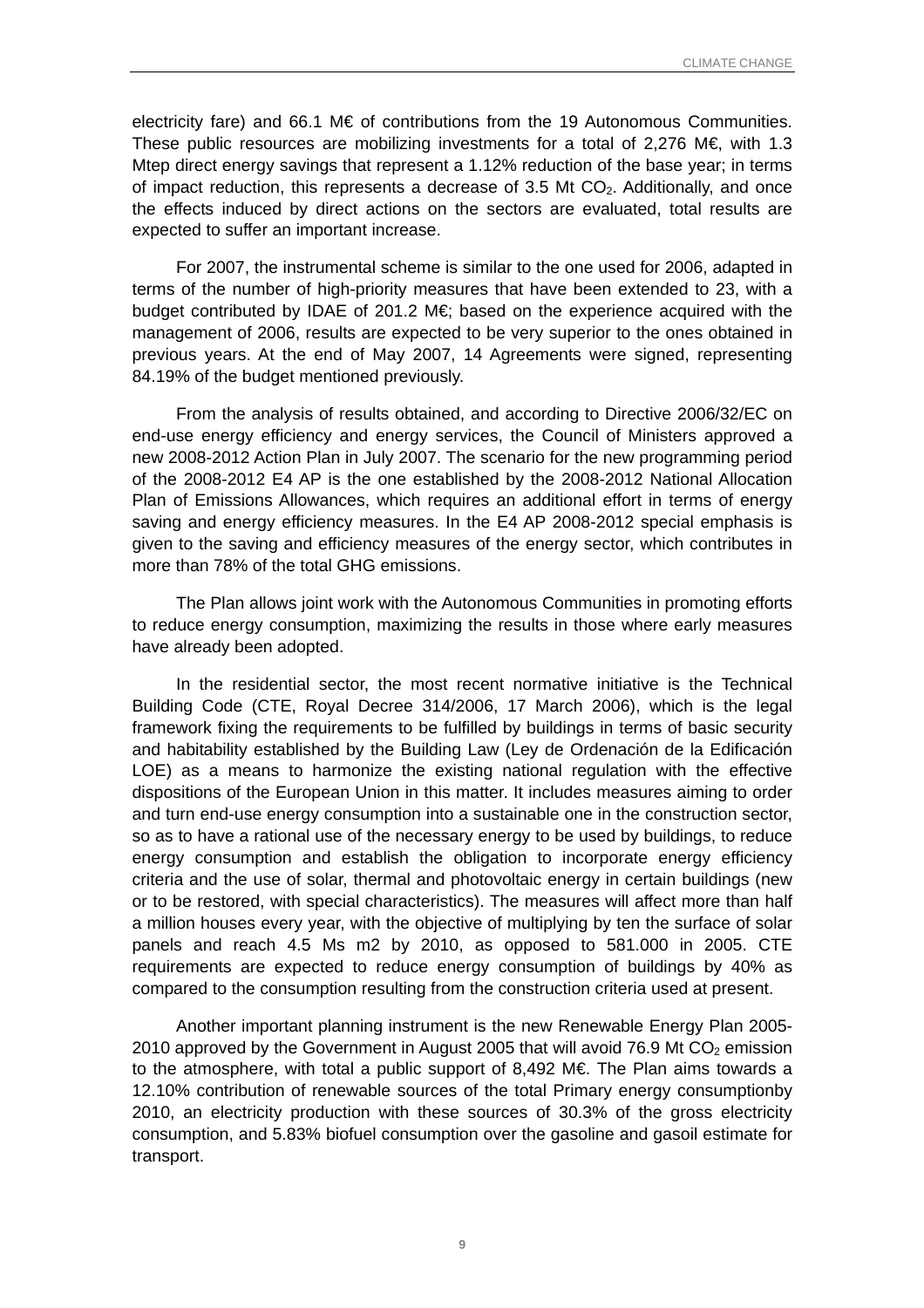#### **GHG Emission Trading Scheme**

 The European Union is strongly committed to the GHG Emission Trading Scheme as a mechanism to boost GHG emissions reductions in an effective and economically efficient form. During the last three years, Spain has made a considerable effort to implement the Emission Trading Scheme, which covers more than 1,000 facilities and around 45% of the national total of GHG emissions in our country. This has materialized in a relatively brief period of time in which the necessary legal framework has been developed to give legal coverage to all the elements of this innovative instrument $1$ [.](#page-13-0)

One of the central elements of the GHG Emission Trading Scheme is the National Allocation Plan (NAP). NAP 2005-2007 determined the allowances to be distributed in terms of activities, the amount of allowances that constitute a reserve for new entrants, the expectations about flexible mechanisms and the compliance path for that period.

April 2007 marked the second year of the application of the GHG Emission Trading Scheme. The conclusion to be reached from this second year of application is that this scheme is a essential instrument to boost the reduction of GHG emissions in the industrial and energy sectors.

As a numerical summary of the balance of emissions vs [2](#page-13-1)006 allowances<sup>2</sup>, it is important to point out that, overall, a 3.3% emissions allowances deficit has occurred. As shown in the table below, this deficit focuses on the electric sector, where it reached 13.1%. As far as the industrial sectors are concerned, they all had a slight surplus, except for the refinery sector. Finally, among co-generation facilities associated to industrial activities not included in Annex I of Law 1/2005, the global result was a 21.0% surplus.

This first stage of the GHG Emission Trading Scheme allows Spain to start the adjustment of the economic sectors to the demand of promoting a less carbon intensive economic development.

l

<span id="page-13-0"></span>1

<sup>•</sup> Law 1/2005 of 9 March regulating the GHG emission trading scheme.

<sup>•</sup> Royal Decree 1866/2004, of 6 September, approving the National Allocation Plan of Emissions Allowances 2005-2007. It is modified by Royal Decree 60/2005, of 21 January, by which the Royal Decree 1866/2004 is modified, dated 6 September, and the National Allocation Plan of Emissions Allowances 2005-2007 is approved, and by Royal Decree 777/2006 of 23 June, by which Royal Decree 1866/2004 of 6 September is modified, and the National Allocation Plan of Emissions Allowances 2005-2007 is approved.

<sup>•</sup> Royal Decree 1264/2005, of 21 October, regulating the organization and functioning of the National Registry of Allowances.

<sup>•</sup> Royal Decree 1315/2005, of 17 of February, establishing the bases for follow-up and verification systems of GHG emissions in the facilities included under the scope of application of Law 1/2005, of 9 March, by which the GHG Emission Trading scheme is regulated.

<sup>•</sup> Royal Decree 202/2006, of 17 February, regulating composition and functioning of the social dialogue tables, foreseen under Article 14 of Law 1/2005, of 9 March.

<sup>•</sup> Resolution, of 8 February 2006, Spanish Accounting and Auditing Institute (ICAC), approving registration, valuation and information standards of GHG emissions allowances.

<sup>•</sup> Royal Decree 1370/2006, of 24 November, approving the National Allocation Plan of Emissions Allowances 2008-2012.

<span id="page-13-1"></span><sup>&</sup>lt;sup>2</sup> This analysis excludes the facilities affected by the new scope of Law 1/2005 (RDL 5/2005).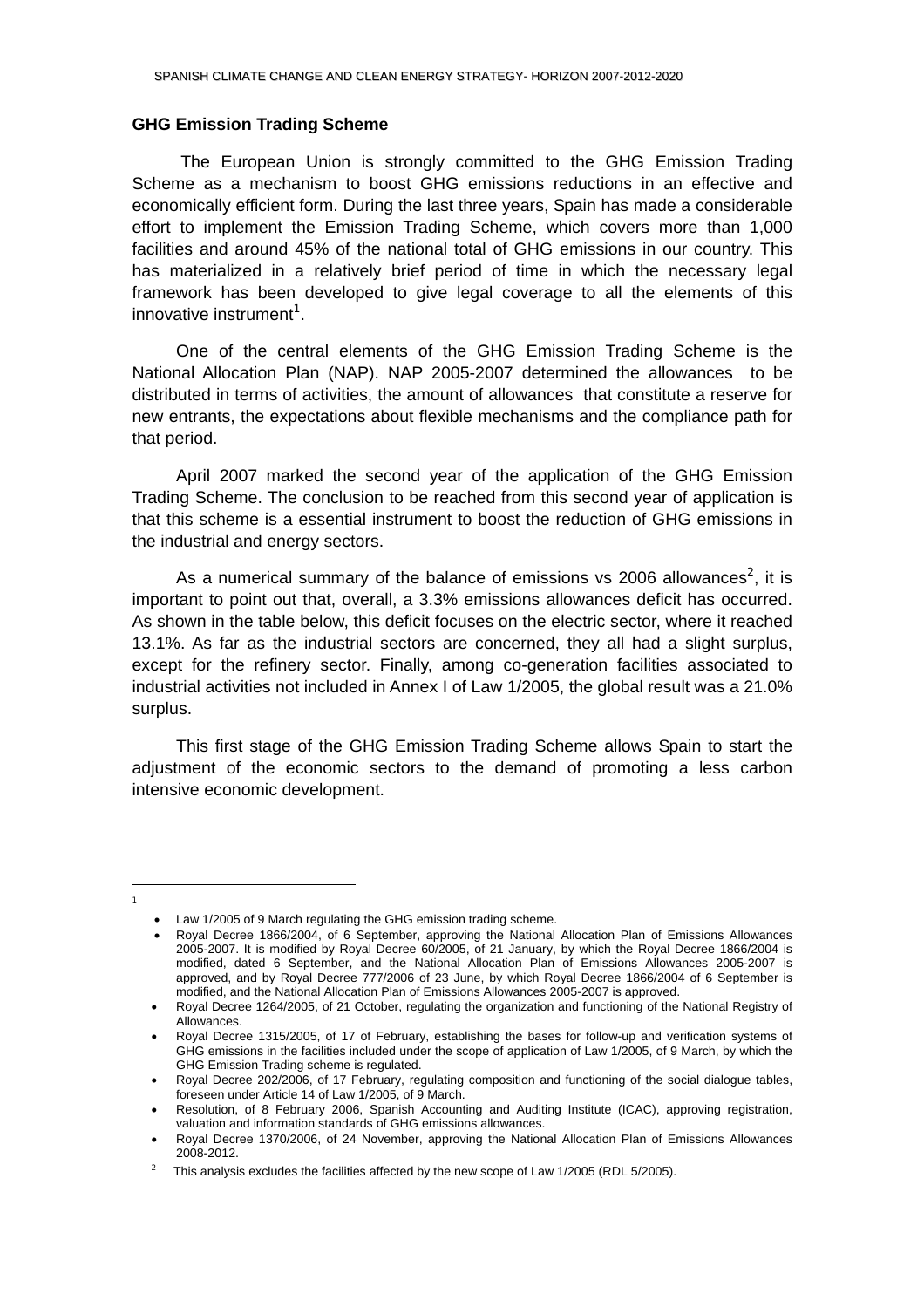|                                    | 2006 Allowances<br>(millions of | 2006 Emissions | 2005 Emissions | Number of  |
|------------------------------------|---------------------------------|----------------|----------------|------------|
| Sector                             | allowances)                     | (Mt)           | (Mt)           | facilities |
| Combustion $(1.b - 1.c)$           | 16.9818                         | 14.0348        | 14.1665        | 176        |
| Generation: coal                   | 54.2017                         | 63.2102        | 73.4362        | 26         |
| Generation: combined cycle         | 18.5432                         | 18.9104        | 13.2853        | 25         |
| Generation: islands                | 10.6311                         | 11.4355        | 11.4410        | 17         |
| Generation: fuel                   | 0.5849                          | 3.0617         | 5.8757         | 10         |
| Industry: glazed tiles and pavings | 1.1257                          | 0.9741         | 0.8011         | 23         |
| Industry: lime                     | 2.4563                          | 2.2051         | 2.0632         | 24         |
| Industry: cement                   | 28.3771                         | 27.3660        | 27.3846        | 37         |
| Industry: frits                    | 0.6899                          | 0.5503         | 0.5792         | 22         |
| Industry: paper and paper pulp     | 5.6251                          | 4.6143         | 4.7519         | 118        |
| Industry: refinery sector          | 15.2500                         | 15.4948        | 15.4642        | 13         |
| Industry: iron and steel           | 8.7135                          | 8.2541         | 8.2516         | 29         |
| Industry: tiles and bricks         | 4.9236                          | 4.0232         | 4.0970         | 288        |
| Industry: glass                    | 2.2524                          | 1.9559         | 1.9932         | 38         |
| <b>Subtotal: Generation</b>        | 83.9609                         | 96.6178        | 104.0381       | 78         |
| Subtotal: Combustion $(1.b - 1.c)$ | 16.9818                         | 14.0348        | 14.1665        | 176        |
| <b>Subtotal: Industry</b>          | 69.4136                         | 65.4377        | 65.3859        | 592        |
| <b>TOTAL</b>                       | 170.3563                        | 176.0904       | 183.5905       | 846        |

On November 24, 2006 the Government approved NAP 2008-2012 and immediately proceeded to notify the European Commission of the same by means of the Decision dated 26 February 2007, conditioned to the introduction of some additional requirements added by Royal Decree in July 2007. The National Allocation Plan establishes the new compliance path for the first commitment period (2008-2012) in which the total GHG emissions should not exceed, in average, more than 37% of the base year emissions. This figure results from adding Spain's emissions limitation commitment under the Kyoto Protocol (+15%), to the estimate sequestration by carbon sinks (a 2% maximum) and the credits to be obtained through the flexible mechanisms under the Kyoto Protocol (20%). NAP 2008-2012 maintains a distribution of the effort among the sectors included (45%), and those not included (55%). It is important to point out that NAP 2008-2012 represents a 16% reduction of the average annual allowances with respect to NAP 2005-2007, and a 20% reduction with respect to the emissions verified in 2005.

## **Participation in Projects under the flexible mechanisms of the Kyoto Protocol: Project-based mechanisms (CDM and JI) and carbon funds**

Another major instrument adopted to complement reduction measures is the use of project-based mechanisms included in the Kyoto Protocol, particularly, the Clean Development Mechanism (CDM). For the Spanish Government, the CDM is a key cooperation instrument in the international action against climate change given its capacity to ease the transition to a low carbon economy, by generating both wealth and prosperity in the local communities, and contributing significantly to sustainable development, and thus, to the final objective of the United Nations Framework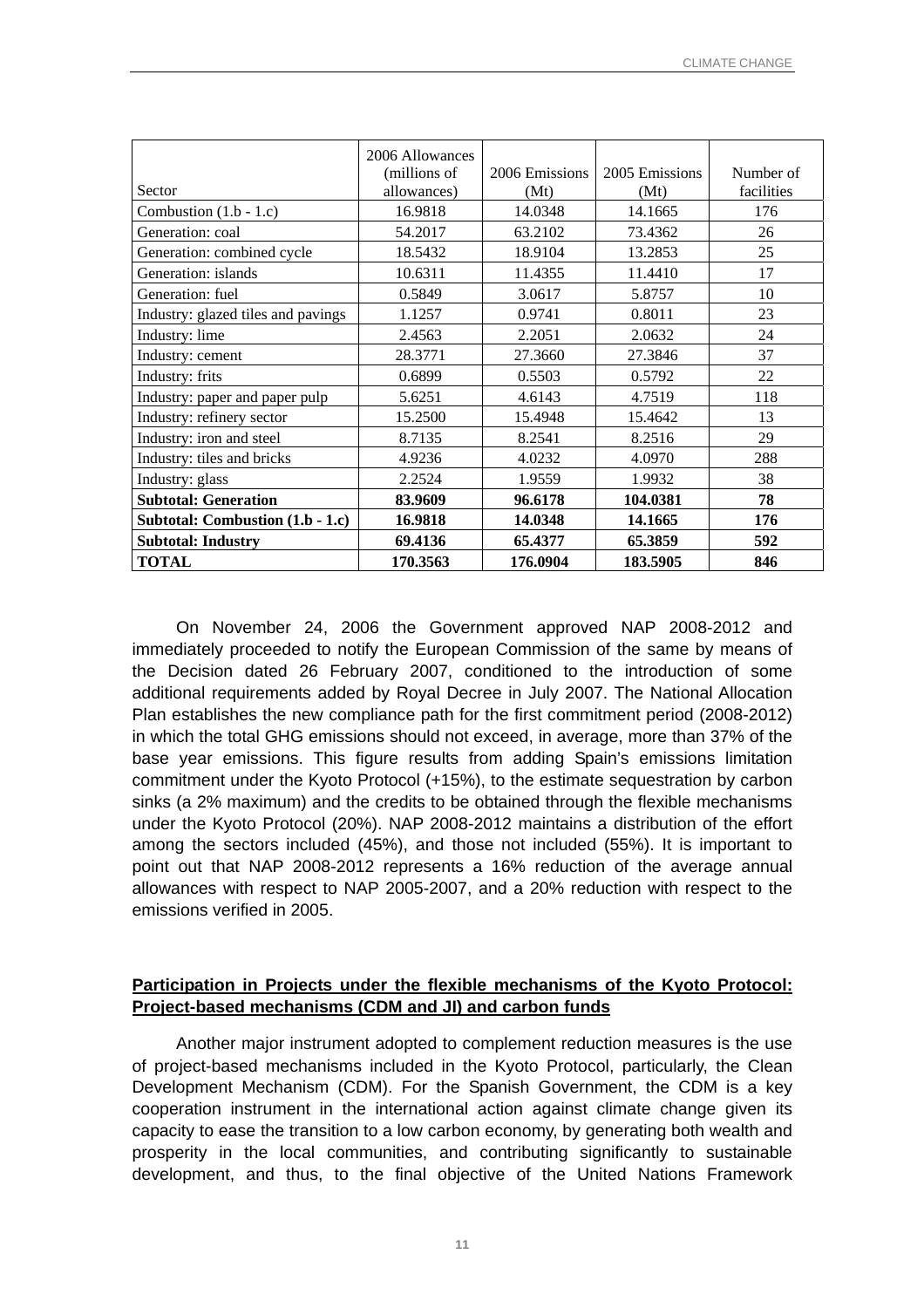#### Convention on Climate Change.

It is however important to point out that the priority of the Spanish Government is to carry out emissions reduction by way of national policies and measures, having the flexible mechanisms the complementary role of ensuring the fulfilment of Spain's international obligations.

The government's strategy in terms of flexible mechanisms of the Kyoto Protocol has likewise required the consolidation of the most relevant institutional elements. The first measure adopted in this area was the creation of the Designated National Authority (DNA) by means of the Royal Decree Law 5/2004, of 27 August, later modified by Law 1/2005, of 9 March, which regulates GHG Emission Trading. It creates the Designated National Authority as an inter-ministerial commission in which the Autonomous Communities have a representative who acts as the designated national authority with defined functions, which include the issuing of letters of approval for CDM and Joint Implementation projects.

The DNA has had an intense activity. Up to May 2007, 9 meetings were held, 51 letters of approval were issued for the same number of projects amounting to 100.68 Million tons of Certified Emission Reductions (CER) for the first period of commitment.

In November 2004, the Spanish Government signed a letter of intent with the World Bank to invest 205 Million Euros for purposes of obtaining 40 Mt  $CO<sub>2</sub>$  by means of the following Funds: the Spanish Carbon Fund, the BioCarbon Fund, and the Community Development Carbon Fund. Additionally Spain contributes to the World's Bank Programme of Technical Assistance to improve Projects qualification in Host Countries. Likewise, on October 10, 2005 an agreement was signed with the Corporación Andina de Fomento (CAF) to implement the Latin American Carbon Initiative (LACI), which will allow the acquisition of 9 Mt  $CO<sub>2</sub>$  eq in exchange for a public capital investment of 47 Million Euros. Moreover, on September 15, 2006, the contribution of Spain with 35 Million Euros to the Multilateral Carbon Credit Fund (MCCF) was approved; it was promoted and managed by the European Investment Bank (EIB) and the European Bank for Reconstruction and Development (EBRD). On November 24, 2006 the Council of Ministers approved the participation of Spain in the Asia Pacific Carbon Fund of the Asian Bank of Development (ADB), with a contribution of 30 Million Dollars from the Ministry of Economy and Finance. After closing the first section of the BioCarbon Fund managed by the World Bank, Spain will participate in a second section with a contribution commitment of 5,200,000 US\$, between 2007 and 2008, so as to obtain in return the maximum tons of  $CO<sub>2</sub>$  that can be purchased with this amount. Together with these actions, it is important to emphasize: (i) the strong investment in carbon Funds managed by multilateral financial institutions which indicate the preference for Latin America; (ii) the use of support instruments in foreign trade, such as the Fund of Viability Studies (FVS) that finances viability studies made by Spanish companies for projects and Programmes having a common interest in third countries; (iii) the bilateral relationships with governments and designated national authorities of the countries with whom agreements of understanding have been subscribed, and others.

In addition, within the framework of the cooperation strategy, Memoranda of Understanding (MoU) have been signed to promote the Clean Development Mechanism with 20 countries: 17 countries of the Latin American region (Argentina,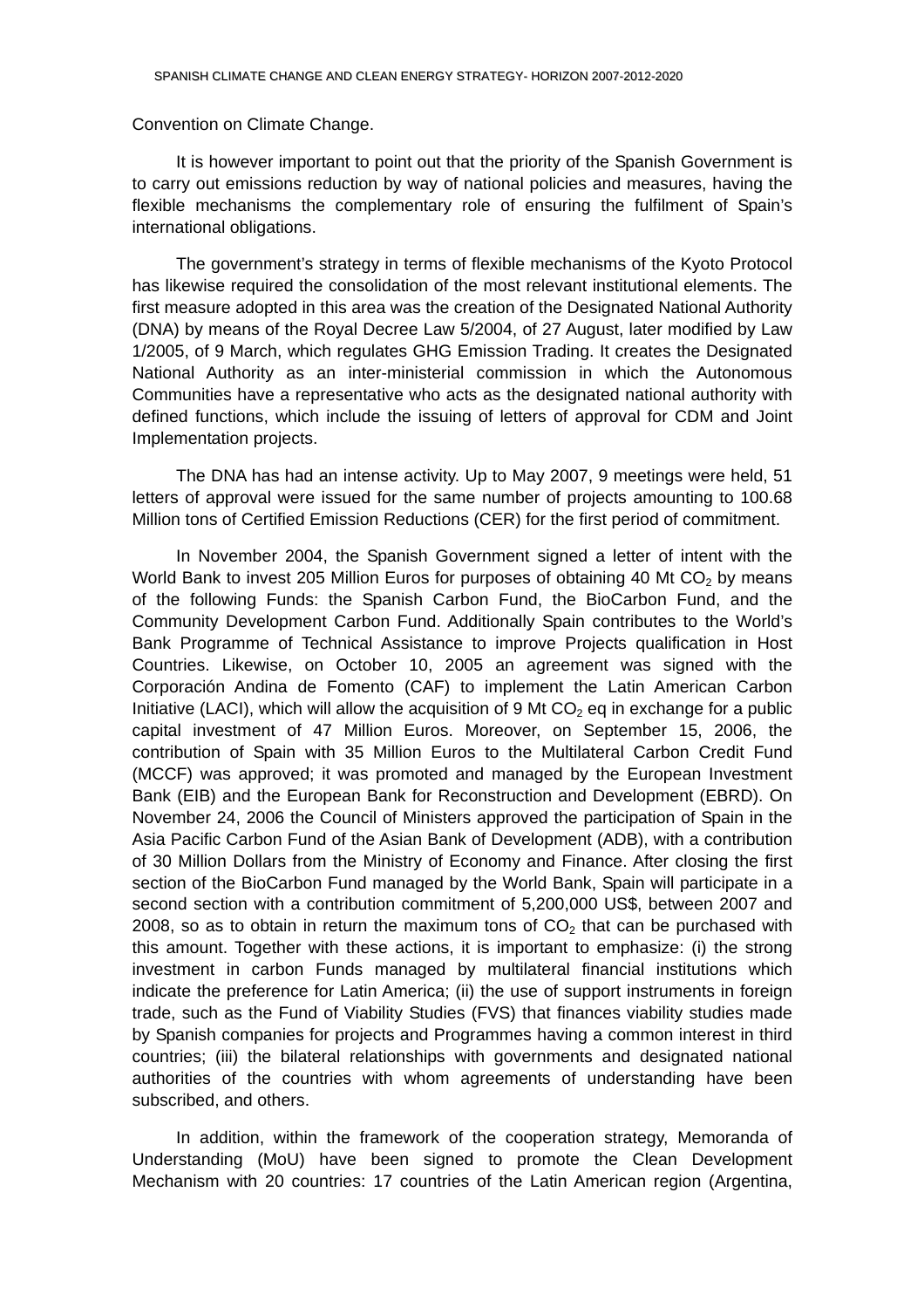Brazil, Colombia, Mexico, Panama, Uruguay, Dominican Republic, Bolivia, Ecuador, Chile, Costa Rica, Paraguay, Guatemala, El Salvador, Peru, Nicaragua and Honduras), and China, Morocco and Egypt. Some of the most relevant objectives include information exchange, the promotion of capacities, training, and technology transfer, the increase of technical cooperation as well as the development of bilateral work to identify opportunities of mutual interest.

It is important to mention that the acquired commitments of public investment respect the priority criteria fixed by the National Climate Council, with a predominant role for projects related to renewable energies taking place in Latin America. From the point of view of the improvement of national competitiveness, these mechanisms can be a great opportunity for well-positioned Spanish companies in the field of renewable energies and energy efficiency.

#### **International Cooperation**

The major political issue in the area of cooperation in matters of climate change is the creation, in 2004, of the Ibero-american Network of Climate Change Bureaus (RIOCC). The activities of the Network include the Ibero-american Impact Programme, Vulnerability and Adaptation to Climate Change Programme (PIACC), with the objective of strengthening the development and the application of adaptation strategies in the Latin American region and to facilitate impact assessment, vulnerability and adaptation options to climate change.

In terms of bilateral cooperation having an impact on climate change, the following initiatives are particularly relevant: (i) the Araucaria XXI Programme, a specific instrument of Spanish cooperation for sustainable development in Latin America; (ii) the Azahar Programme, that coordinates the efforts of the different actors of the Spanish Cooperation in the countries of the Mediterranean Basin; (iii) the Development Assistance Fund (FAD); and (iv), the FORMA Project the objective of which is to facilitate development support for forestation/ reforestation projects and bioenergy in CDM, in the Latin American region.

In terms of multilateral aid, emphasis should be placed on the participation in two specific Climate Change Funds created under the United Nations Framework Convention on Climate Change and the Kyoto Protocol: the Fund for Less Developed Countries and the Special Fund for Climate Change. Spain has contributed since its creation to the Fund for Less Developed Countries, and it has recently made an important contribution of 2 M € to the Special Climate Change Fund for purposes of financing adaptation projects to climate change and technology transfer.

On the other hand, Spain, with a contribution of 5 M€, is the main donor of Carbon Finance Assist, a Fiduciary fund created by the World Bank to provide Technical Assistance to Carbon Projects for purposes of developing capacities to ensure the complete integration of developing countries and transition economies in the carbon markets.

In addition, Spain has made an initial contribution of  $2 M \in$  to the UNDP-UNEP initiative on Climate Change. This initiative, mainly directed to African countries and Latin America, proposes to coordinate the actions of both agencies so as to increase the effectiveness of the work with a double objective: the integration of adaptation measures in development policies and, mainly, the promotion of a framework that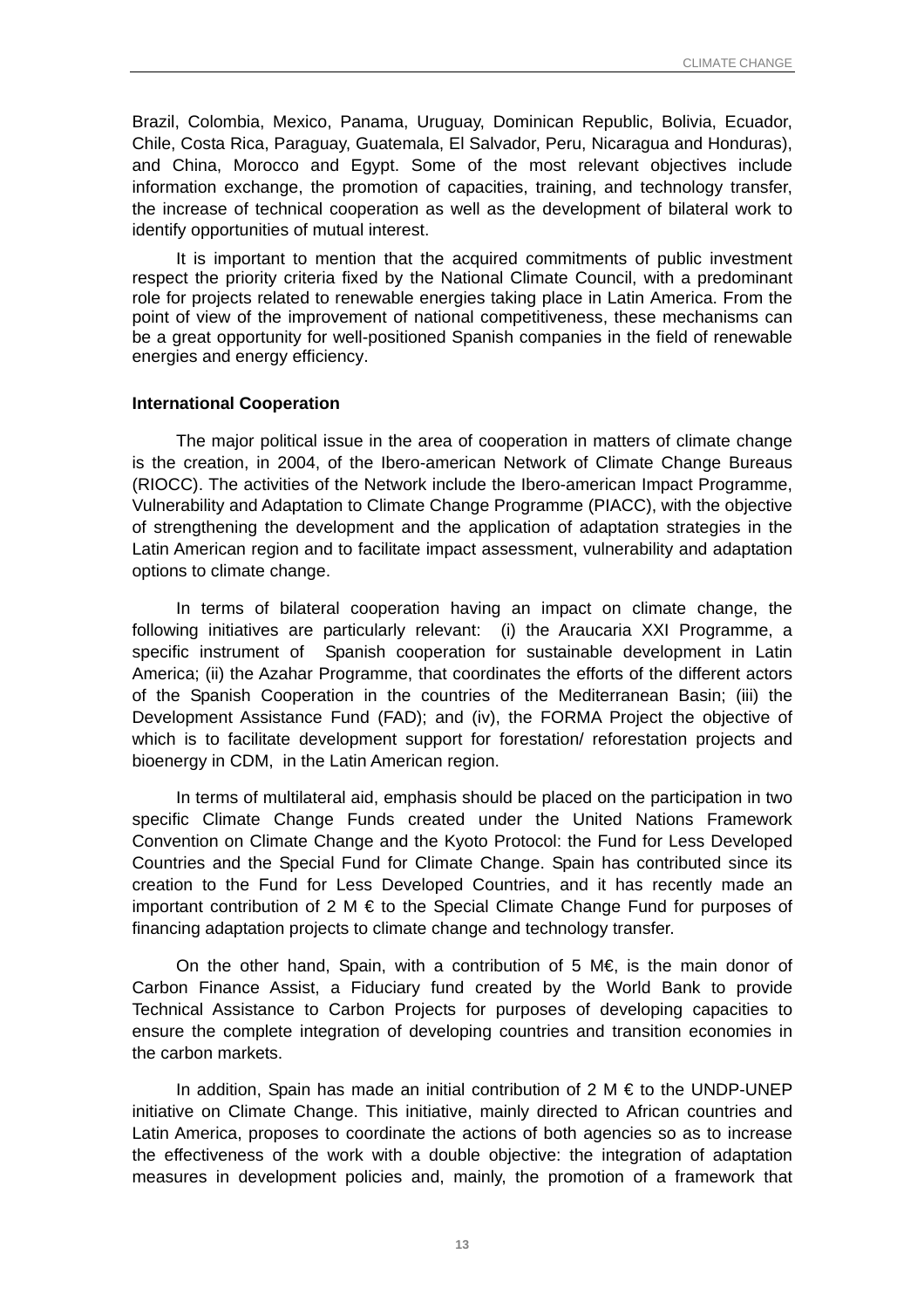<span id="page-17-0"></span>allows Africa to benefit from the Clean Development Mechanisms (CDM) of the Kyoto Protocol (PK).

The remarkable increase of contributions made in 2006 to the fiduciary funds of the Executive Secretariat of the United Nations Convention on Climate Change, which reached 1.7 M€ in 2006, is worth mentioning.

Finally, the Spanish-UNDP Fund to carry out the Millennium Development Goals includes "Climate Change and the Environment" among its priorities. By means of this fund, it is possible to finance important projects from different UN agencies aimed at fighting against climate change in an amount that could reach 18-20 M€ annually, during the next five years.

#### **Vulnerability, impacts and adaptation to Climate Change**

Adaptation to climate change is also a priority within national actions, given the great vulnerability of Spain to the adverse effects of climate change. For this reason, the National Climate Change Adaptation Plan (NCCAP) has been prepared and carried out. The National Climate Change Adaptation Plan is a reference framework for the coordination of the Public Administrations in the activities of impact assessment, vulnerability studies and adaptation to climate change in Spain.

The Plan was submitted to the Commission for Climate Change Policy Coordination (CCPCC), to the National Climate Council and to the Environment Sector Conference on February 2006. Later, it was submitted to public consultation where it received a variety of contributions and comments from several Autonomous Communities and public entities as well as from nongovernmental organizations and social interlocutors. These comments were the base for more than fifty modifications to the text of the Plan. It was approved in July 2006 by the Commission for Climate Change Policy Coordination and by the National Climate Council, and the Council of Ministers was informed of the same in the session of 6 October 2006.

The said Plan considered, initially, a series of ecological systems and socioeconomic sectors for impact assessment, vulnerability studies and adaptation to climate change: biodiversity, hydric resources, forests, agricultural sector, coastal areas, continental hunting and fishing, mountain areas, fishing and marine ecosystems, transport, human health, industry and energy, tourism, finance- insurance, urban planning and construction. The objective of the Plan is to facilitate and to provide continuous assistance to all the interested administrations and organizations - public and private, at all levels, to evaluate the impacts of climate change in Spain in the sector/ system of their interest, providing all the information available on the subject, and the available elements, tools and assessment methods, for purposes of promoting the process of participation between the ones involved that can lead to the definition of the best adaptation options to climate change .

#### **3.2 OBJECTIVES**

The objective of the Spanish Climate Change and Clean Energy Strategy is to gather all the necessary actions to fulfil the commitments under the Kyoto Protocol and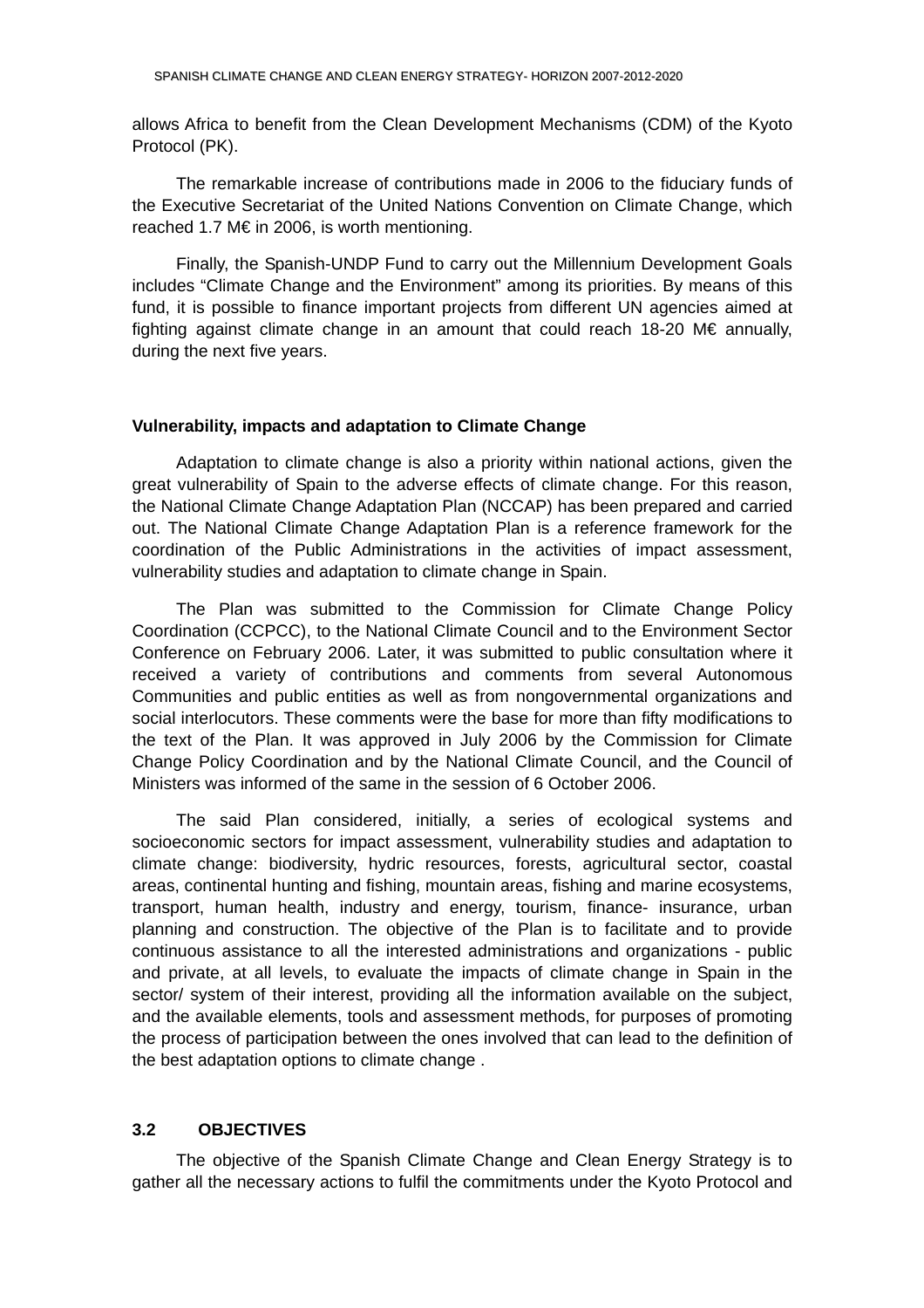<span id="page-18-0"></span>the United Nations Framework Convention on Climate Change and to establish the foundations for sustainable development.

For the Preparation of the Strategy the following major actions have been identified:

- Proposal of the measures better adapted to mitigate climate change. These measures will be applied in sector areas where action needs to be taken to reach the objective, with consideration to the territorial administrations.
- Proposal of the best measures, activities and actions to mitigate the negative effects of climate change on the environment, the economic development and employment, integrating them to the general policies.
- Measures to increase the capacity of citizens to take action, thanks to the appropriate data supply, education, professional training and public awareness, to approach climate-related issues in the best possible way.
- Periodic assessment systems of the effects of the measures adopted and the fulfilment of the Programmes and commitments acquired at national and international level. For purposes of this, the most suitable indicators to establish the degree of fulfilment of these actions will be established.
- Measures to make sure that the Strategy facilitates the actions in view of the adoption of future commitments within the United Nations Framework Convention on Climate Change (UNFCCC).
- Enhancing the role of research, of development and technological innovation as the basis to reach these objectives.

## **3.3 ACTION LINES**

Action lines are the following: i) Institutional cooperation, ii) Flexible mechanisms, iii) International Cooperation and cooperation with developing countries, iv) Emission Trading, v) Sinks, vi)  $CO<sub>2</sub>$  Capture and Storage, vii) Sectors concerned with diffuse pollution, viii) Adaptation to climate change , ix) Information and public awareness, x) Research, development and technological innovation and xi) Horizontal Measures.

## **3.3.1 INSTITUTIONAL COOPERATION**

## **(i) OBJECTIVES**

Institutional cooperation between the State General Administration and the Autonomous Communities, by way of the activities developed by the Commission for Climate Change Policy Coordination (CCPCC), aims at the following:

o To support the national strategy so that sustainable autonomic policies are developed in line with GHG emission reduction and the commitments acquired by Spain under the Kyoto Protocol, in agreement with other measures and policies directed towards sustainability (environmental quality, acidification,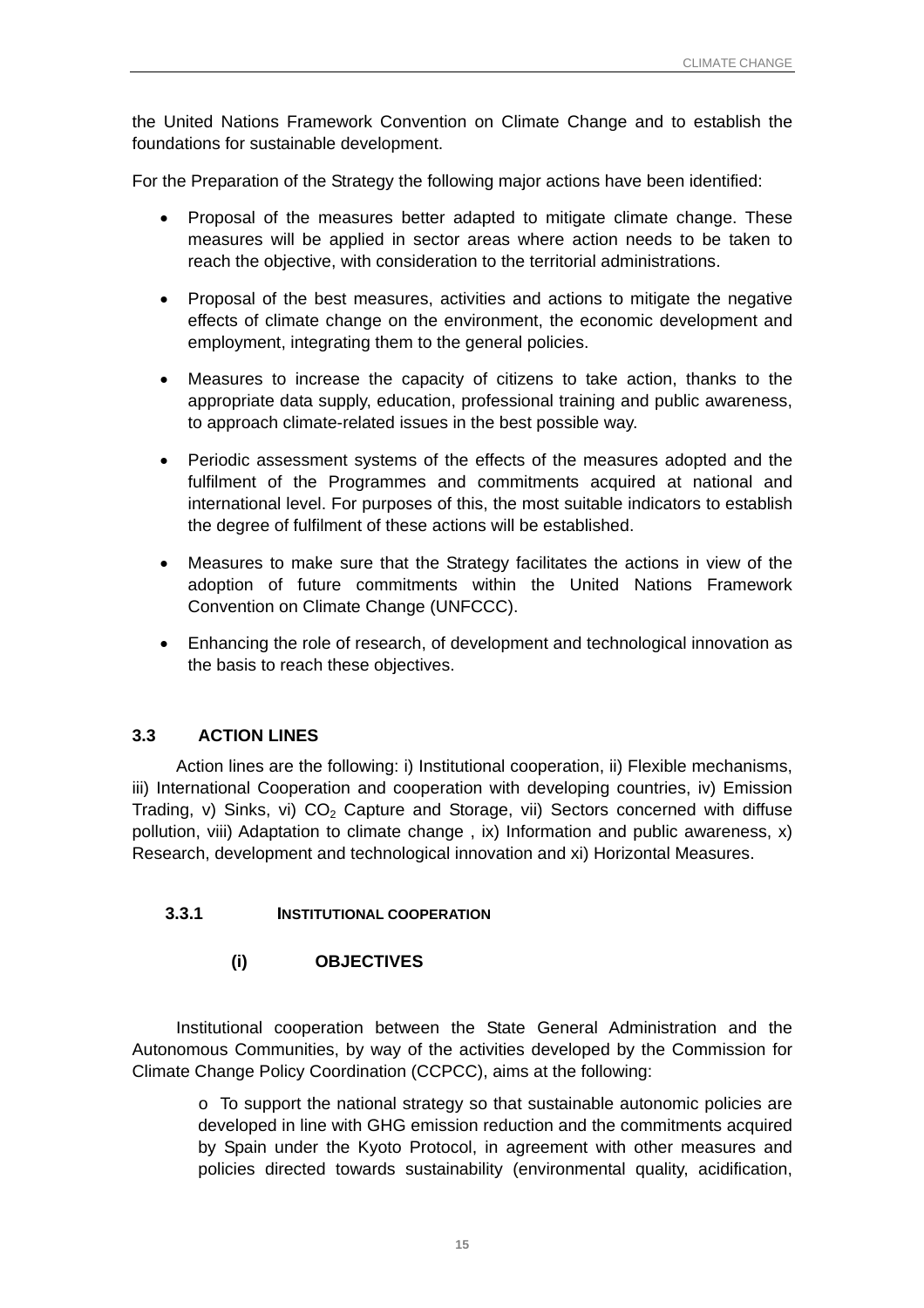eutrophication, photochemical oxidation…).

 $\circ$  To improve, within the responsibilities of each institution, energy efficiency measures, renewable energy sources and demand management, as well as the plans to generate public awareness so that the issues related to energy savings and the fight against climate change become a signal of development and quality of life in the different territories.

 $\circ$  To develop and improve, where existing, autonomic strategies against climate change that include mitigation, adaptation, prospecting, research, development and technological innovation measures. It is important to make sure that, prior to the beginning of the period of commitment (that is to say, before 1/1/08), the strategies of all Autonomous Communities are in keeping with this national strategy and they are submitted to the CCPCC.

 $\circ$  To boost actions related to the mitigation, adaptation and climate change prevention of the Local Strategies through the Spanish Network of Cities for Climate Protection (Red Española de Ciudades por el Clima RECC) and the equivalent local networks. The objective is to make sure that before 1/1/10, 80% of the Spanish population lives in municipalities that have assumed the same commitments in matters of climate change and emission reduction, as those assumed by RECC. These municipalities will have to present annual reports indicating both the penetration degree, and the reductions obtained as a result of the adopted measures.

## **(ii) Measures**

• To boost policies to fight against climate change, particularly, in aspects related to energy, transport, construction and city-planning.

• To promote industrial assessment policies and the reduction of energy consumption of products and services, as well as to exploit carbon sinks.

• To facilitate and promote the follow-up of the autonomic strategies, as well as the initiatives related to adaptation and fight against climate change.

• To promote the cooperation among initiatives in relation to impact assessment, vulnerability and adaptation to climate change at autonomic level and ensure coherence with the National Climate Change Adaptation Framework (NCCAP).

• To ensure coordination between the autonomic initiatives in matters of research and the R&D&I National Plan.

• To promote complementariness between autonomic and state networks in terms of the observation of the climate system, and thus avoid the duplication of efforts to the extent possible.

• To establish, by means of public aids and subventions, the increasing participation of renewable energies or high efficiency energies in power supply and thermal insulation systems in public buildings, (schools, administrative bodies, universities …). The goal is to have an energy audit plan of buildings for the State General Administration by 2007, implementing measures to improve savings and energy efficiency and to incorporate renewable energies in them. A similar objective should be established for the rest of the Public Administrations.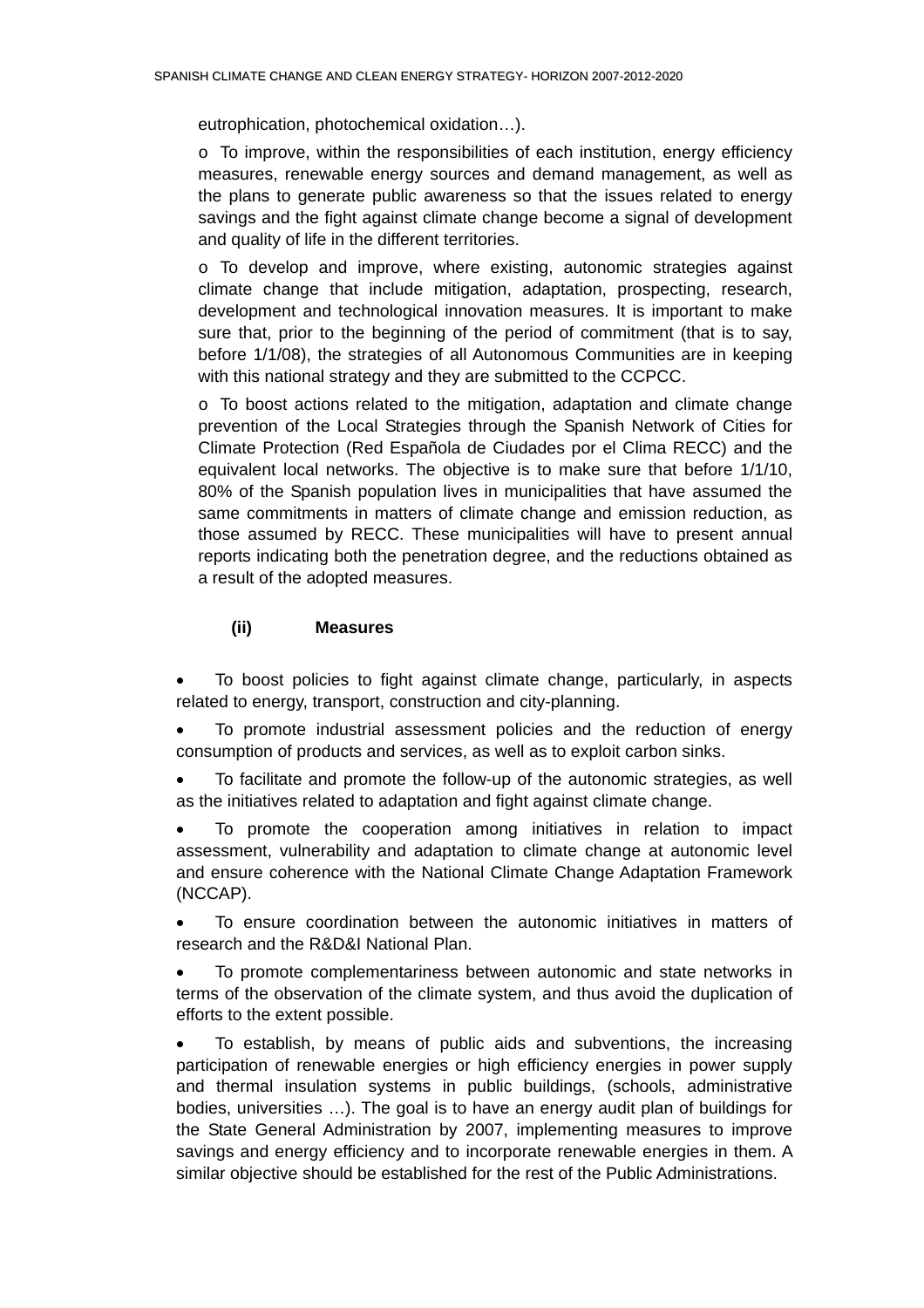<span id="page-20-0"></span>• To promote the introduction, in public tenders for services, the need to submit a report on the energy efficiency measures used by the possible contracted parties, favouring the companies having a sustainable operational model (even at municipal level).

• To establish a strategy of public tenders, that incorporates obligatory criteria of Sustainability and fight against climate change (also at municipal level).

• To boost the carbon sequestration capacity of woods, by making annual inventories of  $CO<sub>2</sub>$  capture capacity of forests, soil use and types of crops at the level of the independent communities.

• To promote the functions and values of natural ecosystems. To promote the creation of autonomic plans for the intensive use of biomass, revegetation and ecosystems restoration by Autonomous Communities.

- To promote Environmental Audits in the Public Administrations.
- To participate in training and public awareness campaigns on sustainable development.

• To create a public data base of international initiatives in matters of sustainability and climate change.

• To improve the incorporation of municipalities in the Spanish Network of Cities for Climate Protection.

• To establish a monitor system of municipal indicators about climate change to determine the evolution and the fulfilment (qualitative and quantitative) of the measures adopted.

#### **(III) Indicators**

- GHG emissions at autonomic level and national total emissions.
- $-$  CO<sub>2</sub> emissions by autonomic electrical consumption (g/kWh).
- Power intensity at autonomic level.
- Energy consumption in Public Administration buildings.
- Objectives of emissions reduction in autonomic strategies.

– Degree of penetration of renewable energies in the Independent Community.

– Number of municipalities with local plans to fight against climate change.

#### **3.3.2 FLEXIBLE MECHANISMS**

#### **(i) OBJECTIVES**

o To materialize the use of the flexible mechanisms of the Kyoto Protocol so as to fulfil the requirements of the National Allocation Plan 2008-2012, boosting the development of clean development projects Mechanism (CDM),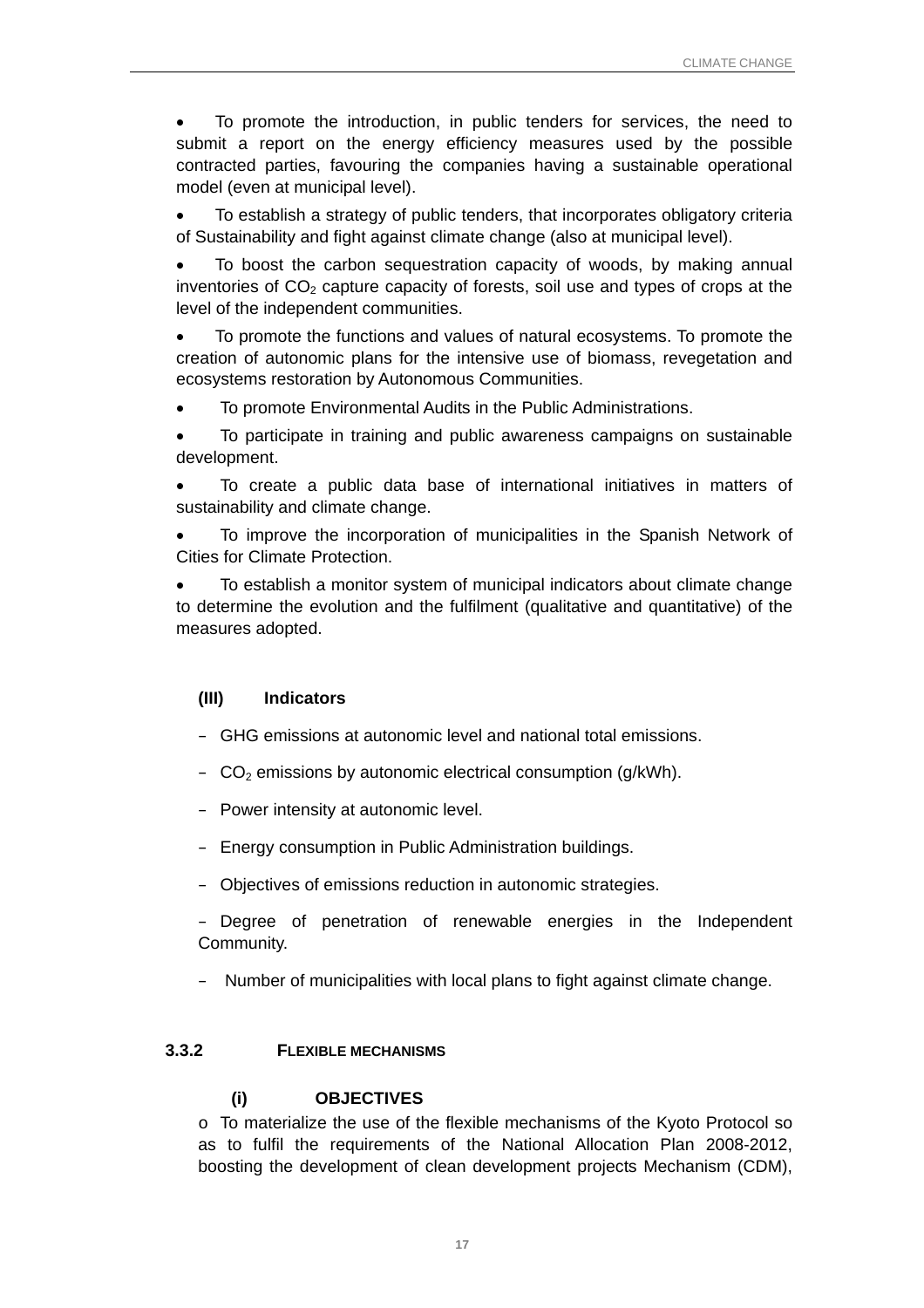improving the participation of the Spanish private sector to reach the figures expressed in NAP 2008-2012 and facilitating the contribution of the Autonomous Communities.

 $\circ$  In agreement with the latter, to enable the acquisition of 289.35 Million tons of carbon credits. Of these, 159.15 Mt correspond to the sectors concerned with diffuse pollution and they will have to fulfill the criteria established for public investment. The objective of average acquisition cost for these credits amounts to 5-7  $\epsilon/t$ . Given the few possibilities of contributing to additional Carbon Funds different to the already existing ones, it will be necessary to explore alternative forms of credits acquisition. The remaining 130.2 Mt correspond to companies.

o To turn CDM into a market instrument serving to accelerate the evolution towards low carbon economies, generating both wealth and prosperity in the local communities while ensuring competitiveness among companies.

o To foster instruments to generate a suitable framework at a short and medium term for investments in clean energy in developing countries.

## **(II) Measures**

l

• To develop pilot projects to increase GHG reduction potential of CDM and make the investment more attractive: territorial, sector and Programme approaches.

• To sign new agreements to participate in new multilateral Funds so as to increase Spain's investment in the development bank to reach credits coming from the CDM and Joint Application, and to maximize the returns of these investments by promoting the participation of Spanish companies.

• To achieve bilateral negotiations with other Annex I countries to purchase assigned amount units within the framework of the international trade of emissions allowances under the Kyoto Protocol through the schemes of green investment<sup>3</sup>[.](#page-21-0)

• To promote the creation of private Funds, mixed Funds and new financing lines for purposes of involving the private bank and this type of financial institutions in these projects under the Kyoto Protocol.

• To promote the creation of the necessary channels both at national and at autonomic or local level for the advising, support and financing of projects for Spanish companies or institutions.

• To facilitate the channelling of investments for the accomplishment of projects of CDM or JI through the incorporation in the agreements of debt conversion of a Protocol<sup>4</sup>[-](#page-21-1)related clause. The resulting credits of these projects will be incorporated to the corresponding portfolios of the Carbon Funds in the

<span id="page-21-0"></span><sup>3</sup> **The Green Investment Scheme (GIS)** is the acquisition by an Annex I country of Assigned Amount Units (AAUs) that another Annex I country is selling, associating the investment of the income generated by such sale to environmental projects.

<span id="page-21-1"></span><sup>4</sup> Eventually and in an experimental manner, **debt conversion agreements have been carried out where Spain** condones the debt of developing countries with the condition that they have to invest those amounts in specific projects that are studied in a bi-national round-table with the representatives of the country and Spain. In this context, a new clause related to the Kyoto Protocol has been incorporated, a clause that allows to direct investments to CDM projects. This initiative has already been implemented with Uruguay and Ecuador, carrying out mini-hydraulic projects with the latter that will generate CERs to be acquired by Spain at a later date.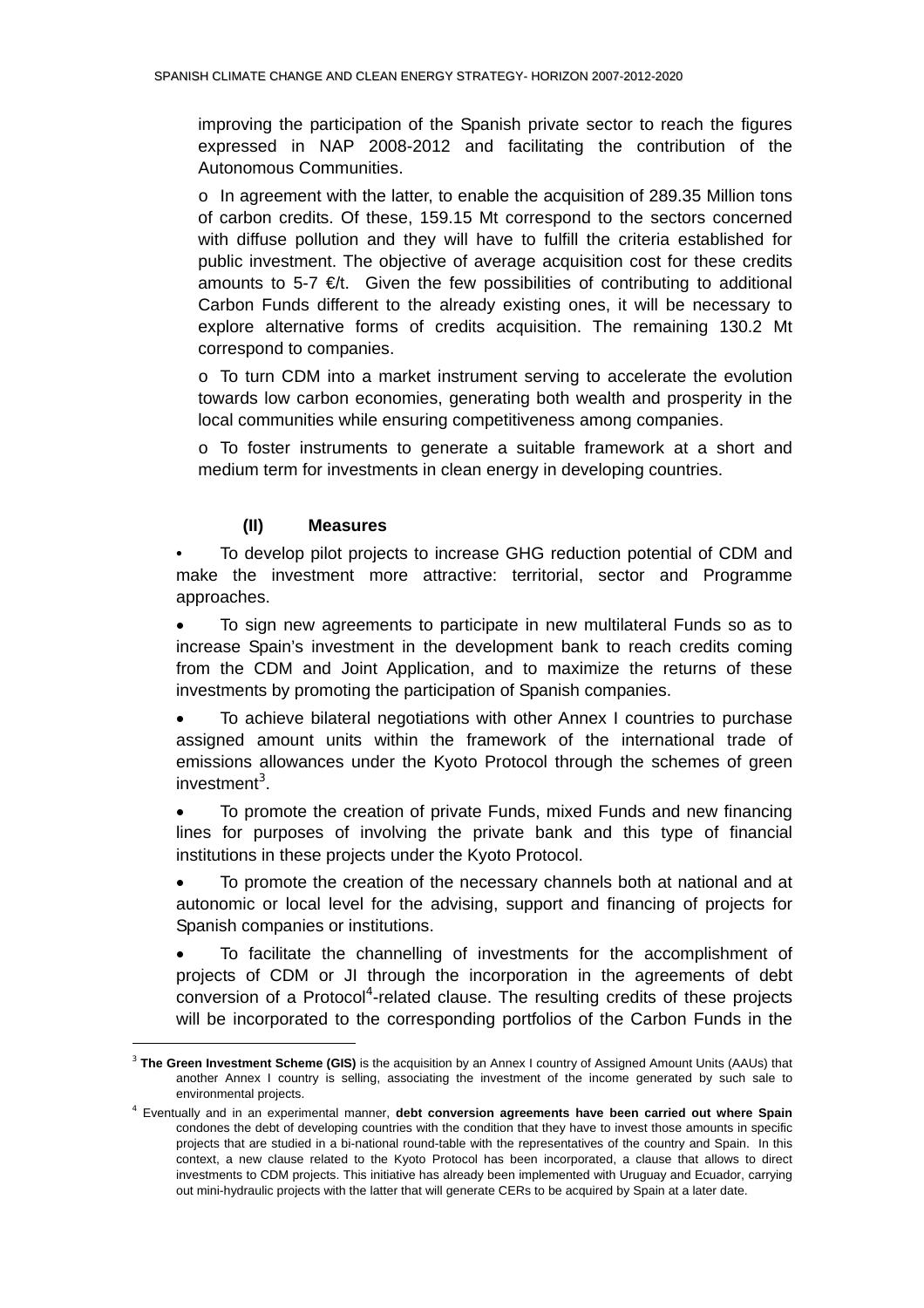<span id="page-22-0"></span>existing Multilateral Financial Institutions.

• To enable the institutions in charge of the approval and promotion of flexible mechanisms in the host countries, when applicable, taking advantage of the Fiduciary funds for Technical Assistance of Multilateral Financial Institutions and the bilateral FEV Line.

• Subscribing the new memoranda of understanding with countries in Africa, Asia and central and Eastern Europe.

#### **(ii) Indicators**

– Percentage of CERs, T- CERs, L- CERs, ERUs and AAUs available every year in the balance of Spain with respect to the total acquisition until 2012.

– Percentage of CERs and ERUs provided by the companies to comply with the commitments according to Law 1/2005 in year n with respect to the limit of use allowed in NAP 2008-2012.

– Average cost of acquisition of the CERs/ ERUs obtained by the Government.

## **3.3.3 INTERNATIONAL COOPERATION AND COOPERATION WITH DEVELOPING COUNTRIES**

#### **(i) Objectives**

Considering the importance of climate change in the processes of sustainable development and poverty fight, the following cooperation objectives with developing countries have been established and they will be included in the principles and objectives established in the Master Plan of Spanish Cooperation and in the sector strategy in environmental matters that will develop the following:

o The qualitative improvement of climate change actions in Spanish Development Cooperation Policies by means of a more effective integration of climate change in Spanish Development Cooperation Policies.

o The quantitative improvement by means of an increase of the Spanish contributions to Programmes and projects having an impact on climate change.

o Instruments to support the adoption of strategies and measures related to sustainable development, clean energy and adjustment to climate change scenarios in developing countries.

o The privileged relation of Spain with Latin American countries in this area, and to reinforce the existing ones with African countries.

o A better knowledge of the opportunities offered by the Autonomous Communities in their cooperation Programmes and their presence in Sustainability networks.

#### **(ii) Measures**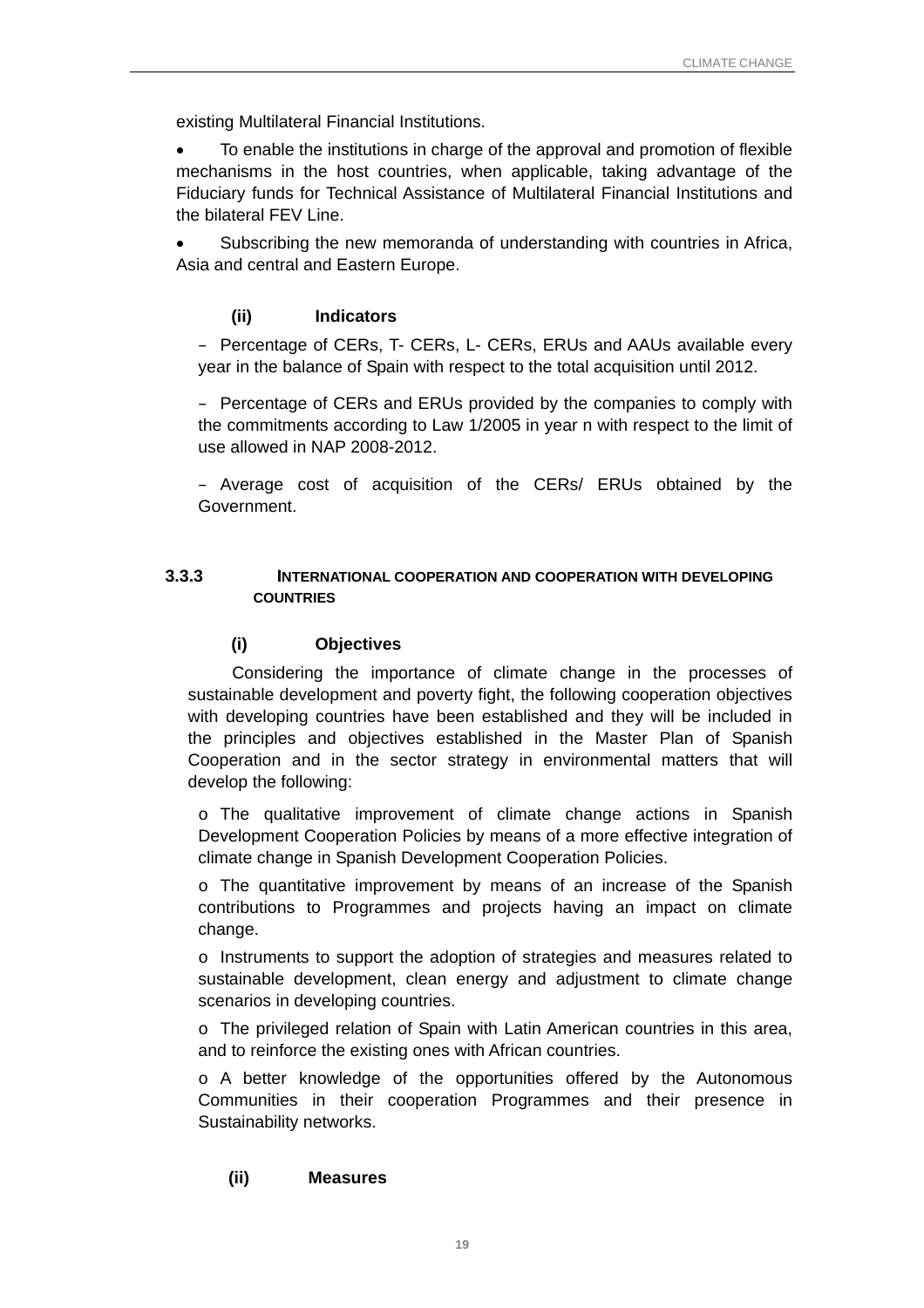• To support and reinforce the integration of climate change objectives in the design and application of Spanish cooperation lines and to support the institutions responsible for the application of climate change lines in the Programmes and projects where this aspect is already integrated.

• To strengthen the dialogue about climate change and renewable energies in the subjects to be dealt with the in the framework of the Latin American Conference.

• To support actions of adaptation to climate change in the development strategies of receptor countries and to increase development of the existing scientific cooperation with developing countries in matters of impact assessment, vulnerability and adaptation to climate change.

• To support the mitigation of climate change by promoting development models to limit the growth of GHG emissions and the access to clean technologies in the context of the decisions made by the United Nations Framework Convention on Climate Change and the meeting of the parties, as well as to favour private investments in clean development projects.

• To support the strengthening of capabilities, favouring actions aiming at the qualification of human resources and institutions, facilitating the creation of capacities for the access and management of modern technologies. In addition, to support information and awareness campaigns about the effects of climate change over natural resources and their repercussion on society.

• To increase Spain's financial contributions to climate change and to facilitate the accounting for resources employed, by means of the use of the Río Markers described by the OCDE Development Assistance Committee (DCD/DAC (2002) 21/ADD).

• To support multilateral initiatives for the integration of climate change in the policies of developing countries, among others, through the active participation in the UNDP-UNEP initiative on climate change.

• To support a new regime of commitments beyond 2012, within a multilateral, equitable and flexible framework, and through the combined effort of developed countries, countries with emerging economies and developing countries, incorporating criteria such as emissions per capita for the sectors concerned with diffuse pollution and emissions per product unit for production sectors.

## **(iii) Indicators**

– The annual amount paid by Spain in terms of development cooperation in climate change.

– Periodic assessments of cooperation Programmes, projects and plans. The degree of integration of climate change objectives in the cooperation policies will be assessed by applying the existing methodologies to assess cooperation projects, Programmes or plans.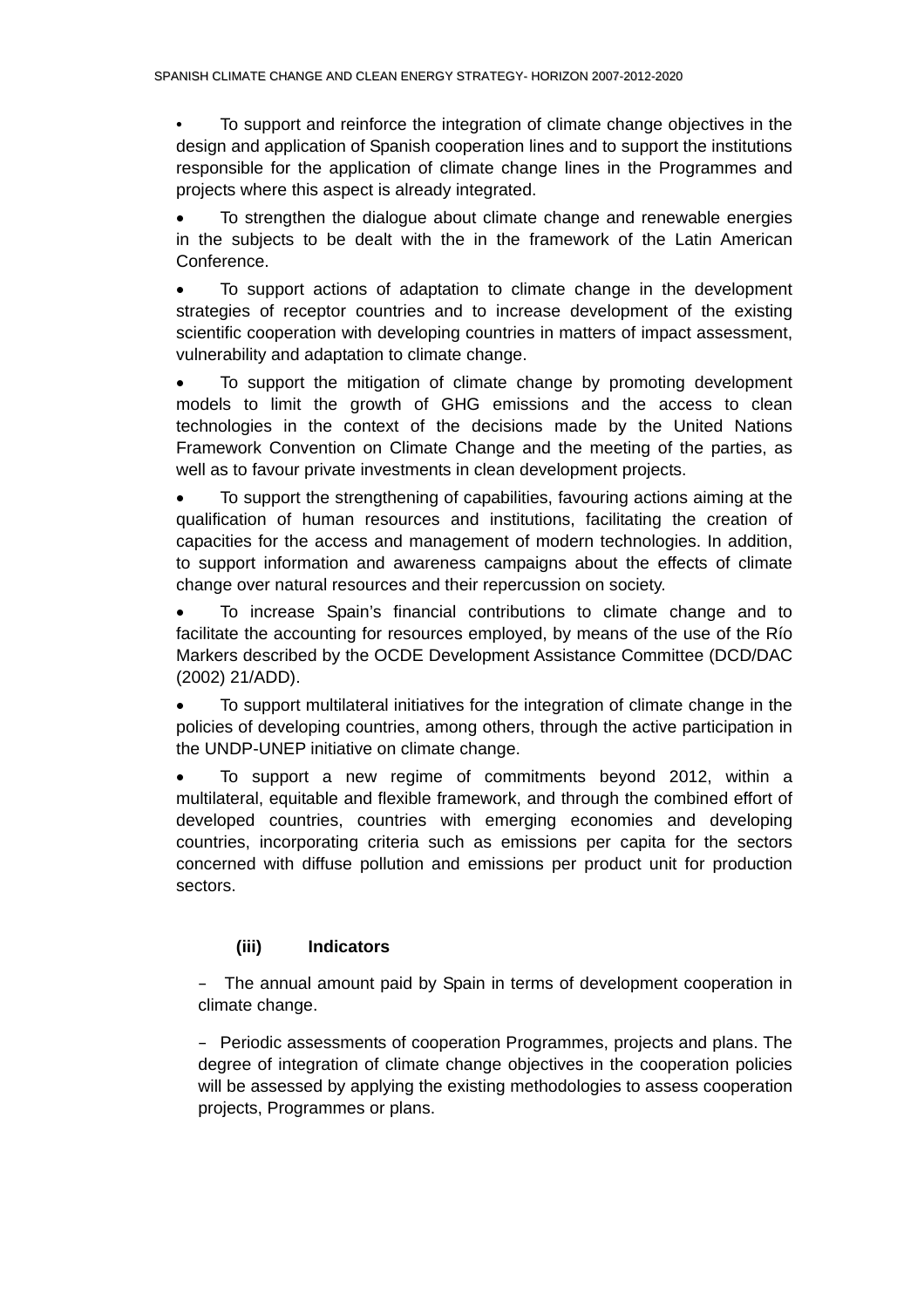## <span id="page-24-0"></span>**3.3.4 GHG EMISSION TRADING SECHEME**

#### **(i) Objectives**

The following are the main objectives of the future application of GHG Emission Trading Scheme in Spain:

o To ensure that the activities subject to the GHG Emission Trading Scheme meet the objective established for the fulfilment of Spanish commitments under the Kyoto Protocol, in a context that allows and guarantees competitiveness and employment.

o To consolidate the GHG Emission Trading Scheme as a fundamental tool to boost emissions reduction.

 $\circ$  To achieve total integration between the communitarian GHG Emission Trading Scheme and the flexible mechanisms of the Kyoto Protocol.

o To introduce improvements in terms of stability, efficiency and fairness in the communitarian GHG Emission Trading Scheme in the revision of Directive 2003/87/EC.

o To consolidate the creation of a Spanish sector of services in the within the GHG Emission Trading Scheme.

## **(ii) Measures**

The following are the main measures that must be carried out within the scope of the GHG Emission Trading Scheme, many of which will not be applicable under any circumstance before 2012.

The development of information systems to: i) to streamline the information exchange between the Administrations, holders of facilities included within the scope of application of Law 1/2005 and other interested parties; ii) to increase analysis capacity and transparency, iii) to improve the information available, favouring a better understanding and accessibility of this information by all the interested agents, and iv) to facilitate the connection and coherence with other existing instruments of environmental information.

• To provide greater stability to the GHG Emission Trading Scheme, promoting the consensus between Member States of the European Union to ensure a greater coherence in the definition of facilities, allocation criteria, extending the allocation periods, etc.

• Smaller-size facilities: the optimal relation between installation size and management costs must be promoted, exempting the smallest facilities for which there are more suitable instruments.

Extension of scope application: the possibility of including major GHG emission producers not yet subject to this scheme: new gases and/or sectors.

• Greater harmonization of the definition of the scope of application.

• To promote the inclusion of national projects in the European GHG Emission Trading Scheme.

• To harmonize the methodologies and allocation brackets at community level taking into account emissions by sector product unit. High priority must be given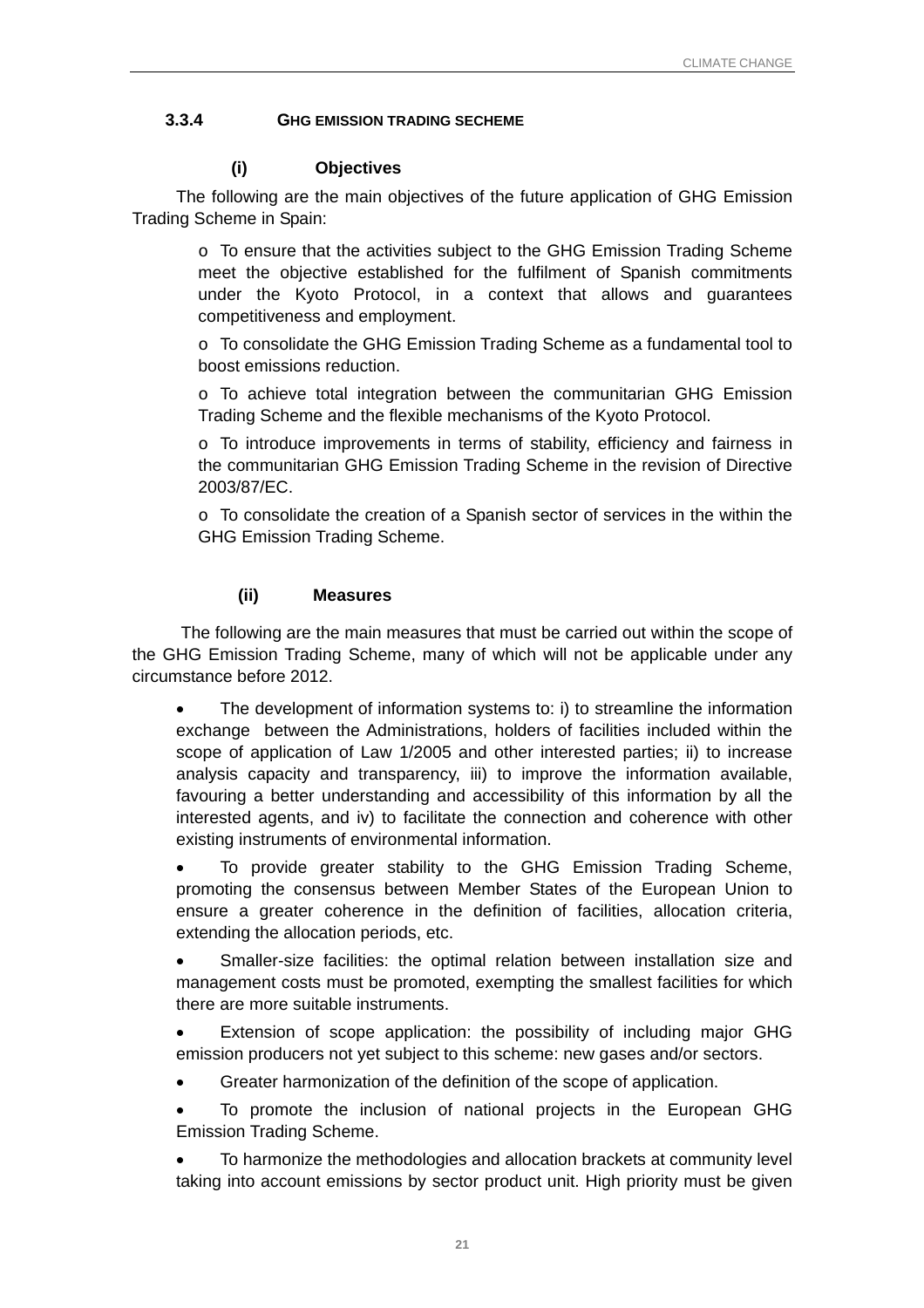to achieve a greater degree of harmonization of allocations in the different Member States, avoiding situations of excessive differences in terms of initial situations and allocation rules that produce results that cannot be compared, if not directly discriminatory. The use of communitarian parameters can contribute to limit the dispersion. This will be a fundamental issue in the revision of Directive 2003/87/EC.

• Connection of the National Registry of Emission Allowances to the International Transaction Log (ITL). The ITL is a mechanism managed by the Secretariat of the United Nations Framework Convention on Climate Change that will control all the emission credit transactions made according to the Kyoto Protocol.

• Implementation in the National Registry of Emission Allowances (RENADE) of all operations included under the Kyoto Protocol. The RENADE has been totally operative since 2005 in the Communitarian scope, and it must meet new requirements derived from the implementation of the Kyoto Protocol. Thus, it must adapt to allow for new operations with Kyoto Protocol units: assigned amount units, sink units, certified emission reductions, etc.

• Promotion of the participation of installation holders covered by the scope of application of Law 1/2005 in terms of the flexible project-based mechanisms. The National Allocation Plan 2008-2012 allows the use of credits coming from flexible mechanisms to meet delivery obligations.

• Approval of the Royal Decree by which the internal legal framework for the flexible mechanisms of the Kyoto Protocol is developed, in particular for the project-based mechanisms of the Kyoto Protocol: Clean Development Mechanism and Joint Implementation Mechanism, established by Law 1/2005, of 9 March. This regulatory development seeks to:

- o Regulate the procedure for the emission by the Designated National Authority of the information of voluntary participation in project-based mechanisms.
- o Apply the Double-accounting guidelines approved by the Commission in relation to the credits from project-based mechanisms.
- o Establish the necessary legal frame for the use of credits from projectbased mechanisms by the facilities included within the scope of application of Law 1/2005, for purposes of fulfilling the delivery obligations of the established emission allowances.

## **(iii) Indicators**

- Emissions per product unit in the sectors affected by the GHG Emission Trading Scheme.
- Real annual cover of the allocation (A-E) /E total and by activities
- Price of emission allowances in the European market
- Volume of allowances traded
- Number of bodies assigned for the accreditation of verification organizations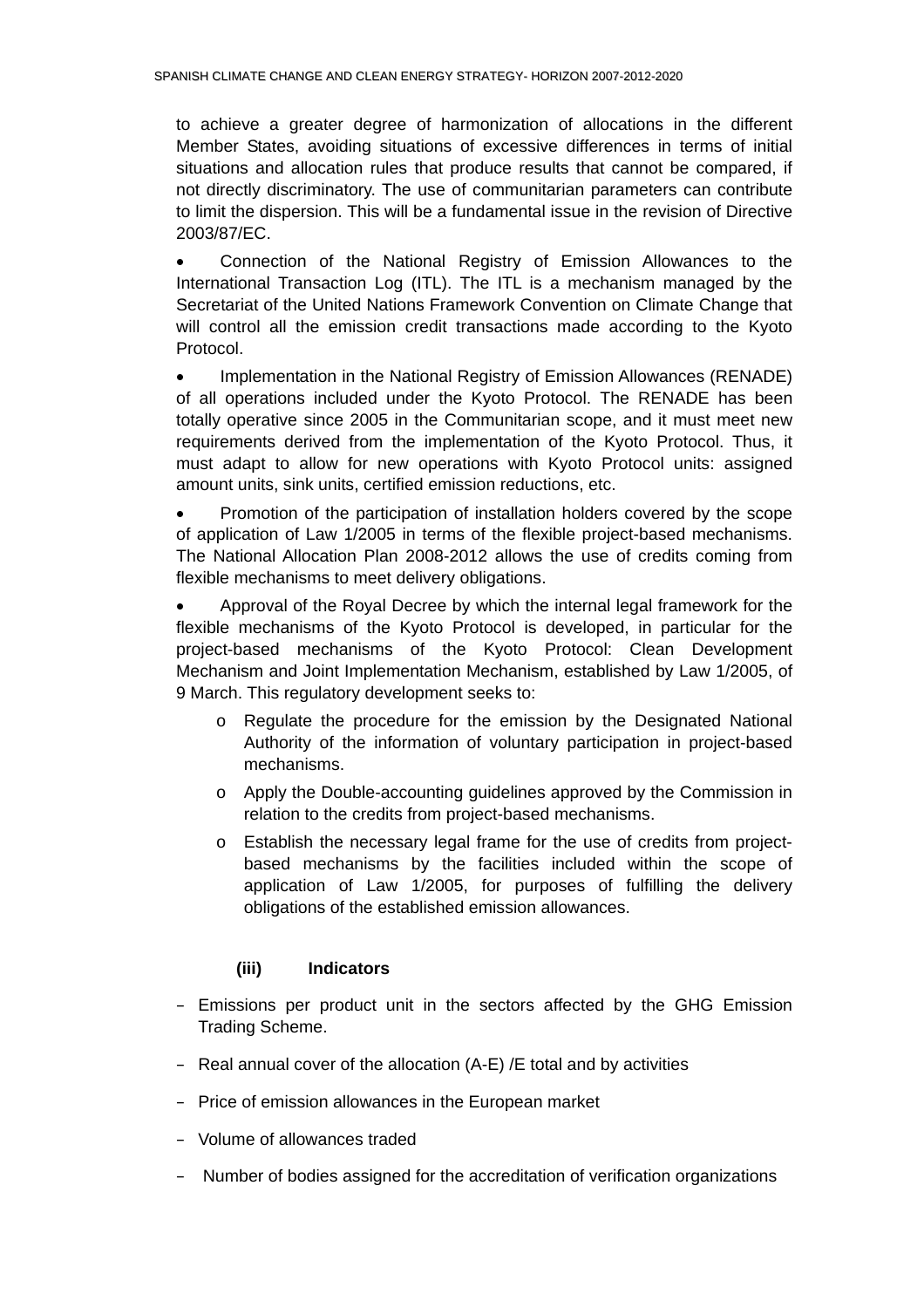<span id="page-26-0"></span>– Number of credited verification organizations

## **3.3.5 SINKS**

#### **(i) Objectives**

The main goals of sector policies in this field, without prejudice of the principles and objectives that inspire the policies of forest and agriculture conservation and the international commitments assumed by Spain, based on sustainable and multifunctional management, are the following:

 $\circ$  To increase the capacity of CO<sub>2</sub> sequestration of the atmosphere by wood stocks.

o To comply with the objective established by the National Allocation Plans prepared by the Government, foreseeing the compensation of 2% of emissions of the base year by activities related to land use, land-use change and forestry. This sequestration will have to be achieved, thanks to these activities, between 2008 and 2012.

#### **(ii) Measures**

Measures to increase the amount and quality of carbon sinks in the Spanish territory, and to reach, at least, the 2% established in NAP 2008-2012, include the following:

- To increase forest surface, by means of forestation and reforestation of abandoned or degraded farming land, taking into account the objective of adapting woods to the expected climate change.
- To restore the soil cover by means of suitable forestry actions and native arboreal species.
- To improve the activity of research and development on the role of the forest sector in the capture of GHG emissions, including carbon sequestration forestry and remote sensing techniques.
- To establish preventive actions to avoid forest fires. These Plans shall focus on forestry and maintenance and improvement of the present efficiency level in forest fire extinction and on the follow up and control of the action and effects of the different harmful agents acting on Spanish forests.
- To increase carbon absorbed in agricultural systems by means of the reduction of tilling, ecological production, integrated production, withdrawal of land from cultivation, implementation of ligneous cultures replacing herbaceous or other of lower storage, the forestation of farming land, etc.
- To improve the sustainable management of forest ecosystems through the increase of forest surface, the exploitation of forest mass and the maintenance and improvement of forest resources.
- To establish an institutional and legislative framework to encourage the participation of the private sector in increasing the carbon capture capacity of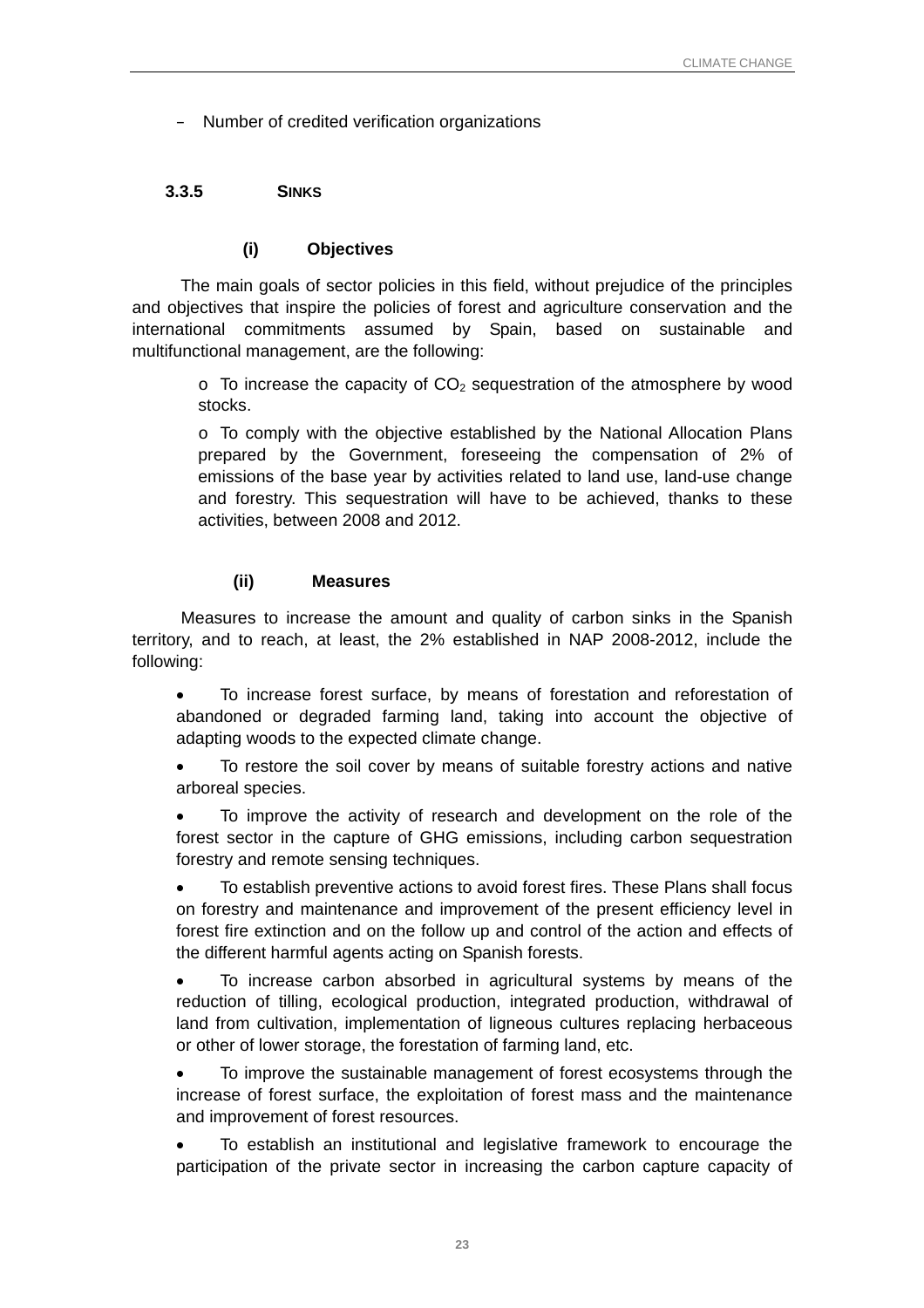<span id="page-27-0"></span>Spanish sinks.

• To promote the Natural patrimony Fund created by the Forest Law of 10/2006, for investments in preventive works, sustainable forest management of our woods, etc.

• To develop and design an agile, exhaustive, precise and effective information system for the knowledge and the determination of carbon absorbed by the activities of land use, land-use change and forestry in our country.

## **(iii) Indicators**

- Carbon content of vegetal ecosystems.
- Carbon increase in these ecosystems.

– Increase or decrease of forest surface/ farming/ grass/ swamps/ urban settlements/ other uses.

– Surface that undergoes land-use changes; that is to say, the number of hectares that change from one use to another (increase and decrease of the hectares devoted to a particular activity).

## **3.3.6 CO2 CAPTURE AND GEOLOGICAL STORAGE (CCS)**

## **(i) Objectives**

 The Interministerial Committee for Climate Change (IPCC) has considered that the  $CO<sub>2</sub>$  capture and geological storage constitutes one of the options of the mitigation measures portfolio for the stabilization of atmospheric GHG concentrations.

Spain considers this emergent technology to be a valid option for mitigation. In this sense, the following objectives are established:

o To determine the potential of this technology in Spain.

 $\circ$  To develop the necessary R&D&I both for the capture as well as for CO<sub>2</sub> storage, in collaboration with national Research Centres as well as with the companies of the sector.

 $\circ$  To assess the application of this technology as a mitigation option within the national set of measures.

 $\circ$  To quantify the amount of CO<sub>2</sub> available for capture and storage in Spanish facilities.

o To develop a legal framework of reference.

#### **(ii) Measures**

• Evaluation of the present situation of the CCS technology in Spain and abroad.

Location of sources and places within the national territory and potential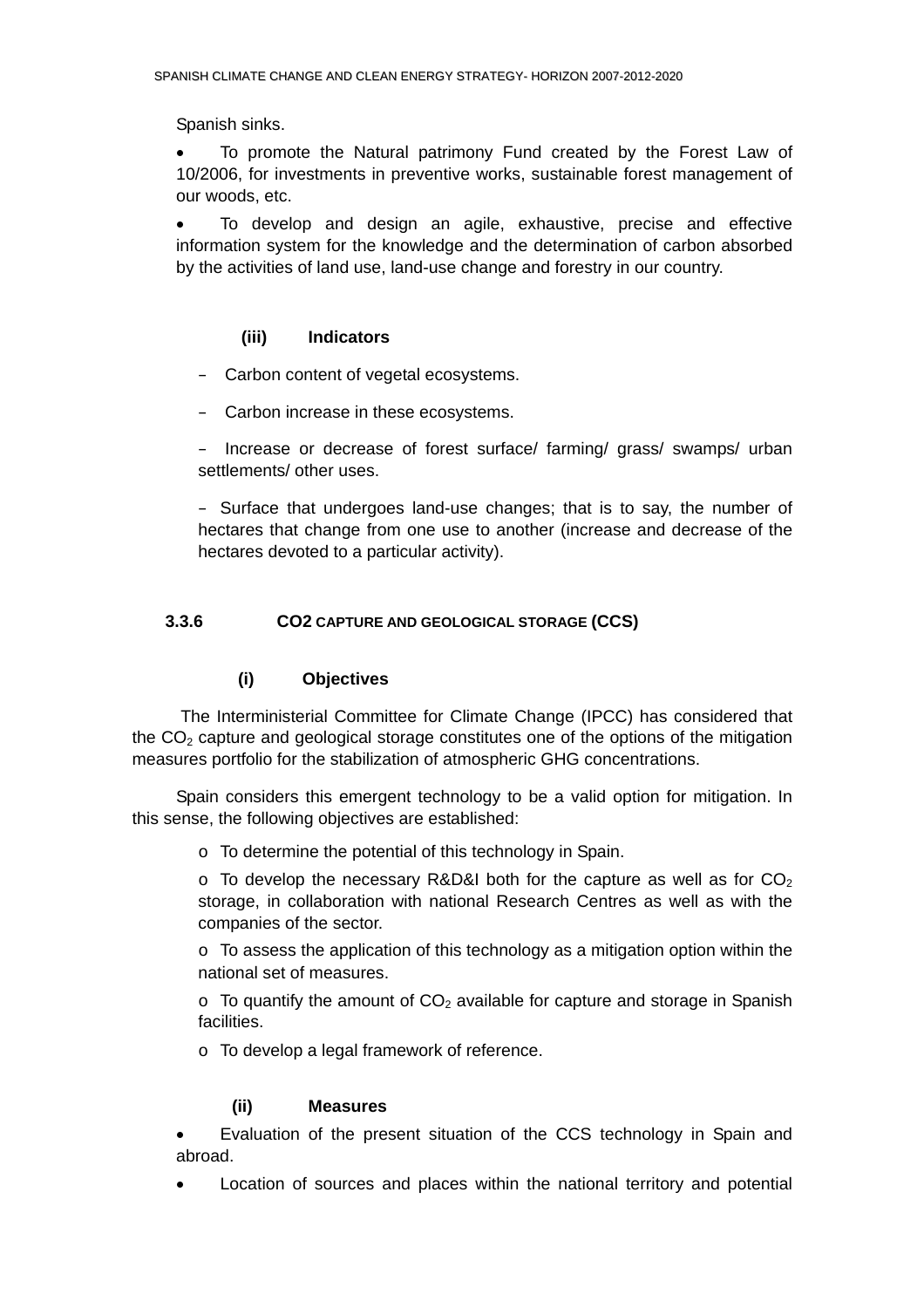<span id="page-28-0"></span>storage of the same.

• Evaluation of the CCS risks for local health, security and environment (in the phases of capture, transport and storage).

• Follow-up and design of a suitable legal framework at national and international level.

Study of the costs and economic potential of CCS under national conditions (geologic, technological and developmental).

• Analysis of the contribution -absolute and relative- of CCS in GHG emission reduction by Spain. This analysis will be carried out through the evaluation of their weight within the framework of all mitigation options at national level, including both the increase of clean and renewable energies and energy saving and efficiency.

• Monitoring and coordination of the national initiatives that are carried out in matters of CCS, by the different scientific, technological and legal groups, along with industries of the energy and engineering sectors; for example: *Technologic Platform, CENIT Consortium, El Bierzo- Energy City Project; GICC ELCOGAS Plant* , *initiatives in mining,* etc. The objective is to learn the status of this technique, its application in Spain, its legal implications and the participation in international negotiations, negotiations with European countries and with third countries.

• To encourage new research, development and innovation projects based on public-private collaboration

## **(iii) Indicators**

– Analysis of the storage potential in Spain (Mt  $CO<sub>2</sub>$ ), identifying locations and calendar.

– Degree of technology development in each stage (capture, transport and storage) in Spain (high/average/under).

## **3.3.7 SECTORS CONCERNED WITH DIFFUSE POLLUTION**

Sectors concerned with diffuse pollution are those sectors not included in Law 1/2005 which regulates GHG Emission Trading Scheme. These are: transport, residential, commercial and institutional; farming; wastes and fluorinated gases.

These sectors must make an important effort to reduce their emissions as reflected in the National Allocation Plan 2008-2012. The targets are the following:

o To ensure that GHG emissions do not surpass 37% over the base year of sectors concerned with diffuse pollution, according to the National Allocation Plan 2008-2012; in other words, to achieve a 188.5 Mt  $CO<sub>2</sub>$  eq saving during the fiveyear period (37.7 Mt  $CO<sub>2</sub>$  eq. annually).

o Approval in 2007 of the 2008-2012 Energy Saving and Eficciency Action Plan (this is approached in the second part of this Strategy, focused on Clean Energy).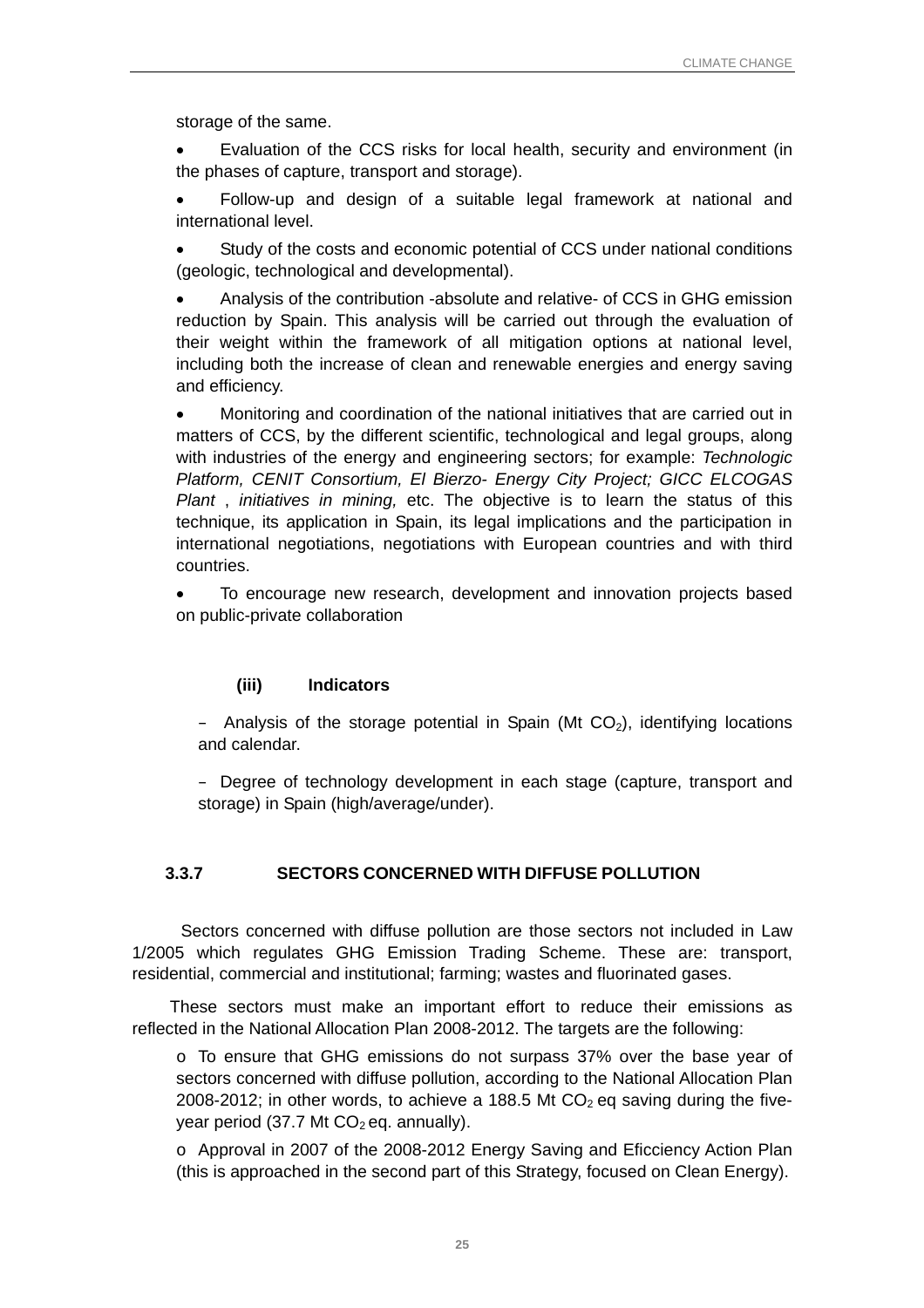#### <span id="page-29-0"></span>*3.3.7.1 Transport sector*

 The Transport sector has a specific chapter in the Spanish Strategy of Sustainable Development, where diverse objectives, measures and indicators are considered for purposes of promoting a system of more efficient transport than preserves the environment and non-renewable resources.

## **(i) Objectives**

 The main objectives in the transport sector are framed within five areas: infrastructures and territorial planning, modal change, energy efficiency, environmental quality and demand management.

The targets for each of the five areas are:

Infrastructures and territorial planning:

o To promote a greater integration of the territorial and city planning with transport, by developing the mechanisms for coordination and administrative cooperation, especially in the urban areas.

o To integrate environmental criteria in the plans, Programmes and developmental actions of the Strategic Transport Infrastructure Plan PEIT (Plan estratégico de infrastructuras del transporte); as well as to monitor the objectives and key actions in the Transport sector, along with its interaction with other energy, industrial, economic, environmental policies, etc.

Modal change:

o Rebalance the present modal distribution, exploiting the most sustainable forms, such as trains, buses and transport by sea in the international and interurban scopes, and collective transport (bus/ railroad/ metro/ street car) and non-motorized systems in the urban one.

 $\circ$  To promote the implementation of measures to support railroad transport for merchandise to achieve the objectives of modal change of PEIT in the short and medium term.

o To increase the level of intermodal integration of the transport system.

Energy efficiency:

o To limit the consumption of non-renewable resources and to improve the energy efficiency of transport services facilities, prioritizing these requirements both in the renovation or the restoration of the existing ones, and in new facilities

o To improve the energy efficiency of the diverse transport modes, by reducing final energy consumption of inner transport modes per unit of gross domestic product and per unit of transport activity.

Environmental quality:

 $\circ$  To reduce specific emissions -per unit of transport activity- GHG and other polluting agents, as well as absolute ones when necessary for the fulfilment of the international commitments -Kyoto Protocol or National Allocation Plans of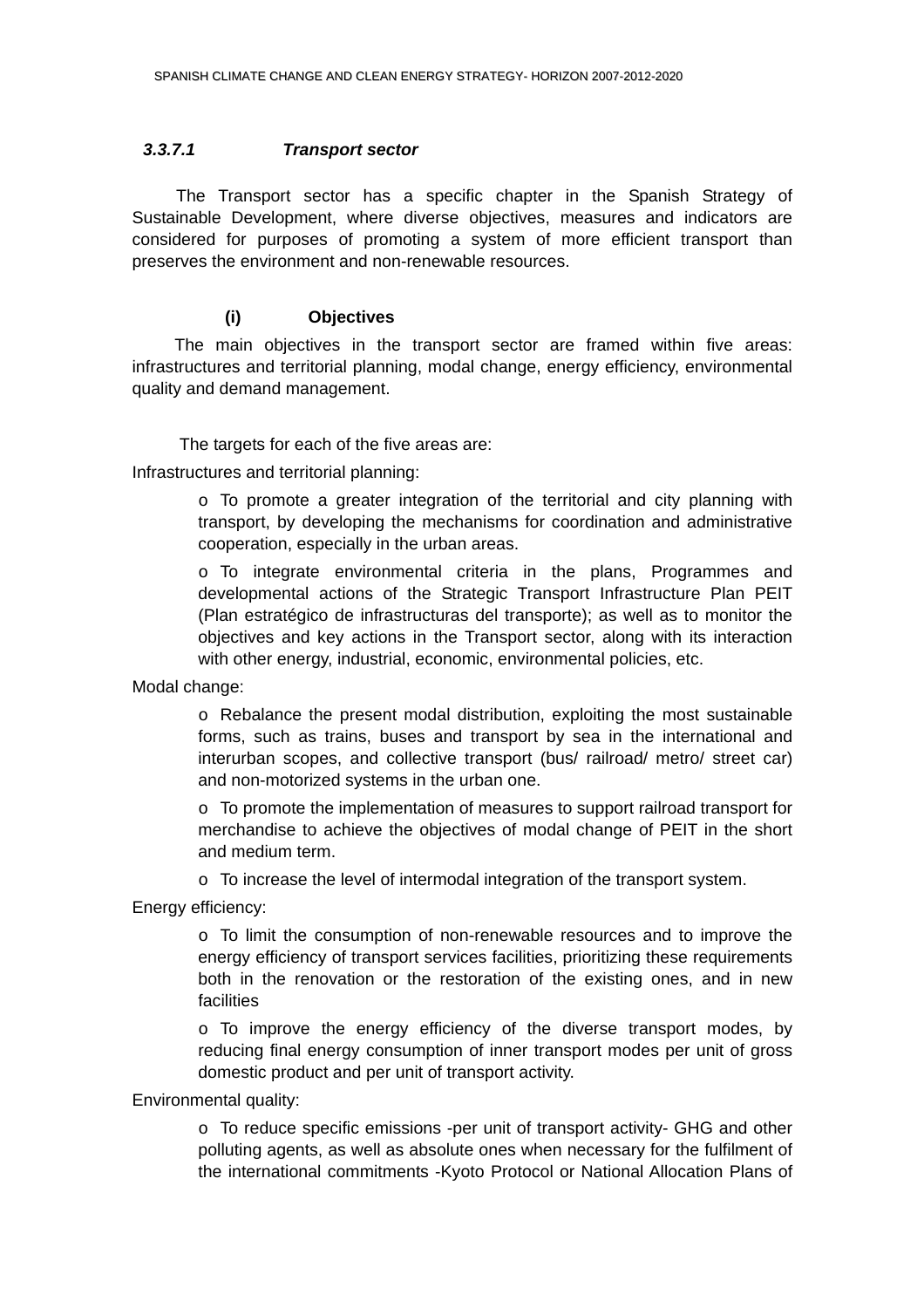Emission Allowances- or the objectives related to the quality of air in urban areas.

Demand management:

To develop measures of demand management in crowded areas, aiming at promoting the rational use of private vehicles in the urban areas.

#### **(ii) Measures**

The measures to be considered within the five areas of interest focus on:

Infrastructures and territorial planning:

• Development of a high performance railway network, ready for a traffic mix of passengers and merchandise in most of its sections, covering the territory in a balanced way, so that in the PEIT (2020) horizon, 90% of the population lives within 50 km. of a station of the said network.

• Defining a network of transport of merchandise by railroad that satisfies the interoperability requirements of the conventional rail system and considers the improvement of linear infrastructures and facilities, in order to create sufficient capacity for the most important road systems and good accessibility and connection to the nodes and logistic platforms.

• Development in the respective jurisdiction of each Administration of the legislation on sustainable mobility, along with the promotion of the carrying out of the Sustainable Mobility Programmes, as the preferred instruments in urban and interurban areas.

• Coordination and Preparation of an indicator system showing the state and the evolution of transport in Spain, and assessing the degree of fulfilment of policies and measures

Modal change:

• Encourage investments in rail infrastructures (48% of the total PEIT).

• Dynamization of the railway transport market and adaptation of railway public operators to the new situation.

Implementation of the Sea Freeways, as a high quality alternative of great competitiveness with transport of merchandise by road.

• Development of intermodal infrastructures –terminals and accesses- both for passengers and merchandise.

• Reinforcement of the support to the urban and metropolitan collective transport in the framework of coordinated actions from all the Administrations. Key targets for the State General Administration are:

> $\Diamond$  The establishment and proposal of Guidelines to all Administrations for action in urban areas;

 $\Diamond$  Continuous improvement of commuter railways;

 $\Diamond$  The establishment of platforms reserved for collective transport in the access to the main cities;

 $\Diamond$  Improving the access to activity centres (hospitals, universities, business and industrial areas, leisure centres, etc.) by collective transport;

 $\div$  Financial support to collective transport.

 $\Diamond$  Administrative integration (Partnerships), fares (transport integrated fare) and physical (interchangers).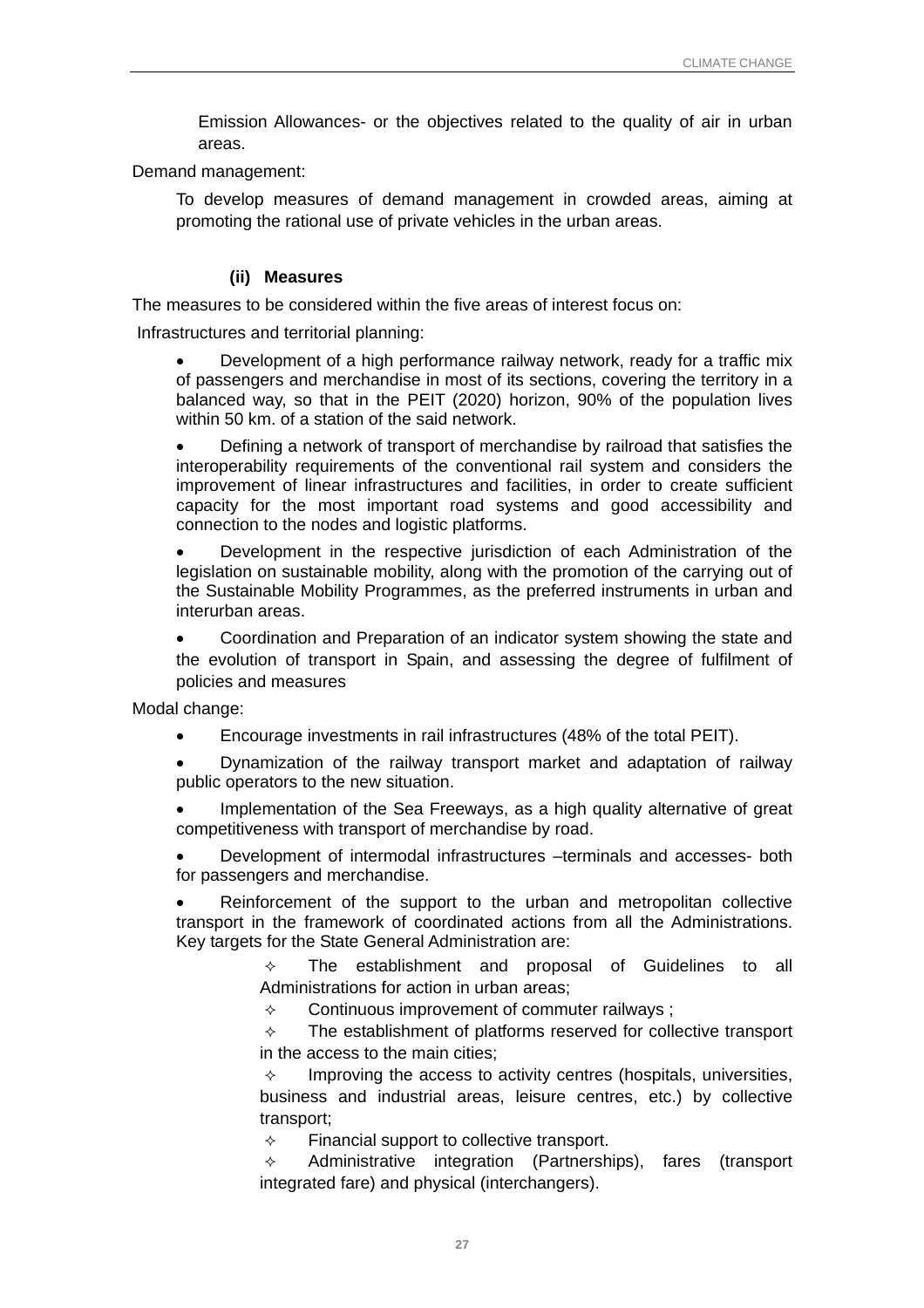• Promotion and support, in the framework of coordinated actions from all the Administrations, of measures in favour of non-motorized mobility -pedestrians and bicycles- in urban and metropolitan areas, along with their integration within the transport chain. Some of the most relevant initiatives are:

 $\div$  Preparation of action guidelines,

 $\Diamond$  Establishing cycling routes networks separate from motor traffic

 $\Diamond$  Improving non-motorized access – cycle tracks and pedestrian routes- to activity centres (hospitals, universities, business and industrial areas, leisure centres, etc.).

Energy efficiency:

• Use of bioclimate architecture and building and technological solutions to reduce energy consumed in the preparation and lighting of the new facilities for transport services, especially in important terminals, as well as in the restoration of transport facilities.

• Use of the most efficient technologies in electrical and thermal power generation; for example, co-generation with natural gas and/or biomass, and of renewable energies, mainly: solar, thermal and photovoltaic, in the new facilities for transport services as well as in the restoration of transport facilities whose environmental conditions and economy of scale allow the same.

• Installation of low consumption and high performance lighting fixtures in new infrastructures and external equipment of transport services, as well as in the renovation of the existing ones.

Improvement of air transport operativity by means of the modernization of air traffic control systems, navigation aids, intelligent systems and airships management.

• Gradual integration of energy efficiency criteria in administrative contracts to increase the number of clean-air vehicles in the governmental vehicle fleet and in the service fleets to be submitted to concessions.

To improve the effectiveness of energy labels for vehicles, extending the use of the energy qualification of automobiles and extending this label to light vehicles.

• Development of training Programmes on efficient driving.

Environmental quality:

• Development of a territorial and transport policy, coordinated between the Public Administrations, that contributes to the fight against climate change by means of the inclusion of objectives of GHG Emissions reduction in agreement with the commitments subscribed in the transport plan (sector plans of the PEIT, intermodal, related to urban and metropolitan mobility, access to activity centres, etc.).

• Development of plans and Programmes for the improvement of air quality, especially in urban areas, and according to voluntary agreements among the public Administrations and the associations and companies of the Transport sector, that must establish quantifiable and verifiable commitments to improve environmental quality.

• Promote the implementation of Environmental Management Systems in companies of the Transport sector.

Use of clean-air vehicles in urban public transport fleets.

• Increase the use of clean-air vehicles in the fleets of auxiliary vehicles and airports land equipment.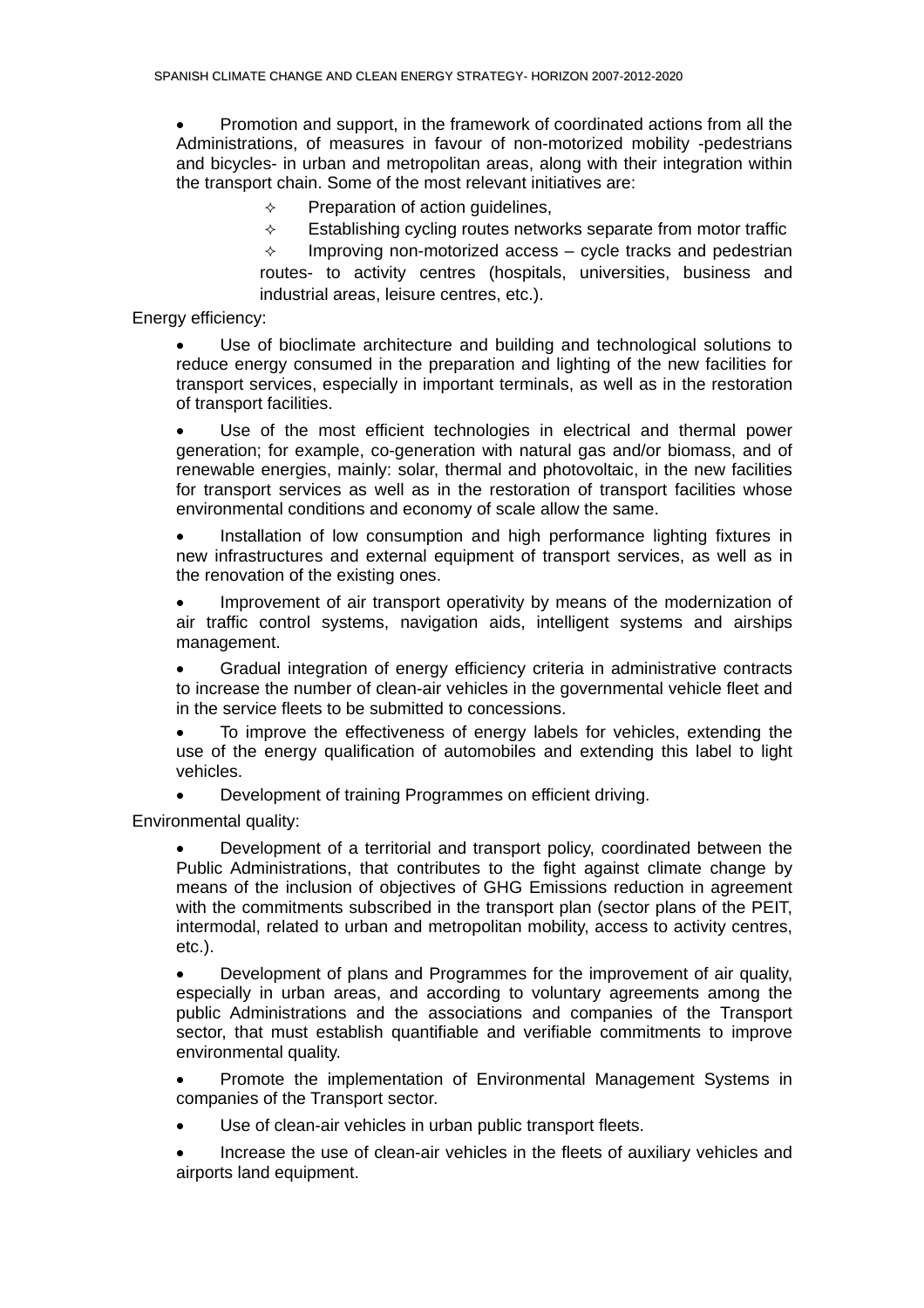<span id="page-32-0"></span>• Promote by means of economic instruments of energy efficient and/or clean-air vehicles in the vehicle fleet for roads (coaches, buses, trucks, etc.) and boats.

#### Demand management:

• Incorporate sustainable mobility objectives in urban planning and the promotion of city-planning developments that do not encourage the use of private vehicles.

• Implement Mobility Plans for big companies, public Administrations and their Bodies (Universities, Hospitals), industrial areas and other activity centres, counting on the participation of workers and their representatives, along with the promotion of collective agreements that extend these sustainable mobility actions to all work centres, all of this within the framework of the social dialogue.

• Promote higher number of passengers per private vehicle, by means, for example, of special tracks for high occupancy vehicles or to encourage carpooling.

• Incorporate environmental criteria to vehicles registration Tax, so that vehicles are taxed based on the pollution they generate.

• Development of parking management and fares for cities, so as to encourage the rational use of private vehicles.

#### **(ii) Indicators**

- Energy intensity of transport: final energy consumption per unit of gross domestic product (unit: J/€).
- Urban mobility: percentage of trips per transport mode –non-motorized, private vehicle, bus, train and metro, and others- in metropolitan areas having more than 500,000 inhabitants (units: adimensional).
- Modal distribution of inner-city transport of passengers: percentage of innercity transport of passengers measured in terms of passenger- km, distributed according to modes: road, train, air and sea (units: adimensional).
- Modal distribution of inner-city transport of merchandise: percentage of innercity transport of merchandise measured in terms of Ton- km, distributed according to modes: road, train, air and pipes (units: adimensional).
- Exclusive routes for collective transport, high occupancy vehicles or carpooling and non-motorized mobility.
- GHG Emissions: absolute emissions for transport (units:  $t CO<sub>2</sub>$  eq) both for passengers and merchandise.
- Average Specific Emissions of new vehicles (units:  $q CO<sub>2</sub>/km$ ).

#### *3.3.7.2 Residential, commercial and institutional sector*

## **(i) Objectives**

o Improve energy efficiency in buildings, both in outdoor walls and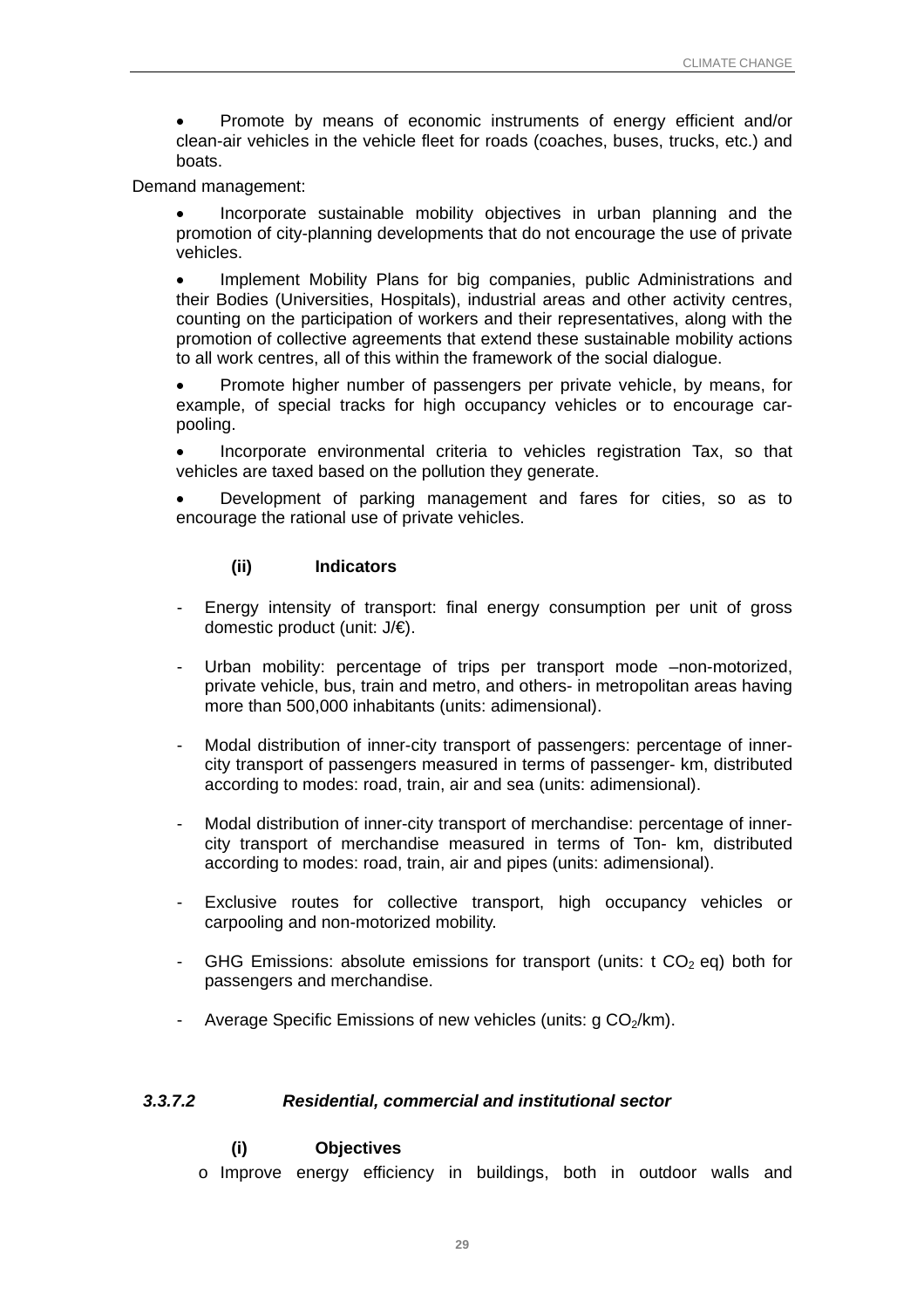equipments.

o Promote measures to change consumer behaviour.

o Monitor the Objectives under the Technical Building Code and implement energy qualification systems in buildings.

- o Promote the use of renewable energies.
- o Develop major Programmes in public buildings.

## **(ii) Measures**

• Reinforce the measures included in E4, and particularly in the Action Plan.

• Promote actions to increase energy efficiency of old buildings by means of subventions or incentives (at national or autonomous level).

• Approve the revision of the Regulation for Thermal Installations in Buildings and Energy Certification of Buildings.

Establish tools and follow-up mechanisms and the correct implementation of the Technical Building Code in new buildings so as to know the degree of compliance with the technical characteristics covered by the Code.

• Communicate the technical standard for energy efficiency and promote labelling in air conditioning units.

• Encourage the use of low-consumption light bulbs.

• Establish the necessary measures so as to include the energy qualification label in the promotion and publicity material to advertise new housing projects and home appliances, and extend this to all home furnishings.

• Prepare a technical standard for energy efficiency and saving in public lighting.

• Establish systems to program temperature inside commercial centres and public buildings, avoiding energy losses through exit doors.

• Establish inspection and follow-up systems of energy saving measures applied in the tertiary sector.

• Promote the change of coal community burners, and petroleum coke if applicable, for cleaner fuels, such as: biomass (pellets), so as to progressively substitute coal consumption to reach full substitution in 2012.

• Reinforce awareness campaigns such as the ENERPYME (Energía para Pequeñas y Medianas Empresas) project: to encourage initiatives in energy efficiency and renewable energies in small and medium-size companies).

Extend the use of solar thermal panels in new housing projects, independently of their size, as well as in other buildings and public facilities: sport centres, schools, universities and research centres, etc.

• Encourage the use of more efficient equipments in the residential sector (office equipment, home appliances…), creating incentives and/or increasing the requirements of materials available in the market in terms of energy efficiency.

• Design instruments to promote energy saving measures in big facilities and/or penalize the excess of energy consumption in the service sector.

• Develop and intensify public awareness campaigns about the importance of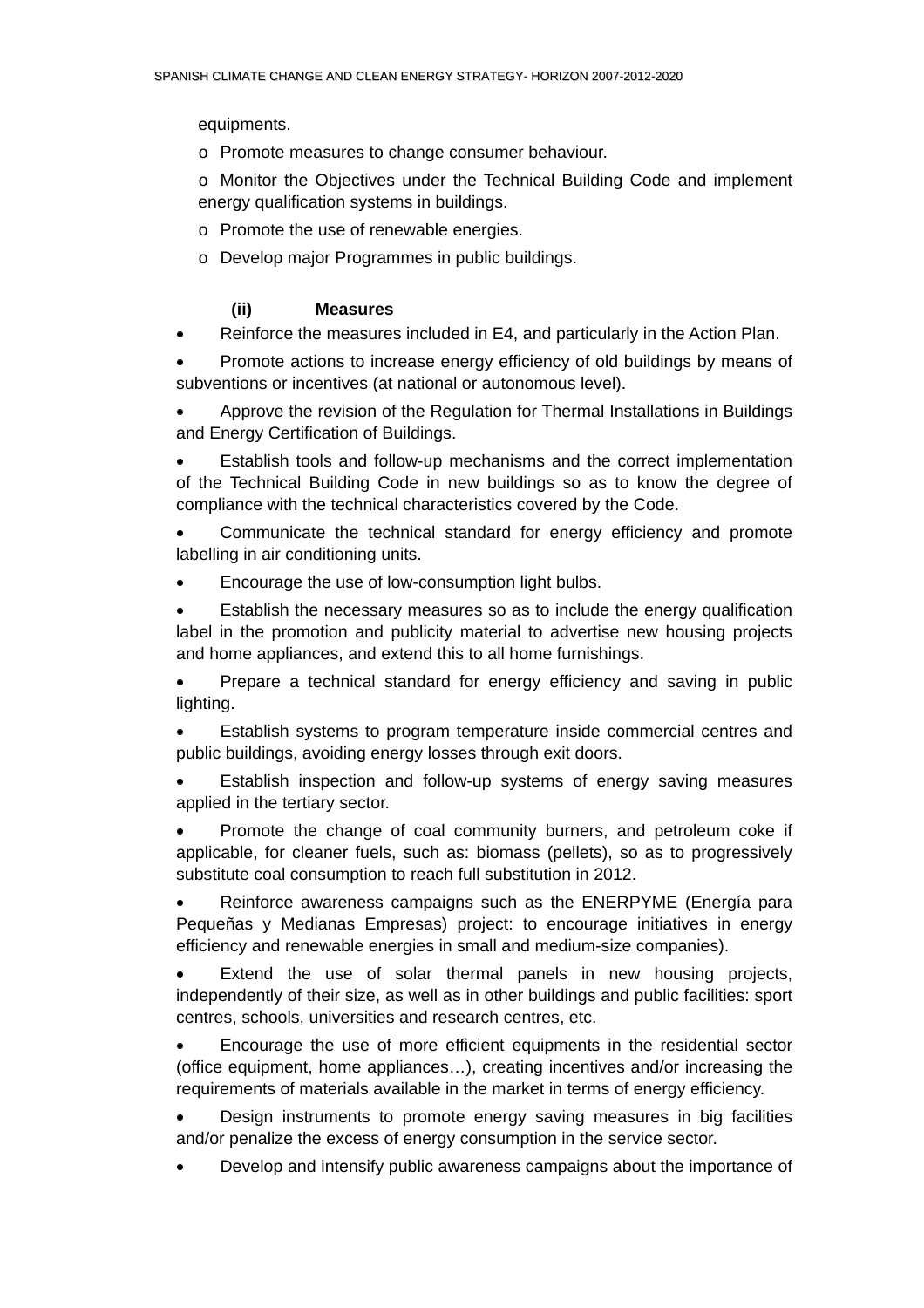<span id="page-34-0"></span>energy saving to avoid waste in daily activities, both in the domestic area and in the service sector.

Make a diagnosis of the circumstances in which poligeneration schemes become more efficient than individual solutions to satisfy the thermal and electricity energy demand in new housing projects.

• Promote the use of wood as a renewable resource.

Reinforce Programmes to decrease water consumption and minimize waste production.

## **(iii) Indicators**

 $-$  CO<sub>2</sub> emissions per household

– Consumption of total final energy in homes (air conditioning, heating, boilers, home appliances and kitchen).

- $-\text{CO}_2$  emissions of the residential, institutional and service sector.
- Electricity and fuel consumption in public buildings and services.

## *3.3.7.3 Farming sector*

## **(i) Objectives**

o To achieve emissions reduction of the sector through sustainable agriculture, good practices in agriculture and farming, and an appropriate intensive agriculture.

o To increase carbon sequestration in our country to achieve the target fixed by the National Allocation Plan 2008-2012 so as to obtain sequestrations by carbon sinks equivalent to 2% of the base year emissions.

#### **(ii) Measures**

• Create a Farmland Management Registry which includes, among other data, hectares of plot, type of crop, harvesting techniques, fertilizers application and irrigation systems.

• Create a Cattle Registry with annual parameters that affect GHG emissions: cattle operations, number of heads, cattle species, data on grasslands (hectares, species, location, cattle load,…), generated manure, manure management, cattle feed type.

• Annual inventory of GHG and the balance of Nitrogen in Spanish Agriculture at provincial level.

- Updating the map of crops and yield (1:50.000 scale).
- Characterization of Production systems for Herbaceous Cultures.

• Information and support to ensure effective compliance with the standards on the reduction of mineral fertilizers and phytosanitary products, as well as for the application of the codes of good agricultural practices.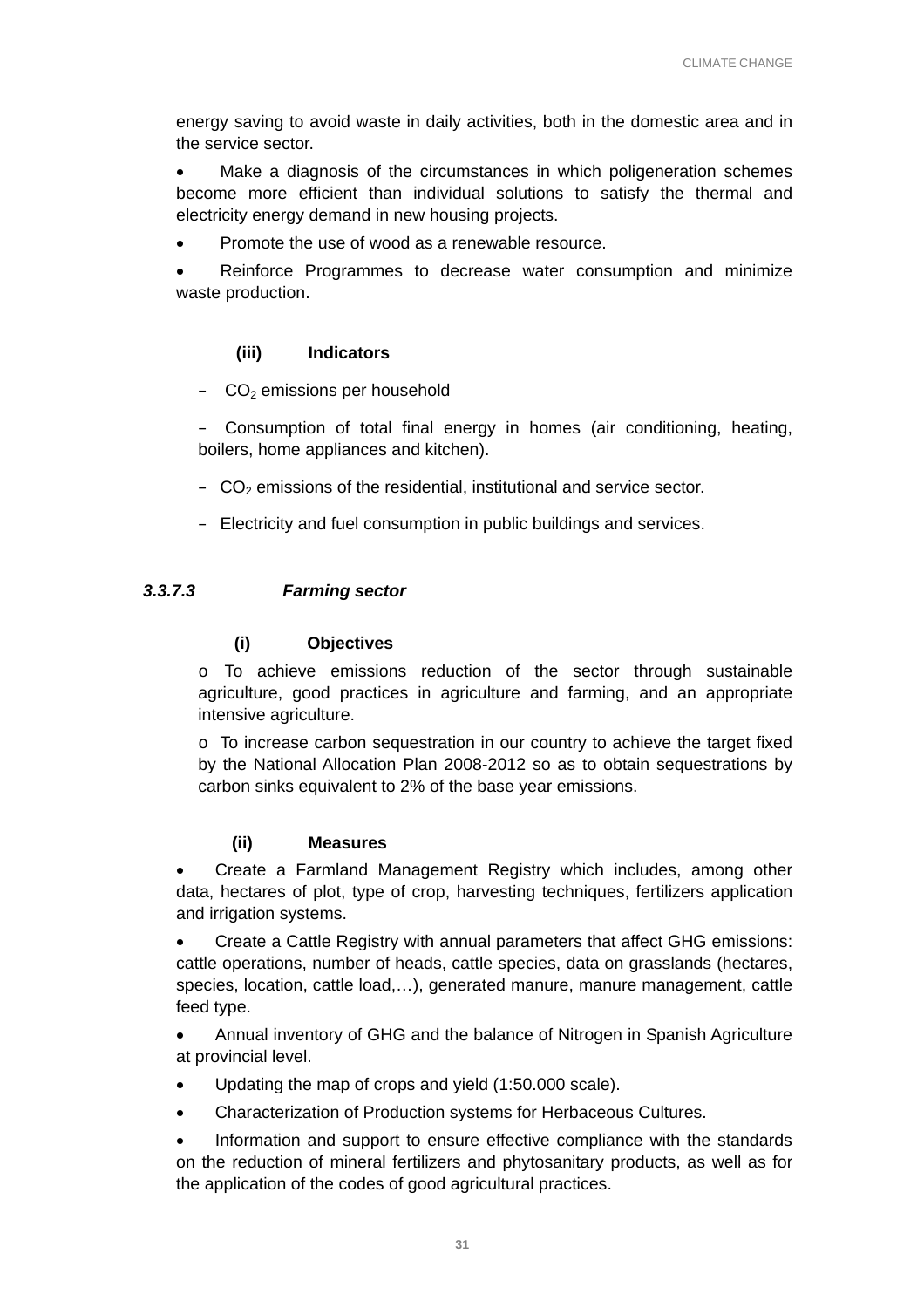<span id="page-35-0"></span>• Support measures to the rationalization of manure management and other cattle residues and to the improvement of feed characteristics for intensive cattle raising.

• Presentation of a plan to reduce nitrogenated fertilizers to minimize nitrous oxide emissions.

• Coordination of the farming policies with other sectors of activity that generate by-products which are likely to be used in agriculture, such as the use in agriculture of industrial muds from purifying residual water stations, industrial sources and the organic fraction of urban solid waste, or agricultural and farming waste.

• Presentation of the Excretion Biodigestion Plan.

• To diminish the surface of farming land where burning of stubbles and straw is still performed, allowing and supervising this activity according to strict norms and special authorizations, in agreement with conditionality requirements established by Royal Decree 2352/2004 which extends Communitarian Regulations 1782/2003 and 796/2004.

• To improve energy efficiency in irrigation, both in terms of the supplying of hydric resources, and irrigation systems (gravity-pressure).

• To improve the use of renewable energies in desalination processes.

• To increase farmlands destined to energy crops with a positive life cycle energy balance and positive  $CO<sub>2</sub>$ emissions, to contribute to the objectives of the Renewable Energy Plan.

• To improve the activity of research and development on emissions limitation and reduction in the farming and fishing sector.

• To encourage, by means of awareness campaigns, the consumption of ecological products that reflect the advantages of ecological production, the increase of farmland used for this activity, emphasizing the efficiency, the decrease of energy and resources consumption (water consumption) and the polluting burden of fertilizers.

Plan to renovate the park of agricultural tractors and promote saving and energy efficiency actions in using the same.

## **(iii) Indicators**

- Consumption of energy/ hectare of crop;
- Methane emissions per cattle head (bovine, ovine, goat, pig and horse);
- Nitrous oxide emissions per unit of fertilizer used (kg N2O/kg);
- Surface of energy cultures (surface/ total cultivated area)
- Fuel consumption for vehicles of agricultural traction/ cultivated area;
- Area for ecological crops (area/cultivated area).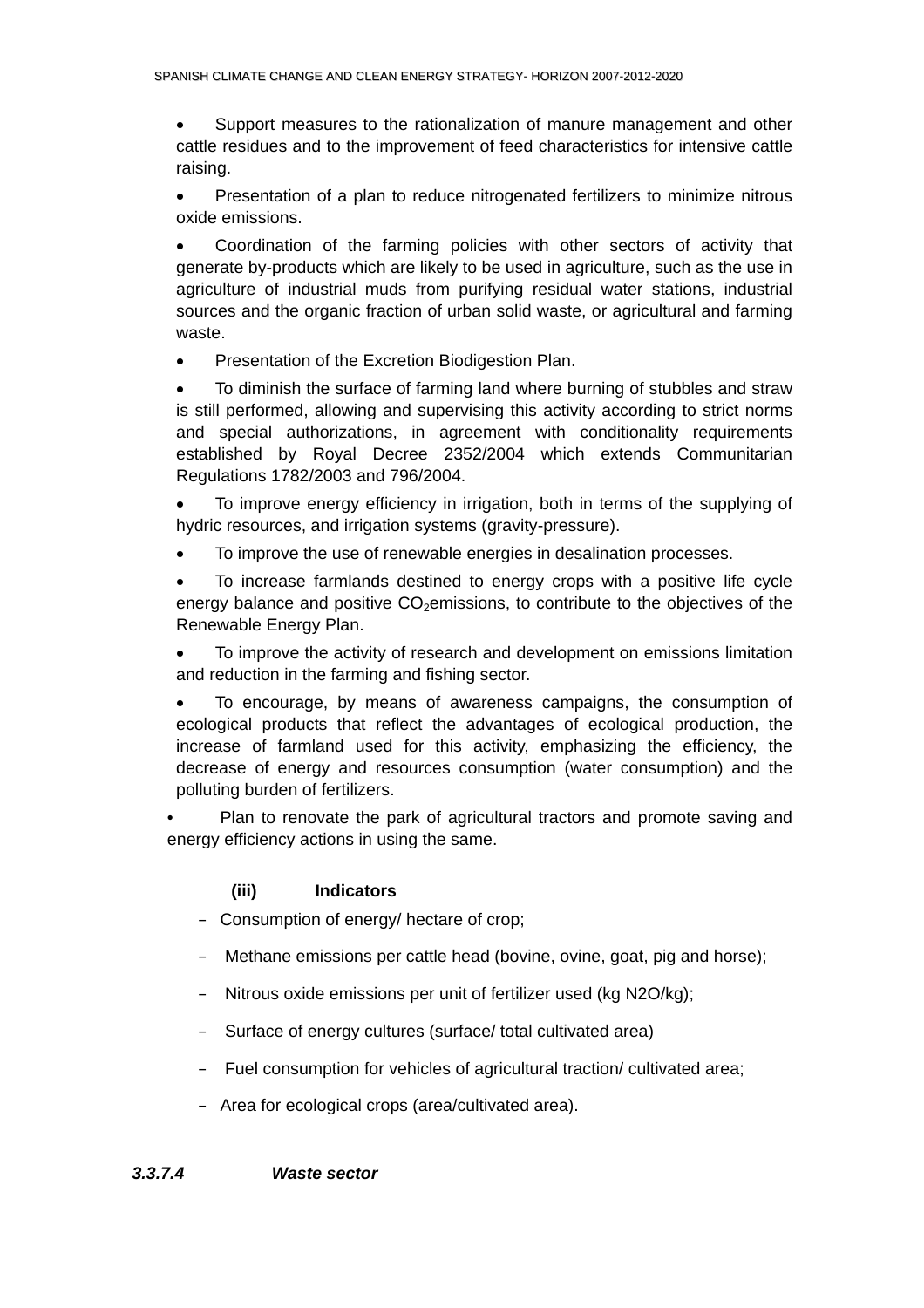## **(i) Objectives**

o GHG Emissions reduction derived from the Waste sector and optimization of energy efficiency from management processes, treatment and monitoring of the same.

o In view of obtaining the objective above, integrate and update waste planning.

o High-priority support to the reduction of waste and the use of their materials, as well as the biomethanization and recovery of biogas from landfills.

o Encourage the energy use of forest, agro-industrial and agricultural waste.

## **(ii) Measures**

• To encourage awareness campaigns to decrease waste at domestic, commercial and institutional level, by means of promoting the reduction and reuse of waste in homes, schools, commerce, industries, etc.

• To define biomass national Strategies and the use of organic matter so as to ensure the viability of the use of the resources contained in waste.

• To implement an Integrated Waste National Plan 2007-2015 that considers actions and efforts so that the sector participates in the fulfilment of the Kyoto objectives during the five-year period 2008-2012. The Plan should consider, among others, issues related to:

- o The increase of recycling and valuation rates.
- o The promotion of ecopackaging.
- o Value the implementation of the Deposit, Return and Reuse System when the type of waste so allows.
- o Compost quality standards similar to European ones.
- o Encourage the acceleration of autonomic and local plans in matters of controlled landfills by supporting the establishment of treatment facilities having biomethanization and biogas recovery among their procedures.
- o Support the selective collection of organic matter in origin, specially the one coming from high consumers, as well as the establishment of classification and compost plants for the treatment of organic matter.
- o Closing, sealing and restoration of uncontrolled landfills.

#### **(iii) Indicators**

- Amount of waste generated / inhabitant/ year;
- Emissions CH4/kg RSU spilled;

– Recycling rate: kg recycled/ kg (total, plastic, cardboard, glass and organic waste)

– Energy produced by waste management.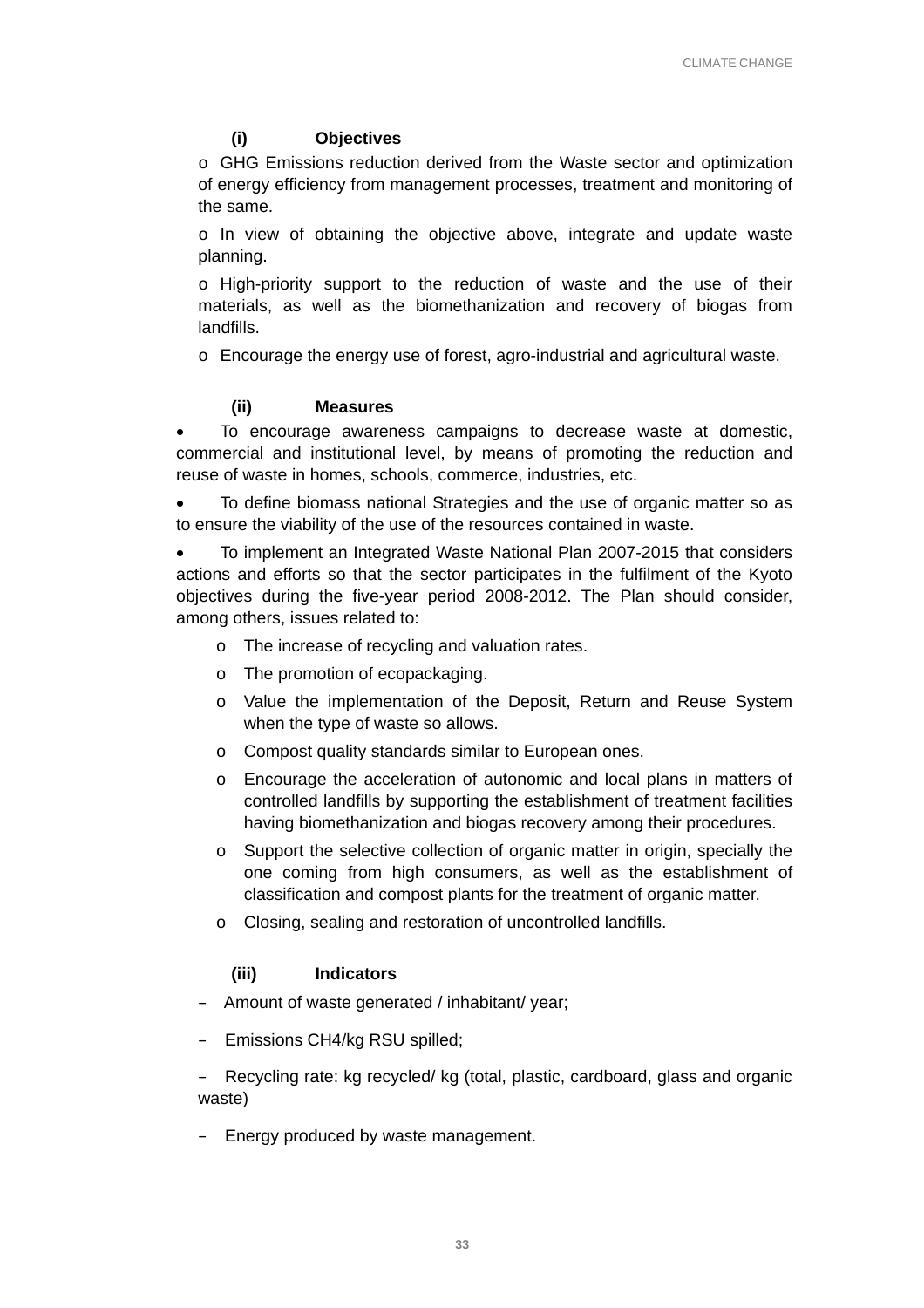#### <span id="page-37-0"></span>*3.3.7.5 Fluorinated gases*

#### **(i) Objectives**

Historical emissions of Fluorinated gases (Hydrofluorocarbons: HFCs; Perfluorocarbons: PFCs; and Sulphur Hexafluoride:  $SF<sub>6</sub>$ :) show a global trend to decrease in the last few years that will tend to remain constant during the five-year period 2008-2012. For this reason the main objective of the foregoing strategy for this sector is:

o To reinforce the trend of the sector to obtain reductions of Fluorinated gases.

#### **(ii) Measures**

To continue with this trend the following regulations have to be incorporated to the national juridical order of the following European legal regulartions:

• Regulation 842/2006, of 17 May 2006, on certain Fluorinated gas emissions. This Regulation establishes limitations and controls in the containment, the use, the recovery and the destruction of certain Fluorinated gas emissions and the labelling and destruction of products and devices containing the said gases. Likewise, it regulates the communication of data related to these gases, the control of the uses and the forbiddance to commercialize certain products and devices (considered in Article 9 and Annex II). The Regulation will be effective July 4, 2007.

• Directive 2006/40/CE, of 17 May 2006, related to emissions coming from air conditioning systems of motor vehicles. This Directive establishes the requirements for EC homologation and the national homologation of certain categories of vehicles with respect to the emissions coming from air conditioning systems of motor vehicles and to the safe operation of these systems, as well as the dispositions on the retrofitting and recharges of these systems. The requirements and dispositions of the Directive will take effect the 5 January 2008. The Directive is due to transpose to the Spanish legal ordering before the 5 January 2008.

#### **(iii) Indicators**

- Kt HFC/ year.
- Kt PFCs/year.
- $-$  Kt SF<sub>6</sub>/ year.

#### **3.3.8 ADAPTATION**

Adaptation to climate change is necessary and it complements mitigation actions: climate change represents a risk source, before which adaptation is the answer to diminish the impacts or to exploit opportunities. The evaluation of this risk is a complex task with many associated uncertainties that require an multidisciplinary scientific, social and economical approach.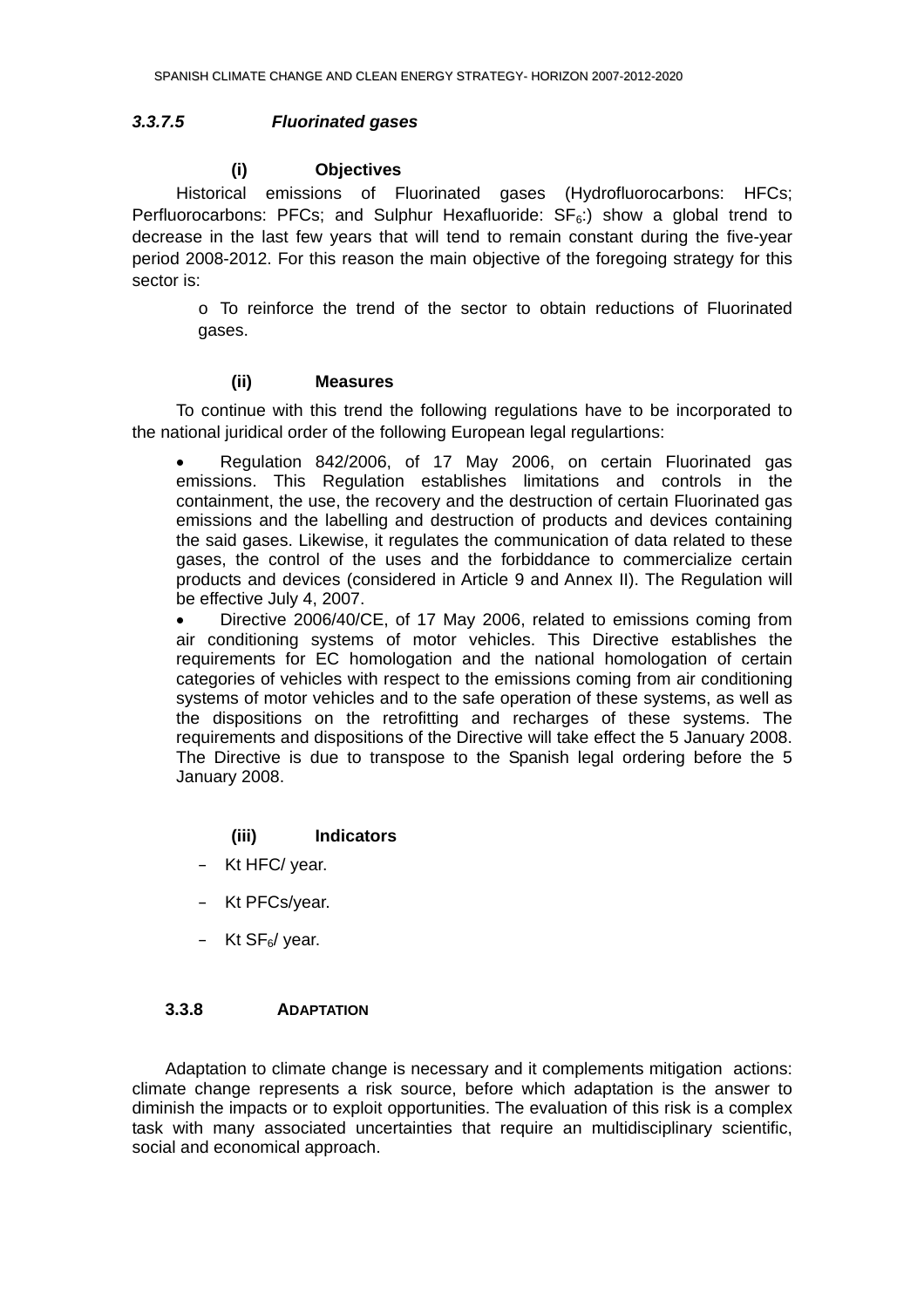## **(i) Objectives**

The main objective is the development and the application of the National Climate Change Adaptation Plan (NCCAP), the main purpose of which is integrate adaptation to climate change in the planning and management of the different socioeconomic sectors and ecological systems in Spain. As indicated in the NCCAP, it is necessary to consider that each sector and/or system has a different temporary horizon of adaptation to climate change based on its specificities.

NCCAP serves as the framework for the coordination between Public Administrations in all matters related to the activities of impact evaluation, vulnerability and adaptation to climate change.

The specific objectives of NCCAP include the promotion of participative impact evaluation, the vulnerability and adaptation options in all the sectors and systems considered in Plan, the progressive promotion of transector integrated evaluations in different areas of the Spanish geography and the communication and effective diffusion of the main results reached in the different impact evaluation studies.

## **(ii) Measures**

The development of the NCCAP will be carried out by means of Work Programmes prepared by the Spanish Bureau of Climate Change and approved by the CCPCC. The first Work Programme for the beginning of the development of the NCCAP has been executed taking into account the following activities, already implemented: Generation of regional climate scenarios:

- o To develop, document and ensure availability of the National Adaptation Plan Regional Climate Scenarios for Spain
- o To implement a mechanism of operative generation and update of regional climate scenarios for Spain, to periodically feed the National Adaptation Plan
- Impact evaluation of climate change on hydric resources
	- o To carry out an evaluation of the impacts of climate change on the hydric resources in Spain in the 21st century by means of quantitative and qualitative modelling of hydrological scenes, identifying the most critical areas for purposes of climate change.
	- o To make an evaluation of the capacity of the present management system of hydric resources to manage the new hydrological scenarios.
	- o To make a first assessment of the potential effects of climate change on determined demands in Spain, identifying measures for the adaptation of the supply and demand of hydric resources.
	- Impact evaluation of climate change in biodiversity:
		- To identify the most vulnerable Spanish habitats and taxa to climate change in Spain, and to consider their adaptation capacity of adaptation to the same during the  $21<sup>st</sup>$  century, identifying potential conservation measures to diminish the impacts.
	- Impact evaluation of climate change in coastal areas:
		- o To identify the areas and most vulnerable elements of the Spanish coastal area due to the effects of climate change throughout the 21<sup>st</sup>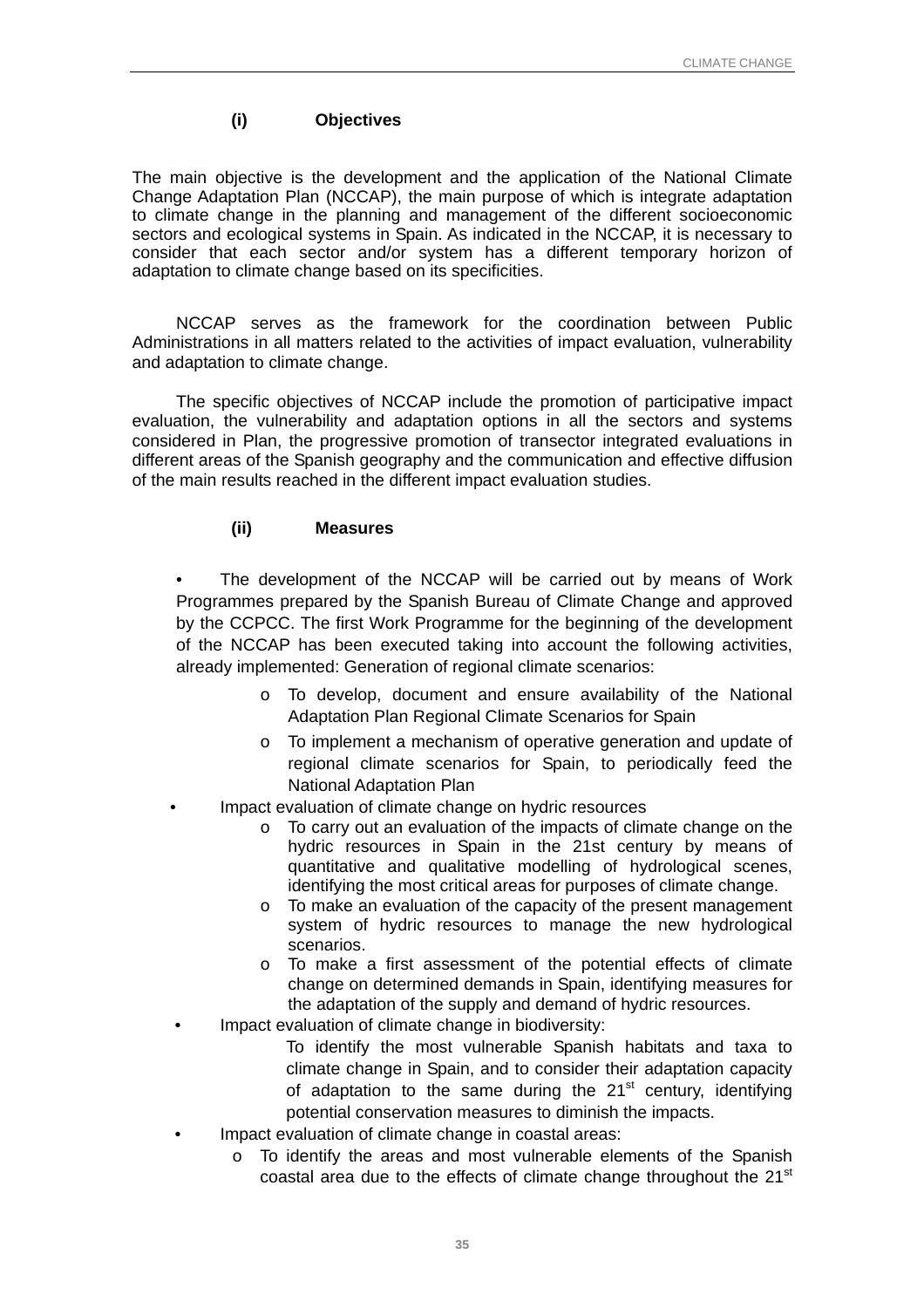## century, and to evaluate its environmental value

<span id="page-39-0"></span>**•** Preparation and implementation in 2007 of the Coordinated Programme between the State General Administration and the AACC in matters of research on climate change impacts and adaptation, taking health, agriculture and tourism as high-priority areas at least during the first stage.

• To analyze the existing training needs in terms of adaptation to climate change and to organize training actions directed to technical and productive key sectors.

• The specificity of the different geographic zones makes it necessary to develop individual scenarios that respond to very different meteorological factors.

Up to 2012 the remaining ecological systems and socioeconomic sectors will have to be approached.

## **(iii) Indicators**

– Sectors and systems where Impact evaluation, vulnerability and adaptation to climate change are carried out.

– Number and periodicity of the evaluations, and report of results.

– Regulatory, planning and execution measures in the different systems and sectors in which the consideration of the adaptation to climate change has been integrated.

– Information and publications related to the adaptation to climate change and degree of coherence with the general framework of the NCCAP.

#### **3.3.9 INFORMATION AND PUBLIC AWARENESS**

#### **(i) Objectives**

The objectives of the Strategy in this area are:

o To increase the interest and knowledge of the citizens about the action areas and fight against climate change.

o To facilitate and to orient the learning processes to understand the interactions of climate change and the answers raised by the same.

o To promote behavioural changes so that it increases the respect for the environment through saving in the use of natural resources and the improvement of efficiency in their use.

o To prepare a periodic report on the situation of climate change in Spain and to promote spreading of the same.

o To elaborate a Programme of Joint and shared operations to raise awareness and increase information on the matter of climate change in the different social sectors that consider measures to be applied in this area.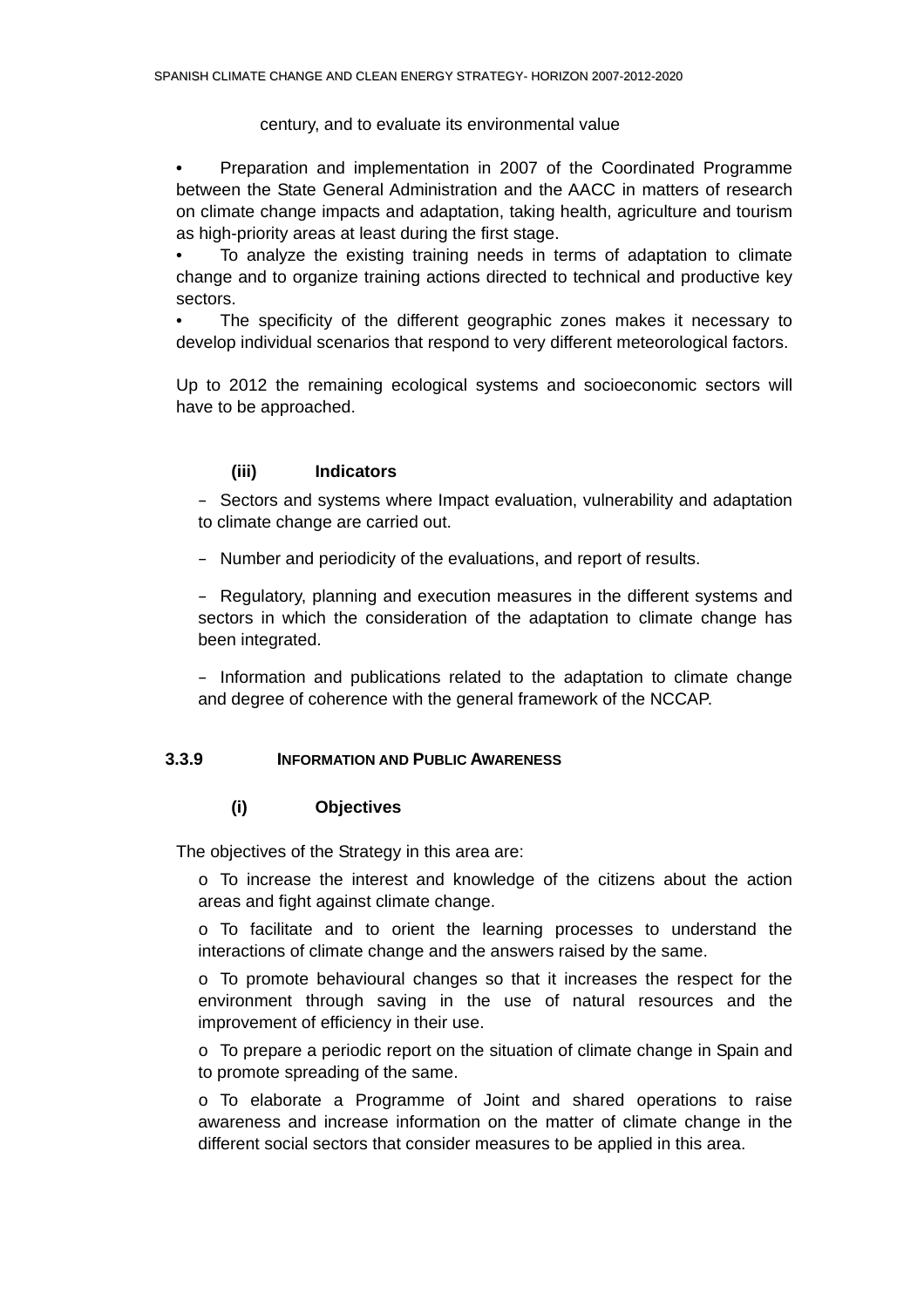## **(ii) Measures**

• Preparation in 2007 by a Group of Experts, of a report on climate change to be known and to be debated by the Conference of Presidents.

• To promote the interchange and information dissemination on climate change between the Public Administrations, organizations social groups and citizens in general.

• To improve the development and functions of the Centres of Environmental Documentation and information and multimedia technology, training and public awareness and understanding of climate change and its effects.

• To encourage the signing of Agreements to increase cooperation between Research Organizations, Universities, Administrations, associations and mass media for the popularization of scientific studies, forecasts, reports, etc., related to climate change.

• To prepare and communicate general manuals of good practices to ensure greater efficiency and power saving in the different sectors, with particular emphasis on the actions that are carried out by citizens in their daily life and which entail GHG emissions.

• To prepare and provide information through periodic information campaigns, specialized magazines, Web pages, etc., to popularize good practices of individual and collective action. To develop a specific campaign to promote public and alternative types of transport instead of private vehicles.

• To participate in training and public awareness activities (seminars, conferences, workshops, etc.) to secure the adoption of good practices at individual level and the implementation of energy efficiency criteria aiming at decreasing energy consumption in households, the industry, the service and transport sectors.

• To develop materials and public awareness campaigns about the adverse effects of the climate change phenomenon and the behaviours contributing to GHG emissions reduction.

• To prepare a catalogue of organizations and people who work in subjects related to information and public awareness about climate change.

• To prepare and popularize teaching material (at all levels: primary school to university level) about climate change and to organize academic and school activities related to this subject.

## **(iii) Indicators**

– Level of knowledge and importance given by citizens to the problem of climate change in the studies carried out by the Centre for Social Research.

– Degree of application of the suggested action lines to reach the objectives.

– Popularization and impact of follow-up reports about the situation of climate change in Spain.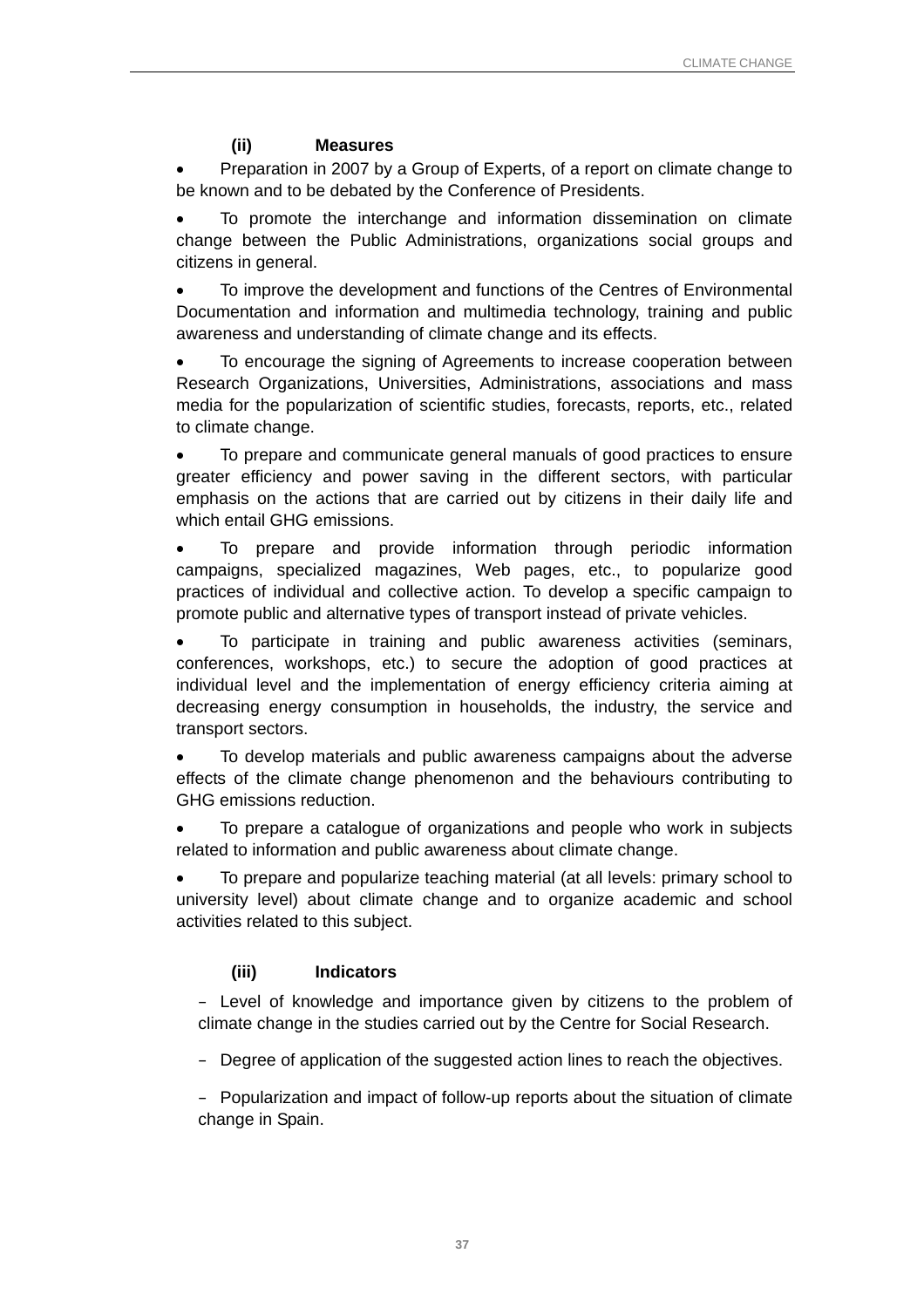## <span id="page-41-0"></span>**3.3.10 RESEARCH, DEVELOPMENT AND INNOVATION**

## **(i) Objectives**

Promote research in matters of climate and climate change, in a coordinated manner with AGE and the AACC, ensuring that the needs to develop environment policies on this matter are met by the Spanish R&D&I system.

## **(ii) Measures**

- To create, within the framework of the new National Plan of R&D&I  $5$  2008-2011, the Strategic Action on Climate change and Clean Energy that considers all the necessary actions and resources in this matter. The Strategic Action will consider the following action lines:
- To create a line for business projects with higher public-private financing and a greater duration than traditional instruments, in which the small and medium-size companies (SMSC) can play a significant role. The creation of a new line aiming at increasing private participation in projects of a greater scope and serving to extend the presence of companies that participate in R&D, while linking Public Research Centres to enterprise initiatives. The management of this Programme will be assigned to IDAE, which will have to count on an initial budget of 13 M  $\epsilon$ .
- To reinforce CIEMAT´s role, after becoming an Agency, with clear objectives as far as outstanding research and patents are concerned. With the transformation of CIEMAT into an Agency, the body will acquire more flexibility to respond to the needs of the public sector.
- To reinforce the Programmes aiming at innovation projects in sustainable mobility. The saturation of the present transport infrastructures, particularly in the interurban scope and the specific aspects in urban transport, forces to carry out major research on the modal transfer from road to railway and maritime transport, as well as from the automobile to public transport, pedestrian and other non-polluting modes in urban and metropolitan areas. The Ministry of Public Works will be responsible for this new Programme.
- To improve the incentives to innovation in compensation for regulated activities such as distribution. Compensation for electricity and gas distribution will be reviewed so as to introduce incentives to costs reduction and quality improvement of the service, based on a type of regulation of referential competence. In particular, the new model will incorporate objective parameters of quality and losses to the distribution network.
- To reinforce research on Clean Coal technology.
	- o The Energy City of El Bierzo (La Ciudad de la Energía del Bierzo). This Centre, already in operation, develops research on new non-emitting technologies of coal production and capture and storage of  $CO<sub>2</sub>$ , one of the priorities in energy research around the world.
	- o The Coal Institute

 $\overline{a}$ 

- o The Mining and Geological Institute
- Reinforcement of the thematic areas related to the observation, climate adaptation and non-energy mitigation of climate change. The main aspects to

<span id="page-41-1"></span><sup>&</sup>lt;sup>5</sup> It will serve to foster additional technological changes in all economic sectors: abolition of the obstacles faced by the arising of new, existing or emerging technologies. Support to investments on eco-friendly technologies.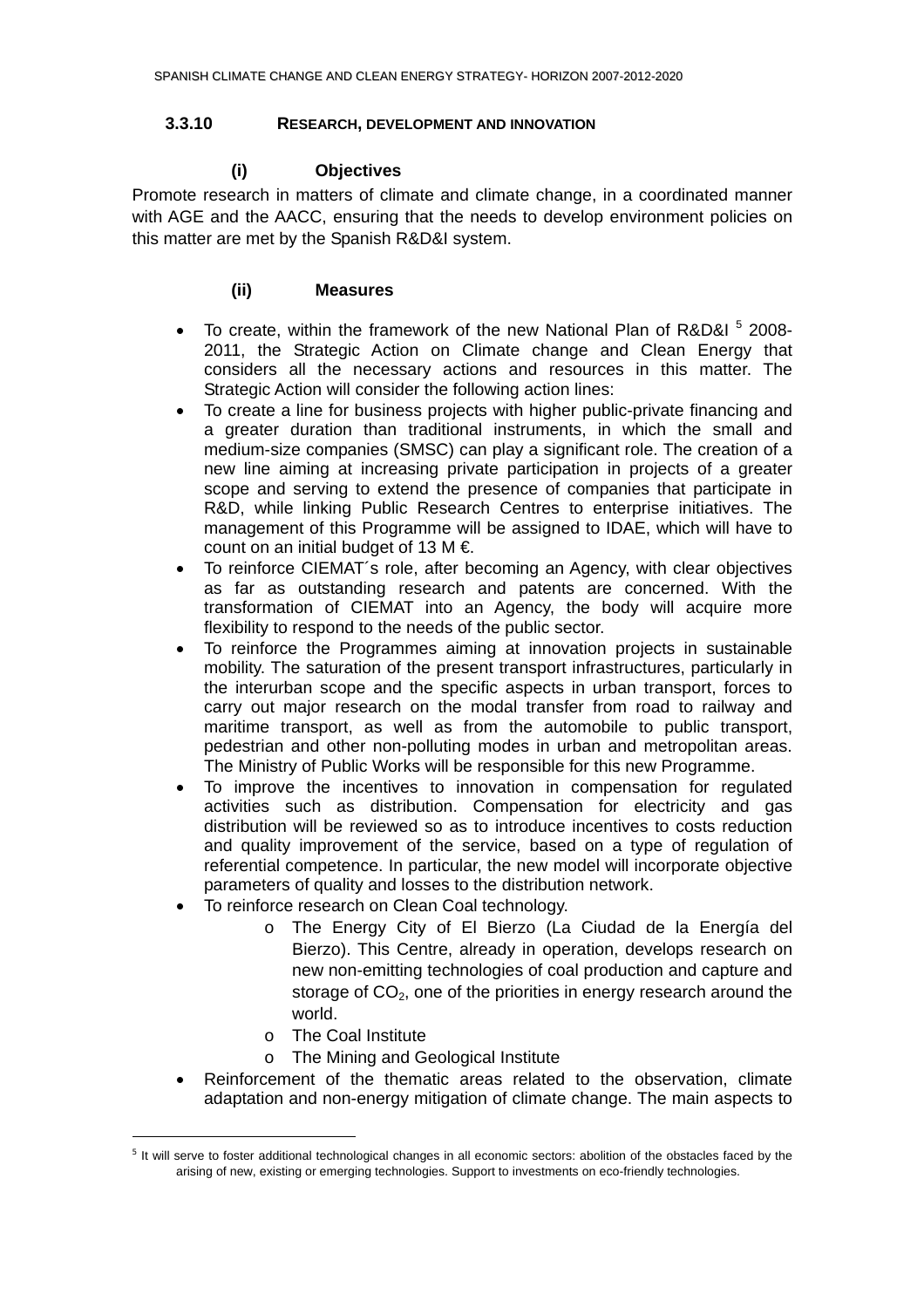<span id="page-42-0"></span>be reinforced are:

- o The observation and knowledge about climate change and the preparation of climate scenarios in different time horizons (20, 50 and 100 years). The research on climate scenarios will reinforce the coordinated Programme on climate scenarios that is being carried out by the National Institute of Meteorology in cooperation with Spanish universities.
- o Research on impact evaluation and identification of adaptation measures to respond to the research needs of the National Adaptation Plan (NCCAP) that considers natural systems and the most important socioeconomic sectors for Spain. This will also serve the research required for the development of the Coordinated Programme of the State General Administration and the Autonomous Communities about Impacts and adaptation to climate change, the first stage of which includes four sectors: tourism, health, agriculture and forests. This Coordinated Programme is an initiative of the Conference of Presidents.
- o The research on the mitigation of GHG emissions in sectors or activities having a non-energy character (agriculture, waste, fluorinated gases, industrial processes) and carbon sinks, aims towards encouraging the fulfilment of the commitments of Spain under the Kyoto Protocol.

## **(iii) Indicators**

– The percentage of R&D in Energy and Climate change over the total R&D&I expenditure.

- The percentage of private financing in R&D for Energy and Climate change.
- The number of international publications about Energy and Climate change.
- The number of international patents related to Energy and Climate change.

– Spain's participation in the subjects of Energy and Climate change in the  $7<sup>th</sup>$ Framework Programme

## **3.3.11 HORIZONTAL MEASURES**

Given the horizontal character of this section, the objectives of the following actions are the general objectives of the strategy and have been considered in many cases in the previous sections.

## *3.3.11.1 Tax Policy*

Tax policy is a fundamental instrument in achieving the objectives established under the Kyoto Protocol. The reform of the fiscal policy with ecological criteria can play an essential role as the instrument to reduce GHG emissions, which is why it should be projected as a complement to other instruments and contribute, among other aspects, to the improvement of relative prices to favour options not producing, or barely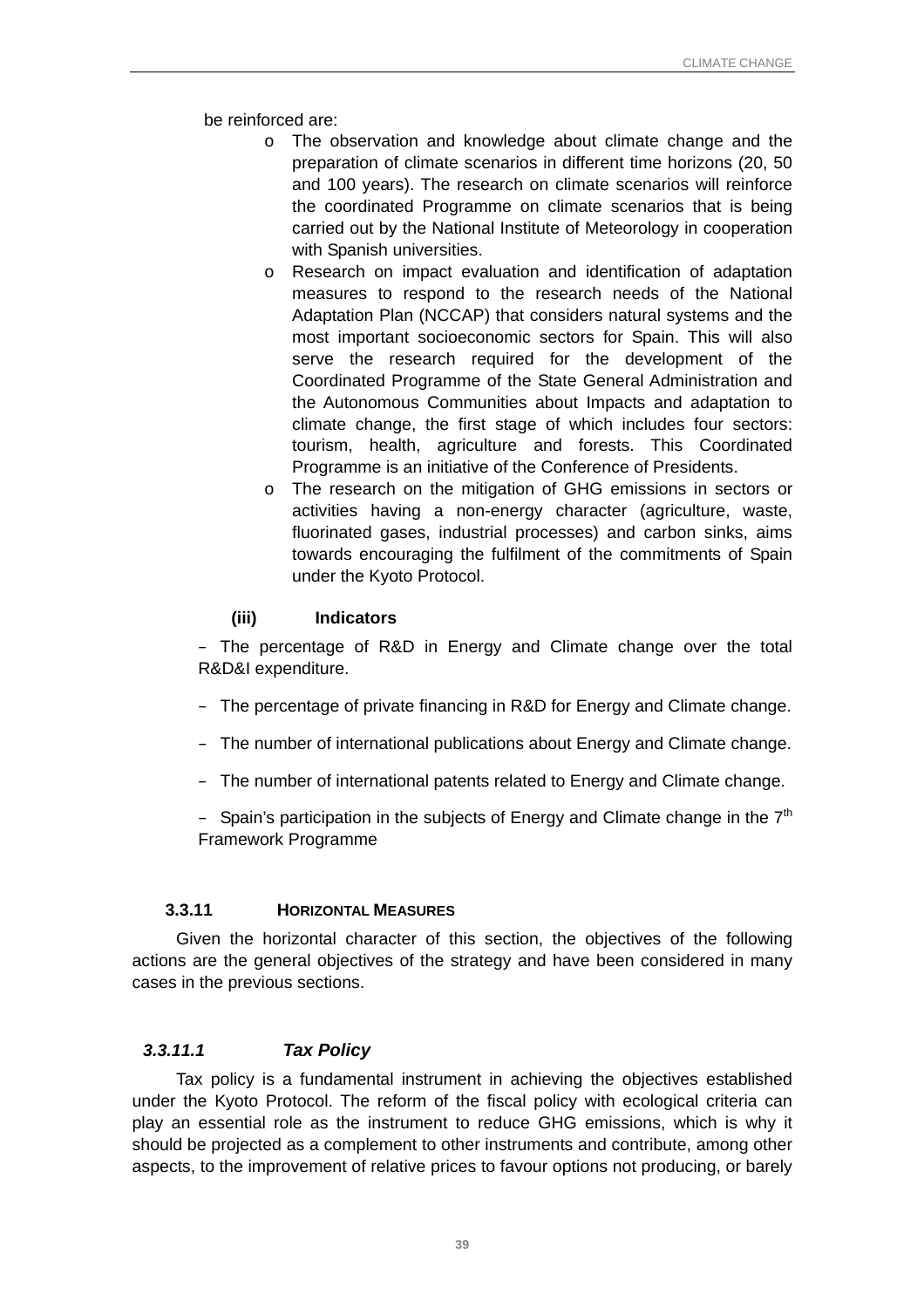<span id="page-43-0"></span>producing GHG emissions, and the opposite, to reflect in the price the more carbon intensive options. In agreement with all this, it is necessary to continue the exploration of ways to make progress in the incorporation of the considerations related to climate change in the tax policy, considering the possibility of reviewing the same in those aspects that can favour the fulfilment of the indicated objectives, in a compatible manner with the main targets of economic policy which are the promotion of companies competitiveness, citizens well-being and economic development.

The Government throughout the budget exercise of 2007 will incorporate, through the necessary regulatory reforms, elements of Green Taxation using the present tax figures or creating new ones.

#### *3.3.11.2 Land uses and occupation*

 Energy consumption and GHG emissions are highly related to land development models. These models influence elements such as the generation of displacements, the type of urban and interurban transport used, the urban typologies of energy consumption, urban density, etc. Prevention must be the priority element in the selection of possible alternatives. The suitable assessment of infrastructure needs, the definition of land use criteria, the precise impact evaluation and the budgetary previsions needed to face less aggressive solutions for the environment and the financing of additional costs derived from the correcting measures must serve to design a correct sustainable structure of the territory.

#### *3.3.11.3 Best Available Techniques*

 For purposes of accelerating the inclusion of available technologies in the industrial private sectors, both in terms of energy efficiency and the use of other forms of energy, it is crucial to put technologies on the market that are already in a very advanced stage of development, and that through the impulse to the demonstration stage, can represent major improvements with strong repercussions on GHG emissions. These initiatives are specially related to the support by way of Development and Innovation Programmes and they represent an excellent possibility for private investment to invest in developing or optimizing production technologies, treatment plants or emission monitoring systems. The measures that shall be applied in this area are:

The promotion of the application of the best available technologies in the different sectors through the application of the IPPC standard, which requires that by October 2007, the main industrial facilities must have an Integrated Environmental Authorization.

• To make progress in the modification of the existing regulations to include the criteria of the best available technologies in each sector.

• To establish financial facilities favouring R&D&I investments and Technological Improvements.

• To establish institutional support tools to accelerate the implementation of the so-called "emergent" technologies, accelerating their development and effectiveness analysis.

• To support, by means of public financing, the stages of research and development in those technologies that need to eliminate technological barriers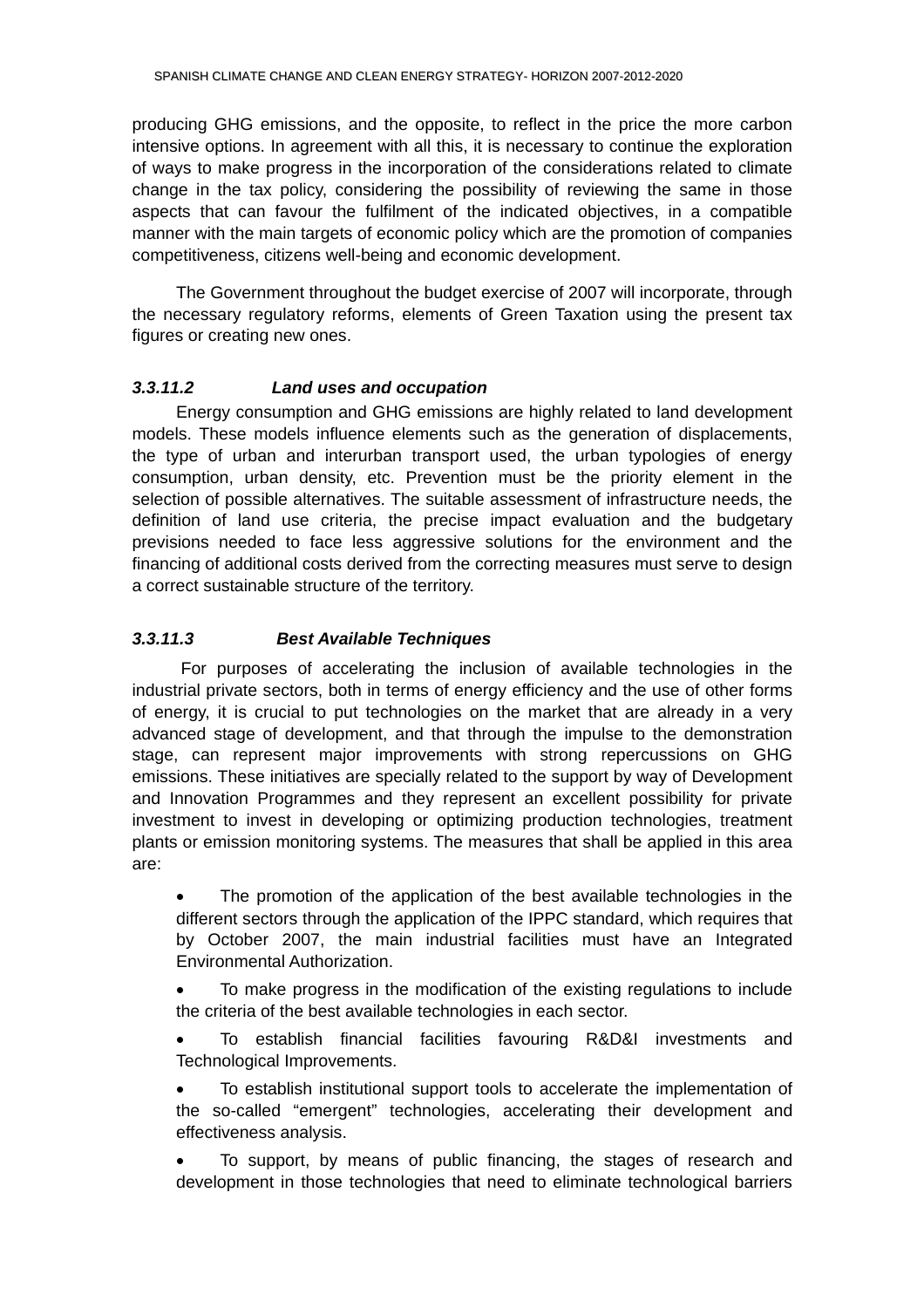<span id="page-44-0"></span>for their implementation, so that, once these obstacles have been overcome, the private sector can invest to introduce the same in the market.

• To facilitate the penetration of new energies in the energy market, mainly at domestic level.

• To support the companies which include in their objectives the continuous incorporation of the best available technologies and invest in technological development.

## *3.3.11.4 Environmental Management Systems*

Environmental Management Systems are an excellent tool to incorporate Sustainability in the business and productive development, as well as for the fulfilment of environmental regulations. The limitation or reduction of GHG emissions for the sectors affected by the Kyoto Protocol through the control mechanism of environmental impact of the continuous improvement of environmental behaviour will be more easily achieved once these Environmental Management Systems are incorporated. In general terms, it must be said that many of the actions that contribute to a good environmental management of companies aim specifically at an improvement with respect to the impact of their activities in terms of climate change: the preparation of inventories of GHG emissions, the carrying-out of energy audits and registries and fuel and energy consumption control, the optimization of resources etc. For this reason, the measures in terms of Environmental Management Systems will be:

• To support the implementation of the ISO 14001, EMAS, and E2MAS Environmental Management Systems in the public and private sectors, promoting the effective involvement of union representatives.

• To establish the obligation for companies who collaborate with the Public Administrations to implement Integrated Environmental Management Systems.

• To encourage suppliers of big companies to also implement these systems.

• To promote voluntary commitments with respect to Energy consumption and GHG emissions in companies not included under the scope of application of Law 1/2005.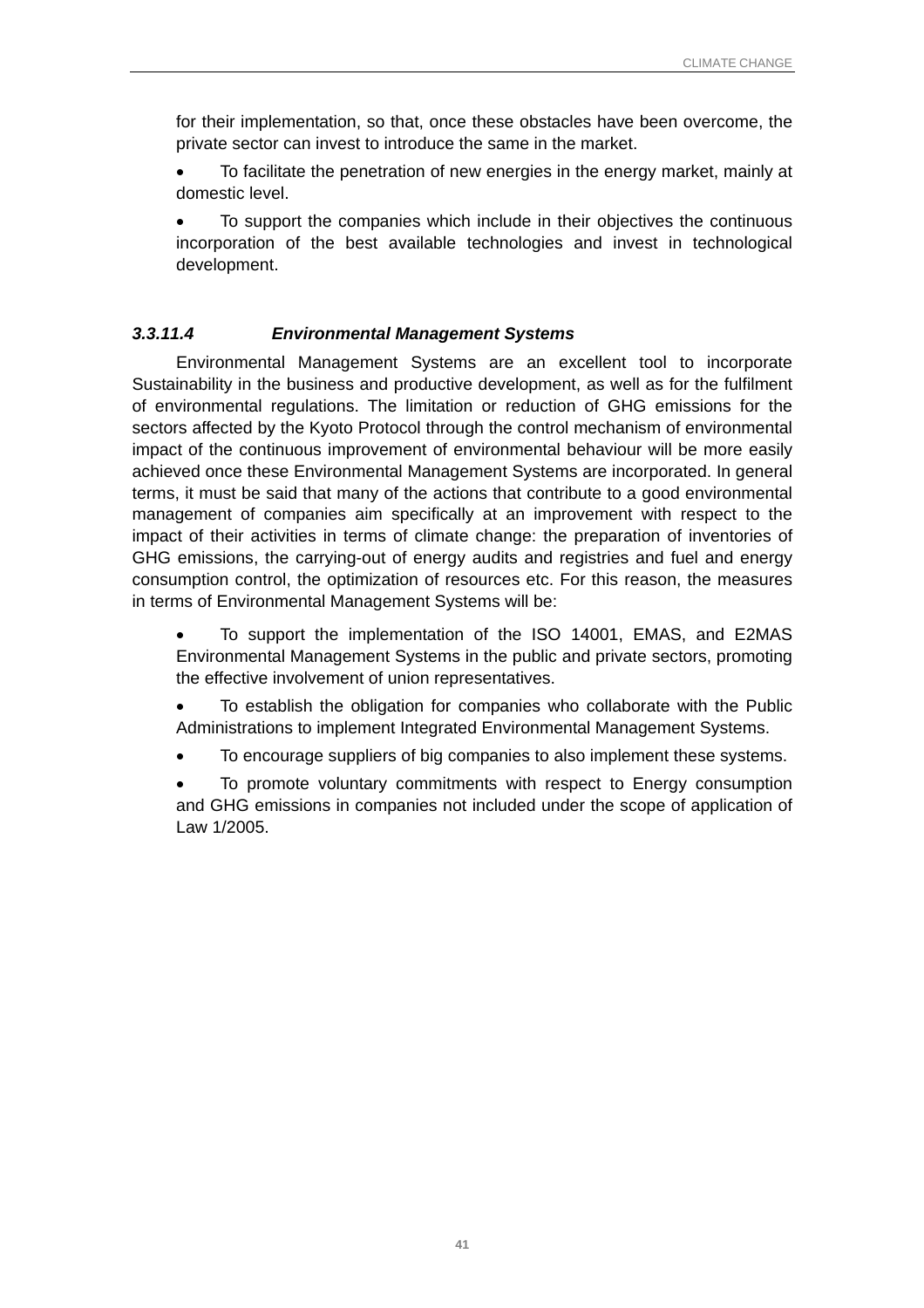#### <span id="page-45-0"></span>**4 CLEAN ENERGY**

 This chapter describes the main policies and adopted measures, the targets of the Strategy and the main measures adopted for their achievement. Many of the measures included in the chapter on Climate Change consider actions related to clean energy (energy efficiency and renewable energies) and, therefore, they will not be included in this section.

## **4.1 Ongoing Actions**

 The energy sector is a key factor for sustainable development as well as for the fight against climate change. While energy is a key element in the economic and social development, its transformation and consumption give rise to important effects on the environment and they constitute the main human interference in the climate system, in addition to the consumption of limited resources.

It is necessary to implement an energy policy in which knowledge of the demand and its implications are key issues. In this respect, the studies of energy prospection at medium and long term are a fundamental tool. In this way, the "Planning of the Electricity and Gas Sectors. Development of the Transport Network" is the tool by which the Administration can impact on electricity generation from clean technologies by encouraging the development of appropriate infrastructures. At present, the 2005- 2011 review of the same is in effect, and the Ministry of Industry, Tourism and Trade has begun the Draft of the new Planning 2007-2017, which will be subject to Strategic Environmental Evaluation according to Law 9/2006.

In this context, the Energy Saving and Efficiency Strategy for Spain 2004-2012 (E4) was approved at the end of 2003 with a series of measures to obtain substantial improvements in energy efficiency indices. The E4 was drafted at the time by the Secretariat of State for Energy, Industrial Development and SMSC through the coordination of the Institute for Energy Diversification and Saving (Instituto para la Diversificación y Ahorro de la Energía IDAE) by means of a sector approach to detect the existing barriers in the different consumption areas and thus, to be able to assess the typology of measures and instruments aimed at overcoming those barriers. The E4, directed fundamentally to end-users sectors, proposes among others, technological improvement in equipment and industrial processes; in the transport sector, the measures are of modal changes towards more efficient modes, promotion measures of the techniques of efficient use of energy consuming equipment, and regulations to introduce minimum standards of energy efficiency in new constructions or thermal installations of buildings.

Starting from the E4, the Ministry of Industry, Tourism and Trade (MITT) implemented an Action Plan for the E4 (2005-2007) in order to determine the actions to be undertaken in the short and medium term in each sector, describing the objectives, terms, resources and responsibilities, and assessing the global impacts derived from such actions. Being the transport, he industrial and residential sectors the ones having a greater saving potential, the Action Plan aims at these sectors. Thus, the saving of 12,005 ktep of primary energy is expected; that is, the equivalent to 8.5% of the total primary energy consumption of 2004. For 2007, achievable savings amounts to 7,179 ktep/ year, close to 4.7% of energy consumption for this year. This not only represents positive effects in terms of energy consumption and  $CO<sub>2</sub>$  emissions, but also in terms of the improvement of the competitiveness of the Spanish economy, derived mainly from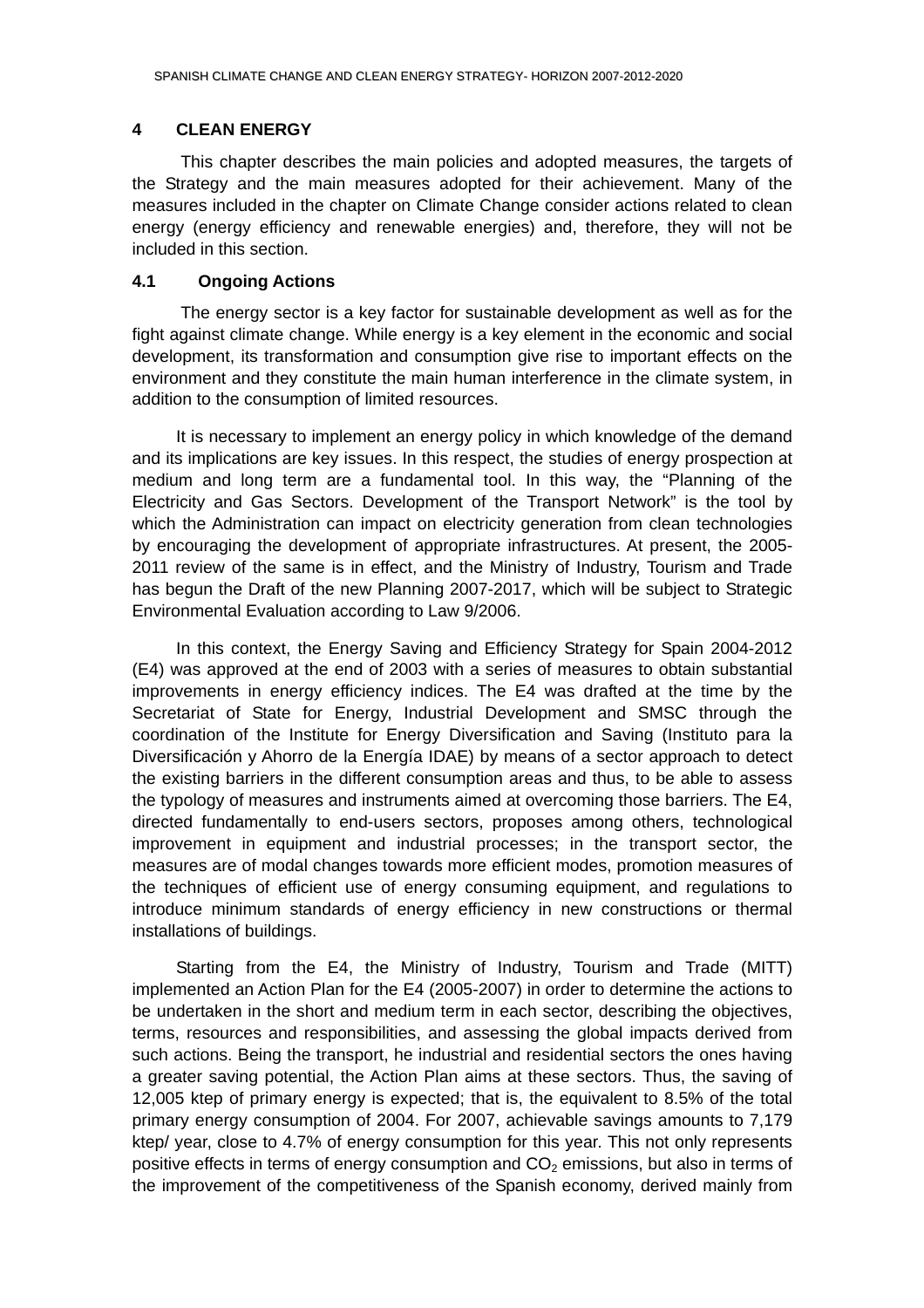<span id="page-46-0"></span>the incorporation to the productive processes of more advanced technology as a result of the promotion measures and economic support included in the foregoing Plan. In Section 3.1 "Ongoing Actions" the progress of the Action Plan 2005-2007 has been described.

Likewise, within the energy sector, it is important to point out the Plan to Promote Renewable Energies (PFER) 2000-2010, which in agreement with Law 54/1997 of the Electricity Sector, establishes objectives that will enable reaching, by 2010, the objective of making renewable power plants cover at least 12% of the total demand of primary energy. This objective is again assumed by the new Renewable Energy Plan (PER) 2005-2010 that proposes, nevertheless, a different distribution of the efforts by areas, so as to ensure achievement of this global objective. Their objectives represent a 12.10% contribution of renewable resources of primary energy consumption by 2010, a 30.3% electricity production with these resources of the gross consumption of electricity, and a 5.83% biofuel consumption of the gasoline and gasoil consumption anticipated for transport.

It is important to remember that last 20 September, in the Congress of Deputies, the President of the Government informed about the drafting, by the Ministry of Industry, Tourism and Trade, of a report on energy needs in our country in horizon 2030, a report that will serve to base decision making in energy matters in the coming years. This Strategy will adapt to the conclusions arising from this report.

Likewise, it is important to point out the importance of the last European Council (8-9 March 2007), already mentioned in Section 1.2. The objectives included in the same in matters of GHG emissions will require a 20% increase of energy efficiency of the EU and a 20% participation of renewable energies in energy consumption by 2020. The Government has given full support to these objectives.

#### **4.2 Objectives**

o For purposes of gradually reducing energy intensity and GHG emissions in Spain, actions in the following areas shall be promoted:

- the scope of energy efficiency,
- renewable energy sources,
- demand management,
- the development of low carbon energy-efficient technologies.
- Use of taxes and fare structure to encourage and reinforce the achievement of the general objectives in the Strategy.

#### **4.3 Action Lines**

The identified action lines are: i) energy efficiency, II) renewable energies, III) demand management, IV) research, development and innovation.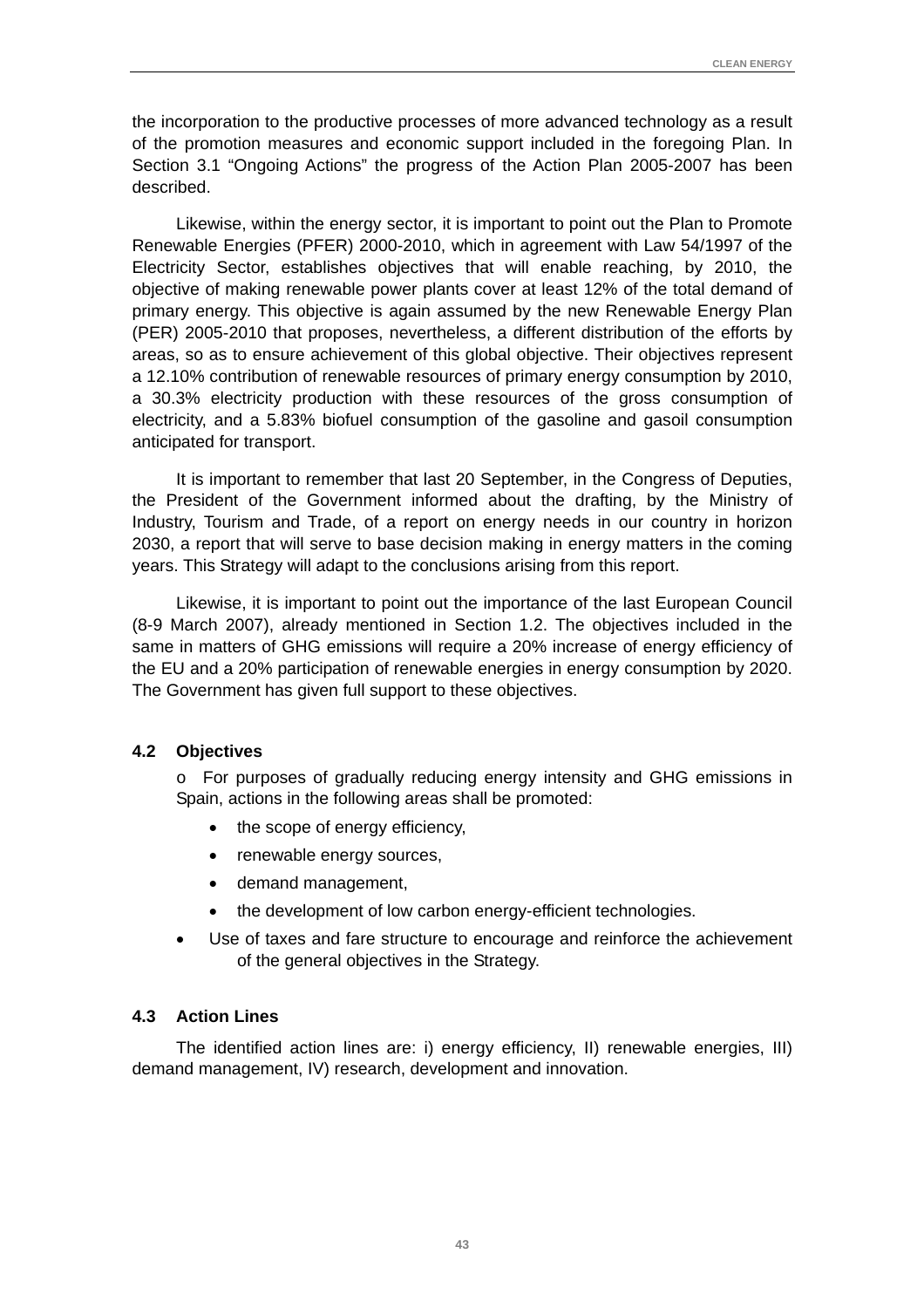## <span id="page-47-0"></span>**4.3.1 ENERGY EFFICIENCY**

## **(i) Objectives**

o To improve the measures established in the Action Plan 2005-2007 with special emphasis on transport and equipment, residential and office automation, making an evaluation of the savings potential in view of the trends for the 2008-2012 period.

o To define a new Action Plan for the 2008-2012 period, in which priority is given to the measures leading by way of sector plans to additional reductions to the ones already established in the sectors concerned with diffuse pollution during the 2008-2012 period (see Section 5).

o To establish instruments to promote energy efficiency for purposes of complying with the EU Green Book on Energy Efficiency that has indicated transport, energy production and buildings as those with greater saving potential.

o Reduction of a minimum 2% annual Energy consumption with respect to the trend scenario (duplicating the objective of the Community regulations). This represents a saving differential of more than 1% in the demand's growth rate with respect to the previous efficiency scenario, thus improving primary energy intensity at an annual rate of almost 2%. This will reduce the increase of primary energy consumption to approximately 1% annually. To stabilize or even to begin reducing primary energy consumption, it is necessary, as pointed out in Section 1.2, the additional effort of Autonomous Communities and Local Bodies.

## **(ii) Measures**

• Evaluation of the jurisdiction framework for the preparation of a basic regulation for the Efficient Use of Energy.

• To encourage information campaigns in companies (costs and availability of new technologies, costs of energy consumption in companies) allowing to make long-term investments to improve energy efficiency.

• To discourage excessive consumption by means of modifications to the fare structure.

• To encourage, by way of loans, the integration of alternative energy efficiency in the financial planning of industries.

• Application of Directive of Energy Services (COM (2003) 739).

• To encourage the voluntary commitments of companies towards the use of new technologies with greater energy efficiency through a Programme of aids or soft credits.

• To establish regulatory mechanisms to ensure that the reduction of costs coming from the improvement in energy efficiency does not directly imply an increase in energy demand (by way of price reduction) but a coming back to environmental protection or to the promotion of cleaner technologies.

• To develop lasting specific campaigns to guide consumers and manufacturers, with special reference to the qualifications system and energy efficiency of higher consumption products such as appliances, vehicles and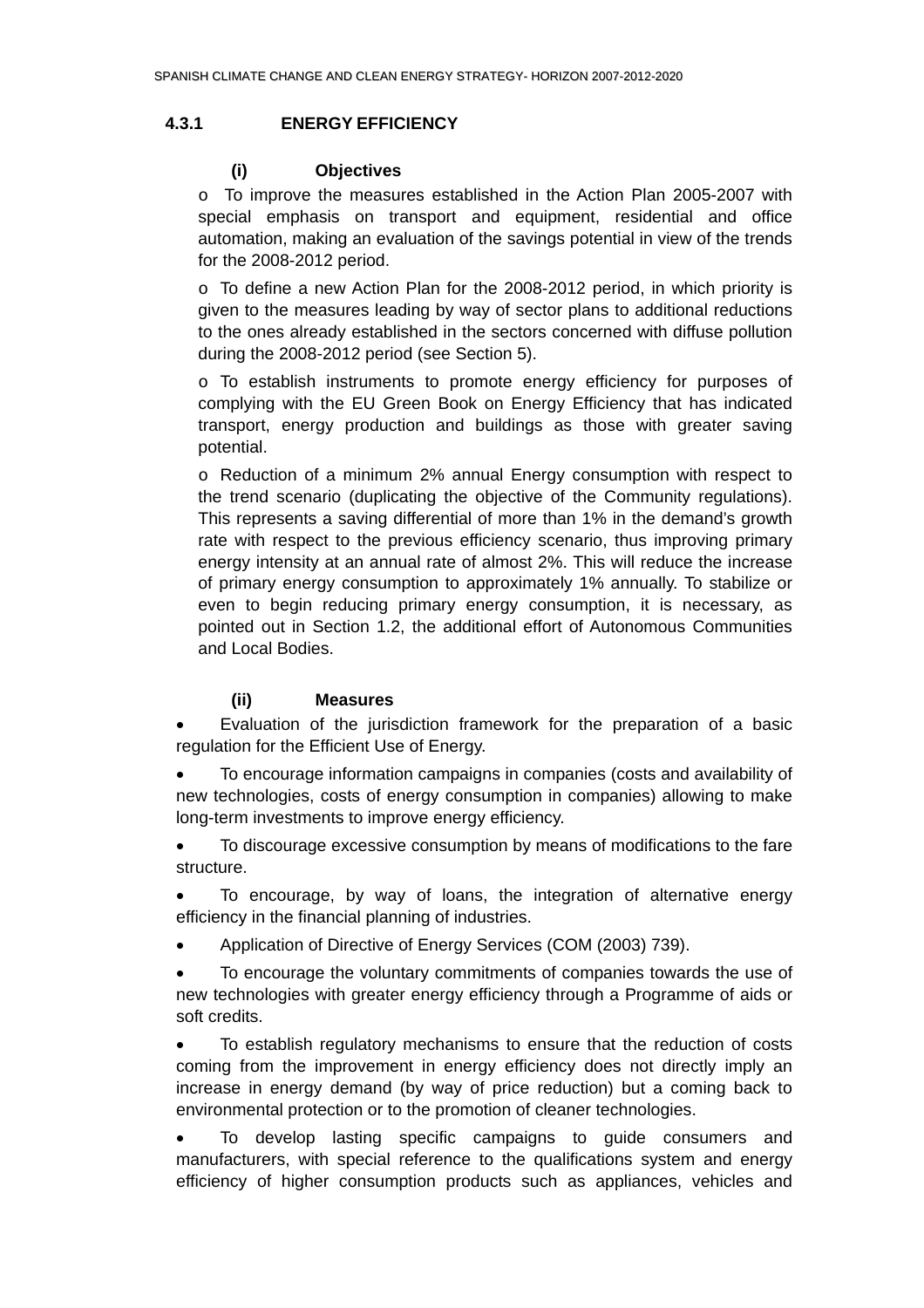<span id="page-48-0"></span>industrial equipment, as well as buildings.

To help develop energy efficiency projects in the framework of Clean Development Mechanisms.

#### **(iii) Indicators**

- $-$  Total CO<sub>2</sub> emissions intensity of Spanish GDP (T/ Million Euros).
- $-$  Energy-related CO<sub>2</sub> emissions intensity (T/ Million Euros)
- $-\overline{CO}_2$  emissions intensity related to the industry sector (T/ Million Euros)
- Energy intensity (Primary Energy/ GDP).

 $-$  CO<sub>2</sub> specific emissions related to public power stations and self-production (kg  $CO<sub>2</sub>$ / kWh).

#### **4.3.2 RENEWABLE ENERGIES**

## **(i) Objectives**

o To ensure the 10% minimum biofuels contribution in transport by 2020.

 $\circ$  To aim towards the objectives proposed in the EU Green Book on Energy Efficiency and other community planning instruments ("Action Plan for Biomass" and the "EU Biofuels Strategy").

o Preparation of a new Renewable Energy Plan 2011-2020 to ensure a leadership position for Spain to reach the objective of having 20% of the energy mix of the European Union coming from renewable energies by 2020, in agreement with the package of integrated measures on energy and climate change approved by the European Council. The new Renewable Energy Plan would definitely have to focus on:

> $\Diamond$  Establishing public supports to private investments in already mature areas by stimulating efficiency increase by means of technological innovation.

> $\div$  The definition of a set of mechanisms to promote these technologies, including an increase in R&D to compensate for the present lack of internalization of non-renewable technologies environmental costs.

> $\Diamond$  Aids for research and technological development in areas with little development.

> $\Diamond$  The effective integration of renewable energy in the transport and construction sectors (biomass and solar energy).

o To make sure that by 2010 renewable energies are in a strategic and competitive position with respect to fossil fuels, by increasing their contribution to the Spanish energy mix in terms of PER considerations to 32% of the gross electricity consumption by 2012, and 37% by 2020.

#### **(ii) Measures**

• To encourage actions that favour the less developed ones such as biomass,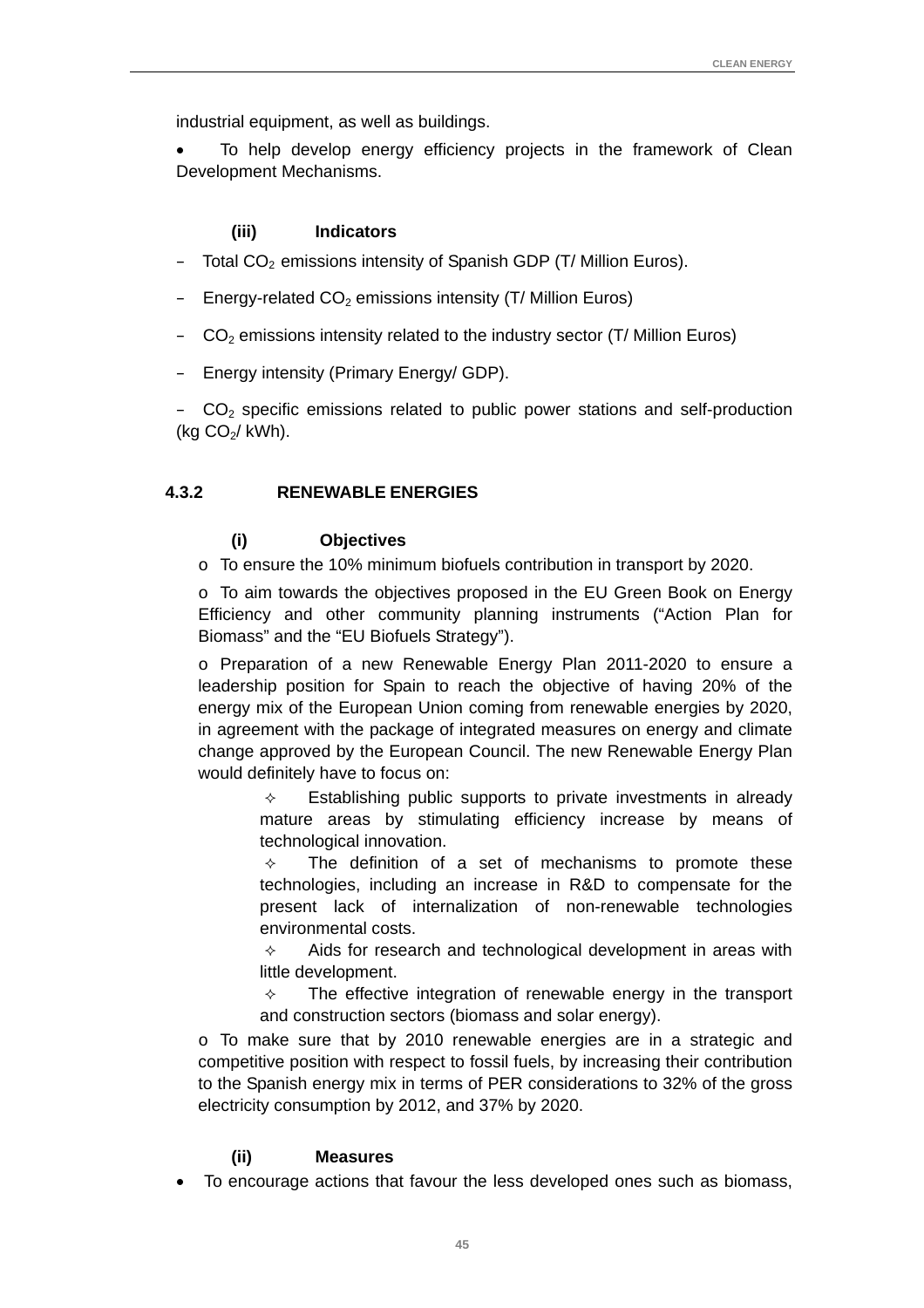<span id="page-49-0"></span>and thermoelectric and photovoltaic solar energy by stimulating investment in technological development to lower the price of installation costs.

- To encourage the small photovoltaic facilities of less than 5 Kw., by improving the premiums related to grid-access conditions and the administrative proceedings to obtain subventions and request connection permission.
- To increase hydraulic advantage by means of the rehabilitation of closed minipower stations, improve the existing ones and install turbines in the dams that lack them.
- To equip investments in renewable energies and co-generation with a framework offering greater economic security so as to contribute to their strengthening, by evaluating additional benefits offered to companies that use or produce these energies in the Economic Activity Tax. The objective is to make them more competitive than conventional alternatives.
- One of the instrumental elements to materialize the previous points is the revision of RD 436/2004, already approved by the Government (RD 661/2007).
- To consider biogas, biomethanol, bio ETBE, synthetic biofuels, bio-hydrogen and pure vegetable oil as biofuels (according to Directive 2003/30/EC), studying the possible need to modify Royal Decree 61/2006. The objective is to establish an effective integration of renewable energies in the Transport and construction sectors.
- To encourage the creation of new biofuels plants (Bioethanol and biodiesel) to increase the capacity and satisfy the demand by 2010 and increase the same for the period 2011-2020.
- To encourage hydrogen-based technologies, considering the environmental implications, particularly with respect to the use of renewable energies for hydrogen production.
- To promote fuel change of domestic boilers and the use of cleaner fuels, among which: biomass (pellets and chips), progressively replacing coal consumption with the objective of achieving its full substitution by 2012.
- To help develop projects using these energies within the framework of the Clean Development Mechanism.

## **(iii) Indicators**

- Annual Primary energy consumption per type of source.
- "Renewable" power installed per technology type.
- Energy generated per type of renewable source
- Annual production of biofuels.

## **4.3.3 DEMAND MANAGEMENT**

**(i) Objectives**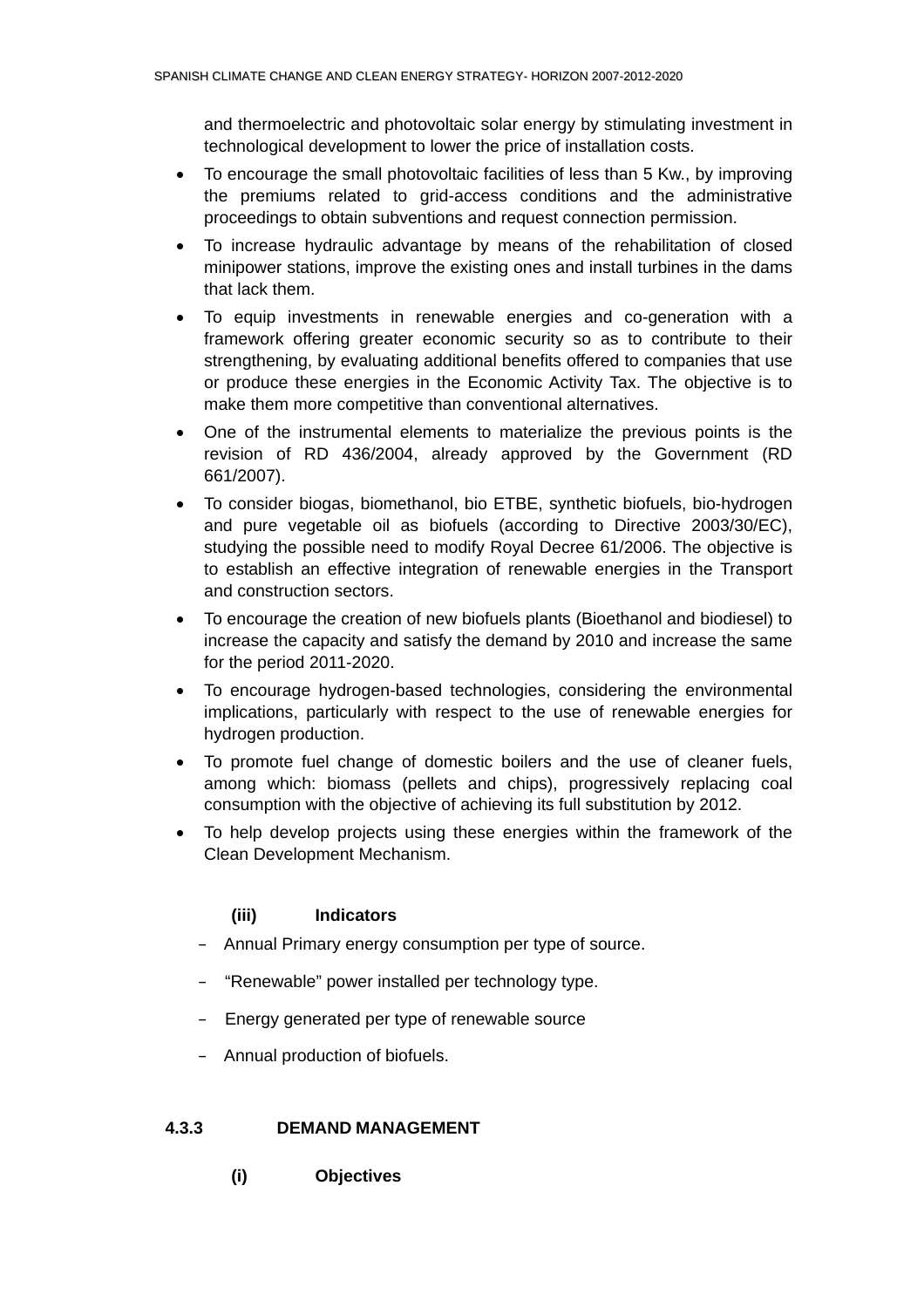<span id="page-50-0"></span>o A more rational use of energy, avoiding waste of the same and sending the correct signals to the consumer so as to make a more responsible, economic and rational use of energy.

o To encourage market instruments, including taxes and fare structure.

## **(ii) Measures**

• To establish modifications in the tariff system of energy products to include environmental external costs and to discourage excessive consumption.

• To make demand play a more active role in the electricity market. For purposes of this, the adaptation of Operation Procedures should be considered so as to allow the participation of demand or the formalizing of interruptability contracts in case of shortage of the system (power guaranteed), channelling to the consumer (of greater size) the advantages that this type of stability demand brings to the electrical system.

With respect to the smaller consumer, timed counters or remote controlled limit counters should be implemented (or developed).

• To promote the use, by suppliers, of "smart" counters (instant counters), to provide information to the consumer in circumstances when the price of the electricity is high.

• To develop training actions related to the energy labels of products and services.

• To improve and to insist on the carrying out of awareness campaigns in schools, training centres, Universities, companies, consumers associations, etc.

• These demand management measures should be considered in the new Action Plan (2008-2012) where concrete responsibilities, actions, budget, targets and calendar will be defined.

## **(iii) Indicators**

- Primary energy consumption per inhabitant
- Primary energy consumption per household
- Energy consumption per vehicle
- Primary energy consumption /GDP

## **4.3.4 RESEARCH, DEVELOPMENT AND INNOVATION**

#### **(i) Objectives**

o Development and unfolding of new "clean" energy technologies, to improve the security of supply, sustainability, to reduce the environmental impact, and to diminish energy dependency of the power system.

#### **(ii) Measures**

• To ensure the creation, within the framework of the new National R&D&I Plan 2008-2011, of a Climate change and Energy Strategy that considers the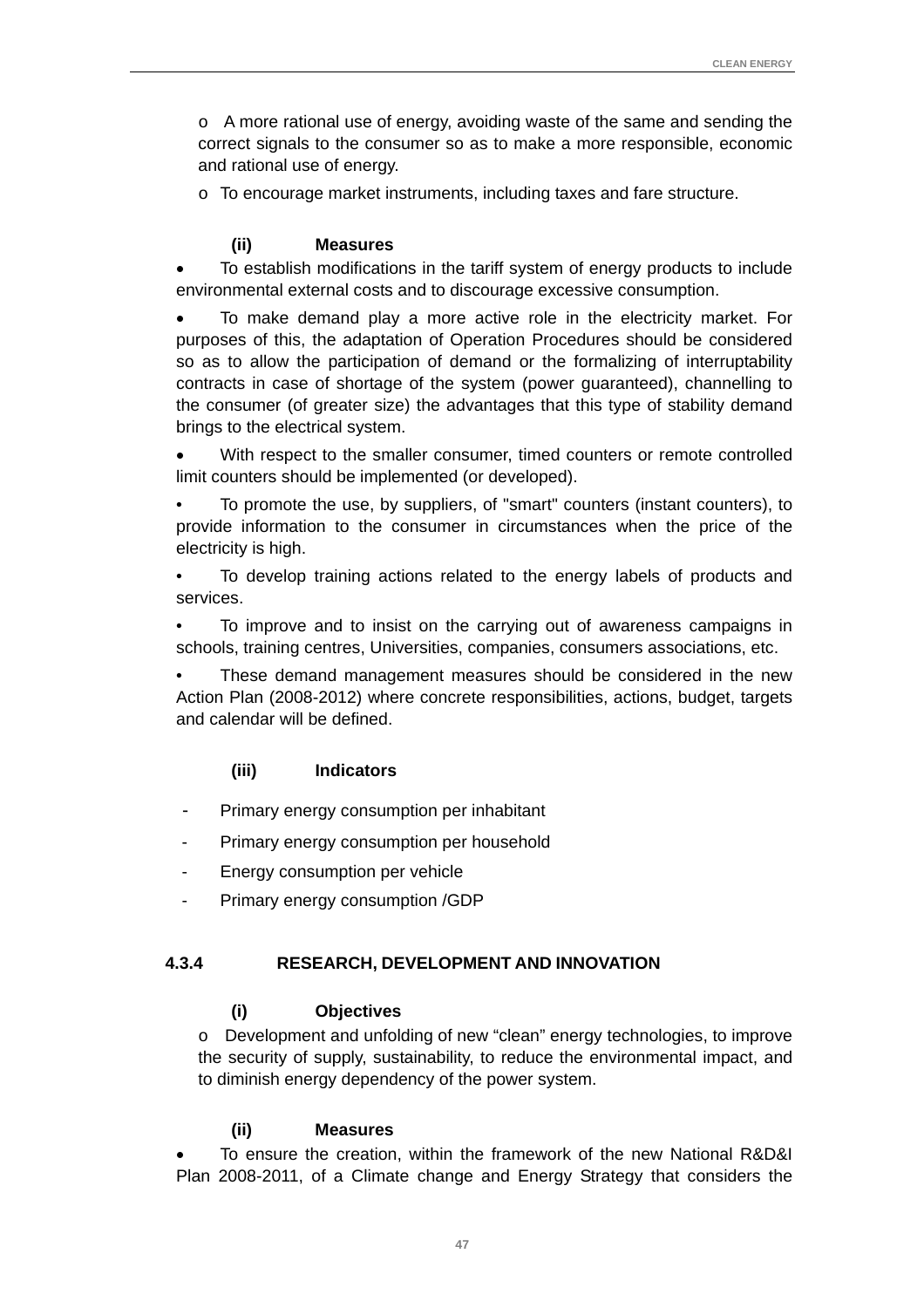necessary actions and resources in this matter (see Section 3.3.10), including:

• To encourage, by means of supports to R&D&I projects, the use of less common renewable energy technologies, such as Aeolian wave energy and geothermal energy, and to improve the novel ones.

• To encourage the research for the effective integration of renewable energy in the transport and construction sectors (biomass and solar energy), to place renewable energies in a strategic and really competitive position with respect to fossil fuels, increasing their contribution to the Spanish energy mix of 32% of the gross electricity consumption by 2012, and 37% by 2020.

• To establish Projects to enable and encourage the access of emerging technologies to the private sectors.

• To provide high-priority attention to the instruments of the INGENIO 2010 Programme and the National R&D&I Plan of the National Energy Programme to achieve the objective.

To promote projects aimed at studying the potential of clean coal or other "clean" alternatives (fusion) in Spain's energy future.

• To promote projects of distributed generation systems, hybrid and electrical micro-grids and biological fuels.

## **(iii) Indicators**

– Specific financing system.

– Number of R&D&I projects in the lines mentioned.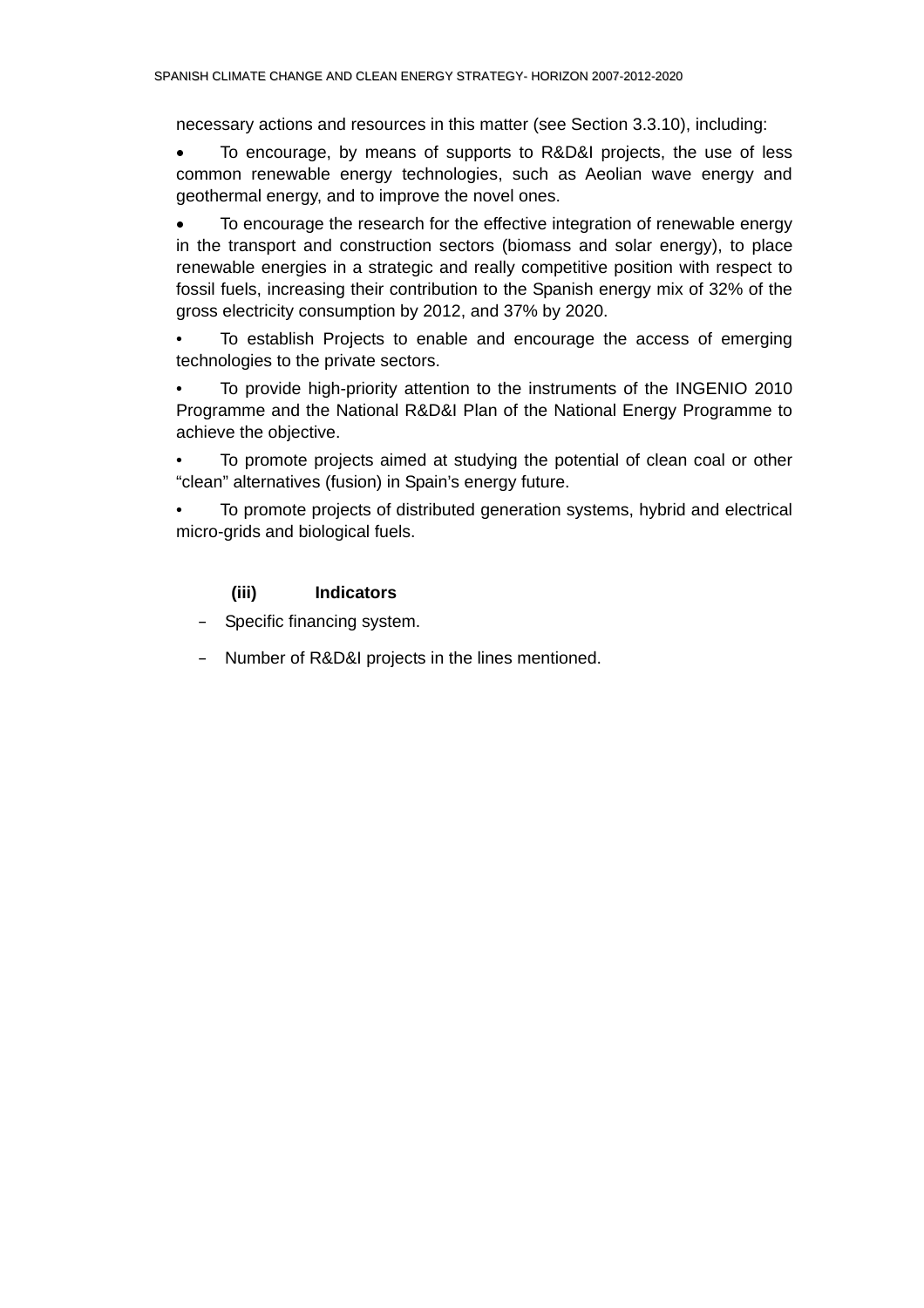#### <span id="page-52-0"></span>**5 EECC PLAN OF URGENT MEASURES AND THE 2008-2012E4 ACTION PLAN**

EECCEL needs to count on a variety of additional instruments to ensure its effectiveness in reducing GHG emissions in the required terms.

On the one hand, since many of the measures to be carried out correspond to the jurisdiction of Autonomous Communities (AACC) or Local Bodies (LLBB), it is critical for the EECCEL to be complemented by the corresponding planning instruments in these areas. The Government has proposed to all AACC to prepare their respective strategies in 2007.

Notwithstanding, there is an urgent need to implement the necessary measures to reach the emissions reductions required for the 2008-2012 period as soon as possible. This is the objective of the present Plan of Urgent Measures of the Spanish Climate Change and Clean Energy Strategy. The purpose is, therefore, to identify those initiatives indicated in the EECCEL that, being the Government's competence, can be implemented in 2007 emphasizing the trend change in GHG emissions shown since the second semester of 2005.

As an essential part of this Plan of Urgent Measures it is necessary to point out the Preparation, under the leadership of the Ministry of Industry, Tourism and Trade (MITT), of a new Saving and Energy efficiency Action Plan 2008-2012, that establishes for actions in this scope, the measures to be carried out, identification of the people in charge of its execution, the terms, the economic cost (investments and aids) and the expected emissions reductions. The Action Plan 2008-2012 aims at the reduction of 238.130 Mt  $CO<sub>2</sub>$  in the period (47.626 Mt  $CO<sub>2</sub>$ / year), from which 27.709 Mt (5.54 Mt  $CO<sub>2</sub>$  / year) correspond to additional measures to the ones previously added. For purposes of this, 2,366 M  $\epsilon$  of public resources will be destined, from which 479 M  $\epsilon$ correspond to the additional measures.

Together with the Action Plan 2008-2012, this Plan of Urgent Measures includes complementary measures that correspond or not to the scope of the Action Plan, given that it requires its own regulation supports or that it refers to gases different from CO2 and/ or to non-energy sectors, or that it has an emergency character due to its important role in the reduction of GHG emissions in the sectors concerned with diffuse pollution.

It is important to point out that the measures described in this Plan will likewise facilitate the fulfilment of the objectives established in other planning instruments established by the Government, such as the Spanish Air Quality Strategy.

More than eighty measures are expected, among which fifty-nine belong to the Action Plan for the Saving and Energy Efficiency Strategy 2008-2012 (E4). Excluding this block, the rest affects seven sectors and different gases: eight measures in the transport sector, six in the residential sector, three in the energy sector, three in fluorinated gases, two related to methane emissions, one related to nitrous oxide emissions and four of horizontal character.

As a summary of the Plan of Urgent Measures, the following table shows the different measures grouped by sectors and gases, along with an estimation of the impact of each one of them in GHG emissions.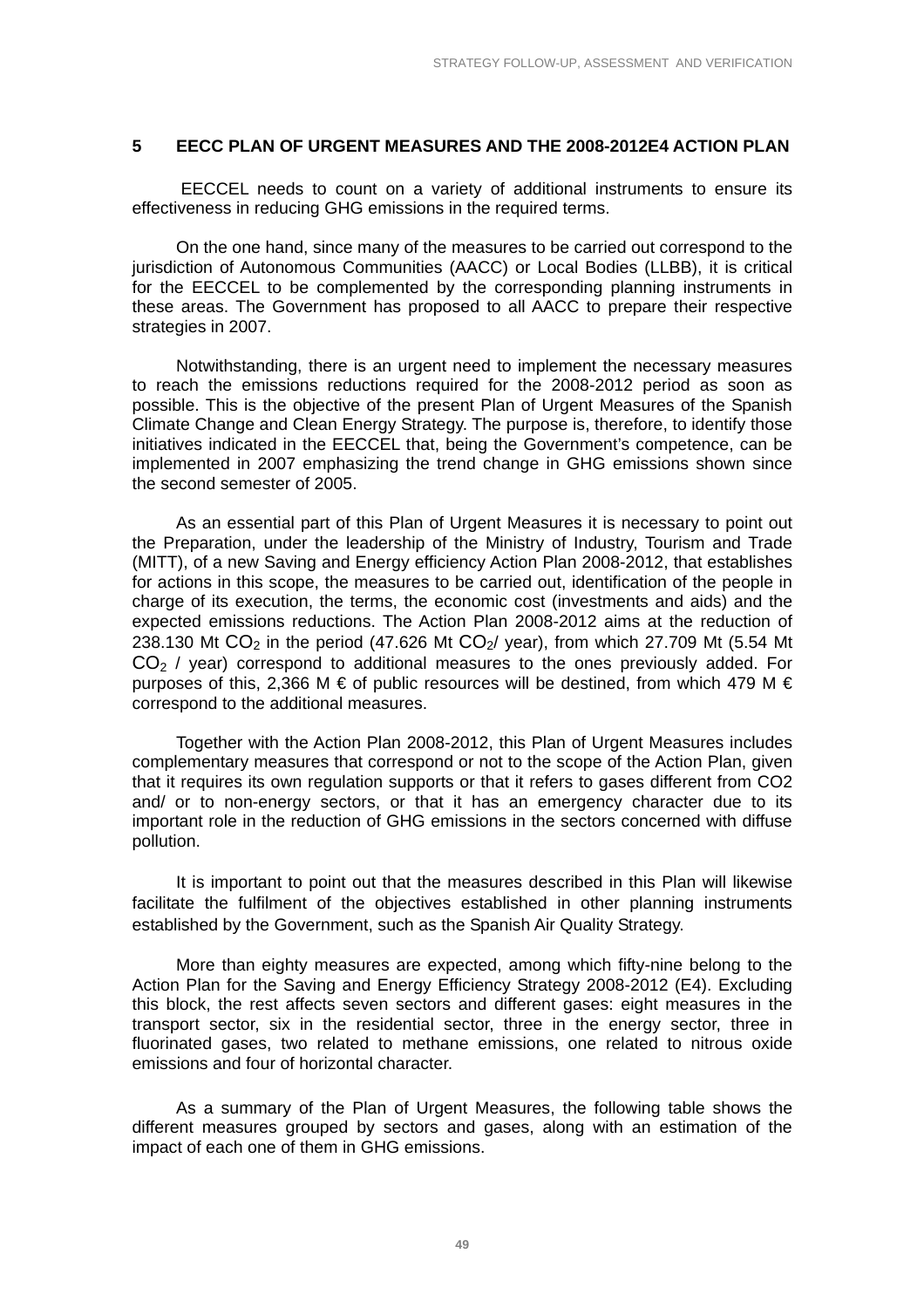| rapio 1.7Wordod OOZ omnobiolo or Opamon Orgon, mododi oo Frogrammo<br>reduction E4<br><b>Measure</b> |                   |    |                                                                                                                |                         | Additional<br>reduction<br>08-12 (Kt)<br>CO <sub>2</sub> e | Additional<br>annual<br>average 08-<br>12 Kt $CO2e$ |
|------------------------------------------------------------------------------------------------------|-------------------|----|----------------------------------------------------------------------------------------------------------------|-------------------------|------------------------------------------------------------|-----------------------------------------------------|
|                                                                                                      | $\ddag$<br>4<br>ш | 1  | ACTION PLAN E4 08-12 (AP E4) *                                                                                 | 210,421                 | 27,709                                                     | 5,542                                               |
|                                                                                                      |                   | 2  | Minimum biofuels percentages                                                                                   | AP <sub>E4</sub>        | AP E4                                                      | AP E4                                               |
|                                                                                                      | Transport         | 3  | Revision RD 61/2006                                                                                            | <b>ADDITIONAL</b>       | N.Q.                                                       | N.Q.                                                |
|                                                                                                      |                   | 4  | Modification of vehicles registration Tax                                                                      | ADDITIONAL              | N.Q.                                                       | N.Q.                                                |
|                                                                                                      |                   | 5  | Sustainable Mobility Programmes                                                                                | AP E4                   | AP E4                                                      | AP E4                                               |
|                                                                                                      |                   | 6  | Evaluation of the modification of the vehicle circulation tax                                                  | ADDITIONAL              | N.Q.                                                       | N.Q.                                                |
|                                                                                                      |                   | 7  | Pilot Programmes for sustainable mobility                                                                      | ADDITIONAL              | N.Q.                                                       | N.Q.                                                |
|                                                                                                      |                   | 8  | Measures to support rail freight transport                                                                     | AP E4                   | AP E4                                                      | AP E4                                               |
|                                                                                                      |                   | 9  | Emissions reduction in the government fleet of cars                                                            | ADDITIONAL              | 4.61                                                       | 0.92                                                |
| URGENT MEASURES                                                                                      |                   | 10 | Programme of energy saving and efficiency and renewable<br>energies in government buildings                    | AP E4 $+$<br>ADDITIONAL | 1,125                                                      | 225                                                 |
|                                                                                                      | service           | 11 | Actions in public lighting                                                                                     | AP E4                   | AP E4                                                      | AP E4                                               |
|                                                                                                      | and               | 12 | Publicity campaign on energy saving and efficiency and<br>labelling of household appliances                    | AP E4                   | AP E4                                                      | AP E4                                               |
|                                                                                                      |                   | 13 | Thermal installations Regulation                                                                               | AP E4                   | AP E4                                                      | AP E4                                               |
|                                                                                                      | Households        | 14 | Programme of progressive replacement of the filament<br>incandescent bulbs and others of low energy efficiency | ADDITIONAL              | <b>UNDER</b><br><b>STUDY</b>                               | <b>UNDER</b><br><b>STUDY</b>                        |
|                                                                                                      |                   | 15 | Energy efficiency strategy in the life cycle of the<br>construction sector                                     | ADDITIONAL              | N.Q                                                        | N.Q                                                 |
|                                                                                                      |                   | 16 | Wind Re-powering programme                                                                                     | ADDITIONAL              | 5,750                                                      | 1,150                                               |
| PLAN OF                                                                                              | Energy            | 17 | Off shore wind energy                                                                                          | ADDITIONAL              | 4,500                                                      | 900                                                 |
|                                                                                                      |                   | 18 | <b>Electricity counters</b>                                                                                    | AP <sub>E4</sub>        | AP E4                                                      | AP E4                                               |
|                                                                                                      |                   | 19 | Regulation 842/2006                                                                                            | ADDITIONAL              | 2,750                                                      | 550                                                 |
|                                                                                                      | F-gases           | 20 | Voluntary agreements SF6                                                                                       | ADDITIONAL              | 330                                                        | 66                                                  |
|                                                                                                      |                   | 21 | Voluntary agreements PFCs                                                                                      | <b>ADDITIONAL</b>       | 100                                                        | 20                                                  |
|                                                                                                      | CH <sub>4</sub>   | 22 | Biogas Recovery Programme                                                                                      | URGENT                  | <b>URGENT</b>                                              | <b>URGENT</b>                                       |
|                                                                                                      |                   | 23 | Pig slurries Biodigestion Programme                                                                            | ADDITIONAL              | 8,900                                                      | 1,780                                               |
|                                                                                                      | N <sub>2</sub> 0  | 24 | Reduction Programme of nitrogenated fertilizers use                                                            | ADDITIONAL              | 785                                                        | 157                                                 |
|                                                                                                      |                   | 25 | R&D&I in Energy and Climate Change National Strategy                                                           | N.Q.                    | N.Q.                                                       | N.Q.                                                |
|                                                                                                      | Horizontal        | 26 | Participation framework in the flexible mechanisms of Kyoto<br>Protocol                                        | N.Q.                    | N.Q.                                                       | N.Q.                                                |
|                                                                                                      |                   | 27 | Modification of Second NAP 2008-2012                                                                           | N.Q.                    | N.Q.                                                       | N.Q.                                                |
|                                                                                                      |                   | 28 | Public Registry of Companies Voluntary Commitments                                                             | ADDITIONAL              | 5,000                                                      | 1,000                                               |
| Other                                                                                                |                   |    | Non CO <sub>2</sub> gases ( $N_2O+CH_4$ ) AP E4+                                                               | ADDITIONAL              | 3.500                                                      | 700                                                 |
| <b>RESULTS</b>                                                                                       |                   |    | <b>TOTAL PMU</b>                                                                                               | 210,421                 | 60,454                                                     | 12,091                                              |
|                                                                                                      |                   |    | <b>TARGET NAP 08-12</b>                                                                                        |                         | 188,500                                                    | 37,700                                              |
|                                                                                                      |                   |    | <b>UPDATED EFFICIENCY TARGET</b>                                                                               |                         | 135,617                                                    | 27,123                                              |
|                                                                                                      |                   |    | DISTANCE TO THE TARGET (AUTONOMOUS STRATEGIES GOAL)                                                            |                         | 75,163                                                     | 15,033                                              |

Table 1: Avoided CO<sub>2</sub> emissions of Spanish Urgent Measures Programme

(\*) Note: IDAE calculates emissions in terms of kt  $CO_2$  avoided, not  $CO_2$  kt eq; that is, N2O y CH4 reductions associated to the implementation of this Plan are not considered. Although their contribution is low with respect to CO<sub>2</sub> (an additional 0.6% to 2.9% depending on the sector)

N.Q.: Not quantifiable.